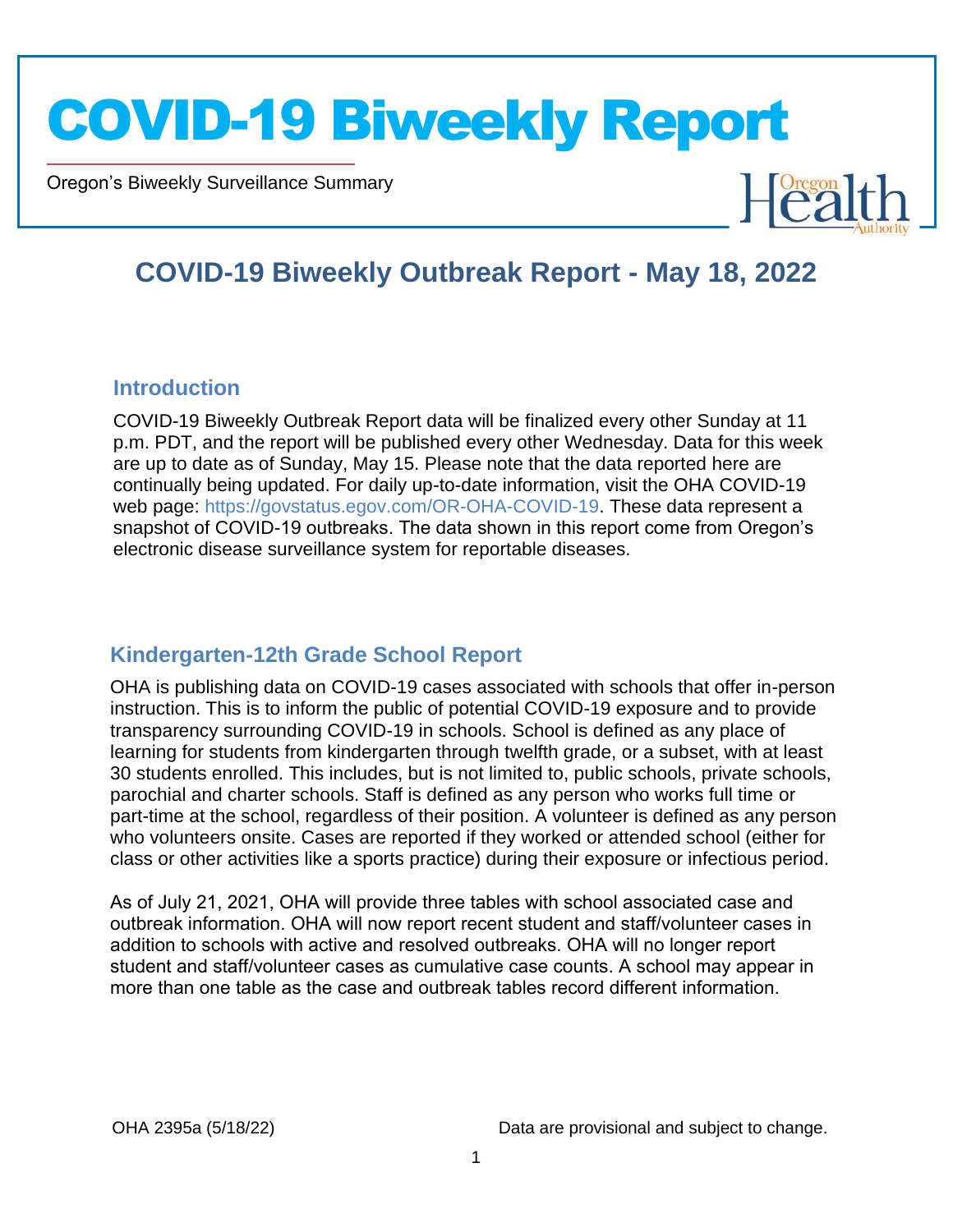Oregon's Biweekly Surveillance Summary

Novel Coronavirus (COVID-19)

The July 14, 2021, Weekly Outbreak Report has a list of cumulative case counts by school of the 2020-2021 school year and can be found here: https://www.oregon.gov/oha/covid19/Documents/DataReports/Weekly-Outbreak-COVID-19-Report.pdf.

Table 7 below includes all schools that have recent cases, defined as 1 or more cases of COVID-19 in students or staff/volunteers where the most recent onset occurred within the past 28 days. Student and staff/volunteer cases with onset beyond the past 28 days will be removed from the student and staff/volunteer case counts in Table 7. Schools where all cases of COVID-19 have resolved, defined as no new cases in 28 days after the last case's onset, will be removed from the Kindergarten-12th Grade School Report. Previous versions of the report can be found in the archive.

As of September 22, 2021, all cases associated with school outbreaks will be reported in the active (Table 8) and resolved (Table 9) tables. Case counts may include cases who were not at school but are close contacts of those exposed at school. This provides a more accurate picture of the scale of K-12 related outbreaks because they may link to other cases in the community.

Table 8 includes all schools with active outbreaks, defined as 2 or more cases of COVID-19 in students or staff/volunteers that have a shared, defined exposure within a school setting and where the most recent onset occurred within the past 28 days. Schools that have resolved outbreaks, defined as 2 or more cases of COVID-19 in students or staff/volunteers that have a shared, defined exposure within a school setting and where the most recent onset occurred between 28-56 days ago, will be moved to a separate table (Table 9). Schools that have closed outbreaks, defined as 2 or more cases of COVID-19 in students or staff/volunteers that have a shared, defined exposure within a school setting and where the most recent onset occurred more than 56 days ago, will not be included in the Kindergarten-12th Grade School Report. Any suspected school outbreak is required to be reported to the local public health authority (see OAR 333-018-015). Local health department and tribal partners investigate to identify outbreaks in these settings. This list of outbreaks will be updated as investigations continue, and as we learn about epidemiologic links between cases.

OHA 2395a (5/18/22) Data are provisional and subject to change.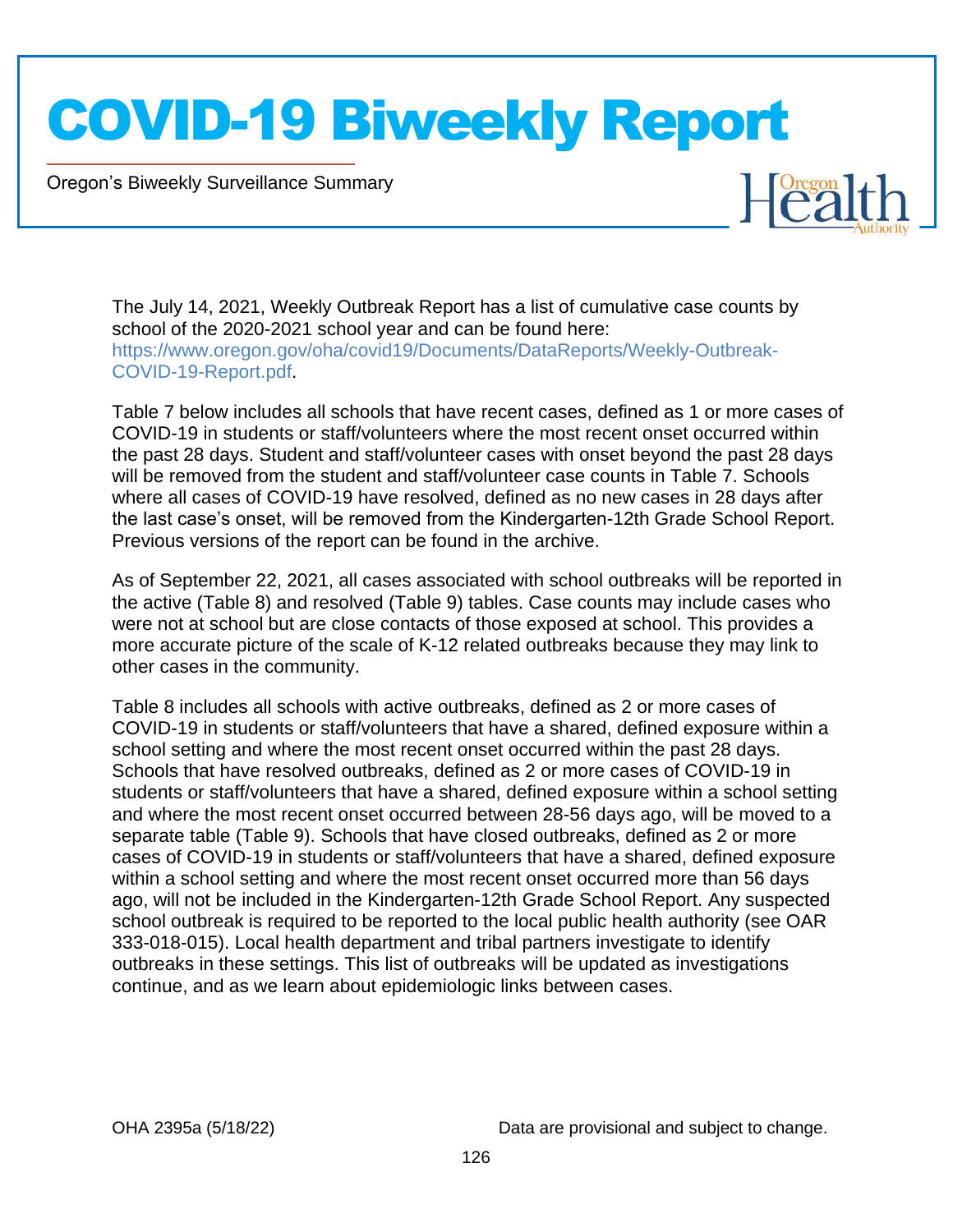Oregon's Biweekly Surveillance Summary

#### **Table 7. Recent cases**

Novel Coronavirus (COVID-19)

*Schools with recent COVID-19 cases (n=350)*

| <b>School Name</b>                               | <b>Address</b>                                              | <b>County</b>    | <b>Students</b> | Staff/<br>volunteers | <b>Most recent</b><br>onset |
|--------------------------------------------------|-------------------------------------------------------------|------------------|-----------------|----------------------|-----------------------------|
| <b>Holy Family Catholic</b><br>School            | 7425 SE Cesar<br>Estrada Chavez Blvd,<br>Portland, OR 97202 | Multnomah        | 9               | $\overline{2}$       | 2022-05-15                  |
| <b>Bonny Slope</b><br>Elementary                 | 11775 NW McDaniel<br>Rd, Portland, OR<br>97229              | Washington       | 5               | $\overline{0}$       | 2022-05-15                  |
| <b>Findley Elementary</b><br>School              | 4155 NW Saltzman<br>Rd, Portland, OR<br>97229               | Washington       | 15              | $\overline{0}$       | 2022-05-13                  |
| <b>Orenco Elementary</b><br>School               | 7050 NE Birch St.<br>Hillsboro, OR 97124                    | Washington       | 8               | $\overline{0}$       | 2022-05-13                  |
| <b>Errol Hassell</b><br><b>Elementary School</b> | 18100 SW Bany Rd,<br>Beaverton, OR 97007                    | Washington       | 13              | 1                    | 2022-05-12                  |
| Conestoga Middle<br>School                       | 12250 SW Conestoga<br>Dr, Beaverton, OR<br>97008            | Washington       | 30              | 3                    | 2022-05-12                  |
| <b>Westview High School</b>                      | 4200 NW 185th Ave,<br>Portland, OR 97229                    | Washington       | 4               | $\overline{0}$       | 2022-05-12                  |
| Canby High School                                | 721 SW 4th Ave,<br>Canby, OR 97013                          | Clackamas        | 1               | $\overline{0}$       | 2022-05-12                  |
| <b>Ridgeview High</b><br>School                  | 4555 SW Elkhorn Ave,<br>Redmond, OR 97756                   | <b>Deschutes</b> | $\overline{2}$  | $\overline{0}$       | 2022-05-12                  |
| <b>Irvington Elementary</b><br>School            | 1320 NE Brazee St,<br>Portland, OR 97212                    | Multnomah        | 10              | 0                    | 2022-05-12                  |

OHA 2395a (5/18/22) Data are provisional and subject to change.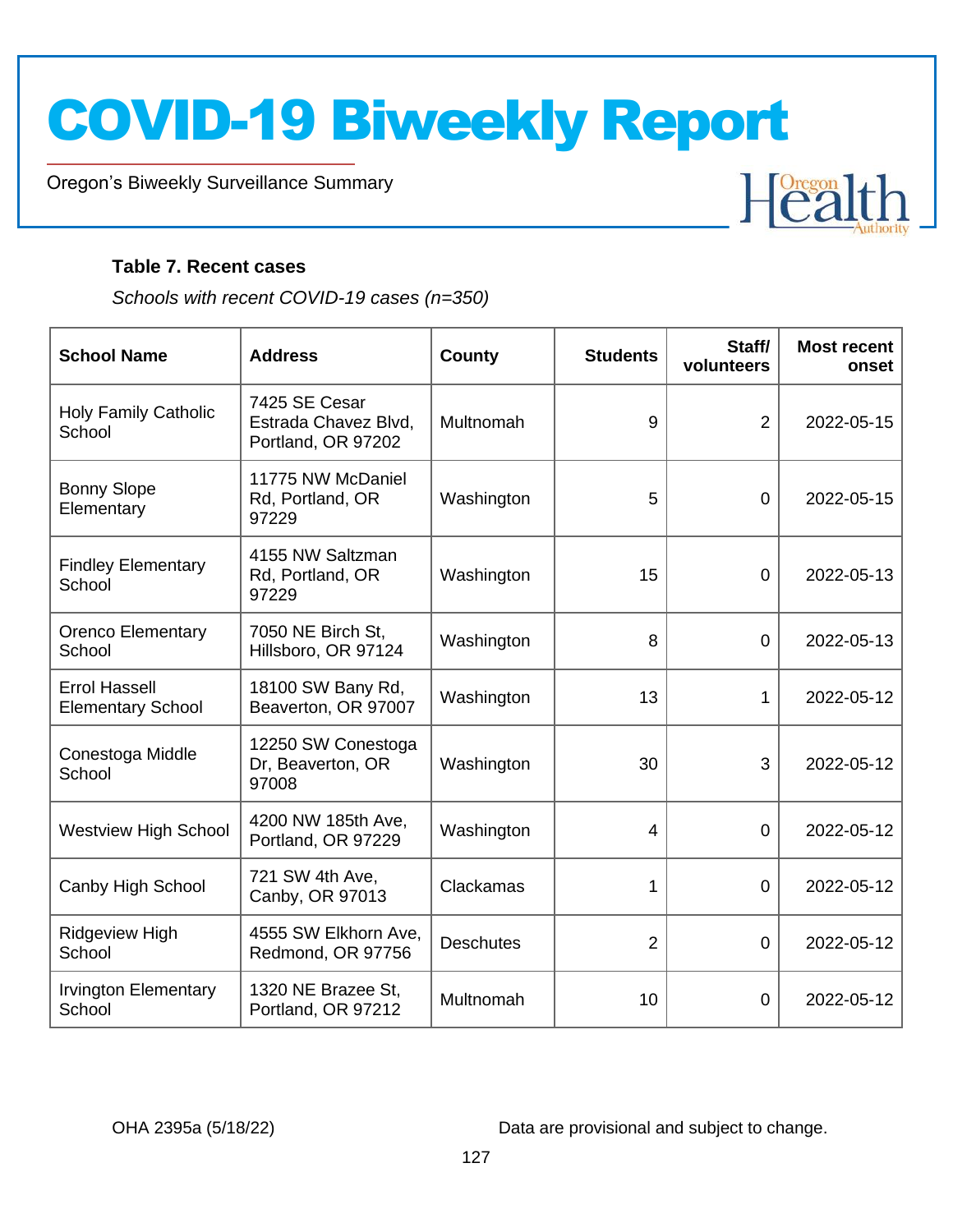Oregon's Biweekly Surveillance Summary

Novel Coronavirus (COVID-19)

| <b>School Name</b>                              | <b>Address</b>                                      | <b>County</b>    | <b>Students</b> | Staff/<br>volunteers | <b>Most recent</b><br>onset |
|-------------------------------------------------|-----------------------------------------------------|------------------|-----------------|----------------------|-----------------------------|
| Raleigh Hills K-8                               | 5225 SW Scholls<br>Ferry Rd, Portland,<br>OR 97225  | Washington       | 4               | 1                    | 2022-05-11                  |
| <b>Amity Creek Magnet</b><br>at Thompson School | 437 NW Wall St,<br>Bend, OR 97703                   | <b>Deschutes</b> | 1               | 0                    | 2022-05-11                  |
| Otto Petersen<br><b>Elementary School</b>       | 52050 SE 3rd St,<br>Scappoose, OR 97056             | Columbia         | 9               | 1                    | 2022-05-11                  |
| Kalmiopsis<br><b>Elementary School</b>          | 650 Easy St,<br>Brookings, OR 97415                 | Curry            | 2               | 0                    | 2022-05-11                  |
| South Umpqua High<br>School                     | 501 Chadwick Ln,<br>Myrtle Creek, OR<br>97457       | Douglas          | 1               | 0                    | 2022-05-11                  |
| Pine Ridge<br>Elementary                        | 19840 Hollygrape St,<br>Bend, OR 97702              | <b>Deschutes</b> | 1               | 0                    | 2022-05-11                  |
| Arco Iris Spanish<br><b>Immersion School</b>    | 8205 SW Creekside<br>PI, Beaverton, OR<br>97008     | Washington       | 18              | 0                    | 2022-05-11                  |
| Valley Catholic High<br>School (VC)             | 4275 SW 148th Ave,<br>Beaverton, OR 97078           | Washington       | 1               | 0                    | 2022-05-11                  |
| <b>Dexter McCarty</b><br>Middle School          | 1400 SE 5th St,<br>Gresham, OR 97080                | Multnomah        | 0               | 1                    | 2022-05-11                  |
| David Douglas High<br>School                    | 1001 SE 135th Ave,<br>Portland, OR 97233            | Multnomah        | 3               | $\overline{2}$       | 2022-05-11                  |
| Scappoose High<br>School                        | 33700 SE High School<br>Way, Scappoose, OR<br>97056 | Columbia         | 7               | $\overline{2}$       | 2022-05-11                  |
| Ridgewood<br><b>Elementary School</b>           | 10100 SW Inglewood<br>St, Portland, OR<br>97225     | Washington       | 13              | 0                    | 2022-05-10                  |

OHA 2395a (5/18/22) Data are provisional and subject to change.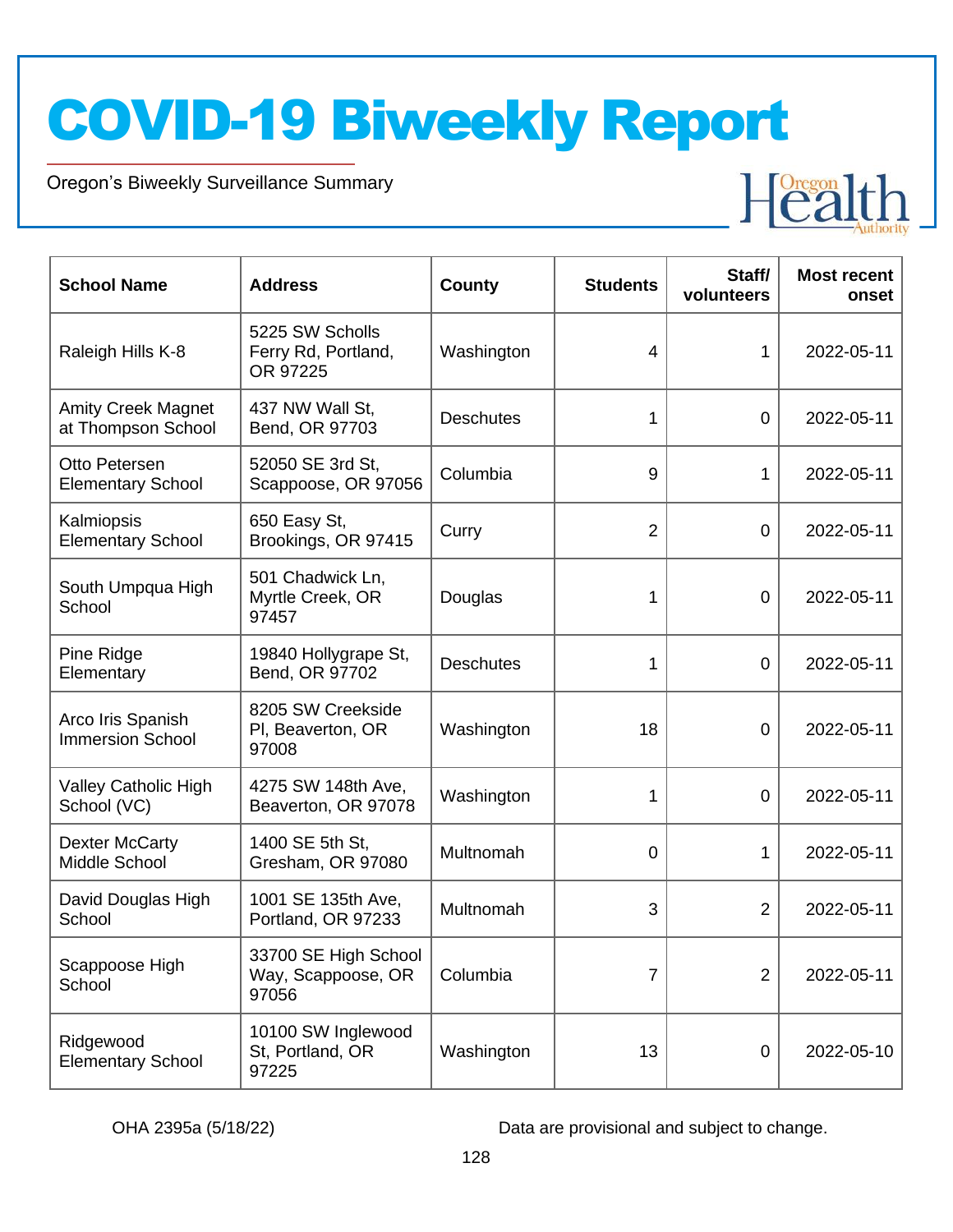Oregon's Biweekly Surveillance Summary

Novel Coronavirus (COVID-19)

| <b>School Name</b>                              | <b>Address</b>                                       | <b>County</b> | <b>Students</b> | Staff/<br>volunteers | <b>Most recent</b><br>onset |
|-------------------------------------------------|------------------------------------------------------|---------------|-----------------|----------------------|-----------------------------|
| Sherwood High<br>School                         | 18800 SW Haide Rd,<br>Sherwood, OR 97140             | Washington    | 12              | 0                    | 2022-05-10                  |
| Deer Creek<br><b>Elementary School</b>          | 16155 SW 131st Ave,<br><b>Tigard, OR 97224</b>       | Washington    | 1               | 0                    | 2022-05-10                  |
| <b>Sunset School</b>                            | 245 S Cammann St,<br>Coos Bay, OR 97420              | Coos          | 0               | 1                    | 2022-05-10                  |
| Jacob Wismer<br><b>Elementary School</b>        | 5477 NW Skycrest<br>Pkwy, Portland, OR<br>97229      | Washington    | 3               | 0                    | 2022-05-10                  |
| Lake Oswego High<br>School                      | 2501 SW Country<br>Club Rd, Lake<br>Oswego, OR 97034 | Clackamas     | $\overline{2}$  | 1.                   | 2022-05-10                  |
| <b>Meadow Ridge</b><br><b>Elementary School</b> | 385 Timber Ridge St<br>NE, Albany, OR 97322          | Linn          | 2               | 3                    | 2022-05-10                  |
| Oak Grove<br><b>Elementary School</b>           | 1500 Oak Grove Dr<br>NW, Albany, OR<br>97321         | <b>Benton</b> | 10              | $\overline{2}$       | 2022-05-10                  |
| <b>Liberty Elementary</b><br>School             | 2345 Liberty St SW,<br>Albany, OR 97321              | Linn          | 6               | 1                    | 2022-05-10                  |
| <b>Sunrise Elementary</b><br>School             | 730 19th Ave SE,<br>Albany, OR 97322                 | Linn          | 0               | 1                    | 2022-05-10                  |
| Duniway Elementary<br>School                    | 7700 SE Reed<br>College PI, Portland,<br>OR 97202    | Multnomah     | 9               | 0                    | 2022-05-10                  |
| <b>Laurelhurst School</b>                       | 840 NE 41st Ave,<br>Portland, OR 97232               | Multnomah     | $\overline{2}$  | 0                    | 2022-05-10                  |
| Sellwood Middle<br>School                       | 8300 SE 15th Ave,<br>Portland, OR 97202              | Multnomah     | 1               | 0                    | 2022-05-10                  |

OHA 2395a (5/18/22) Data are provisional and subject to change.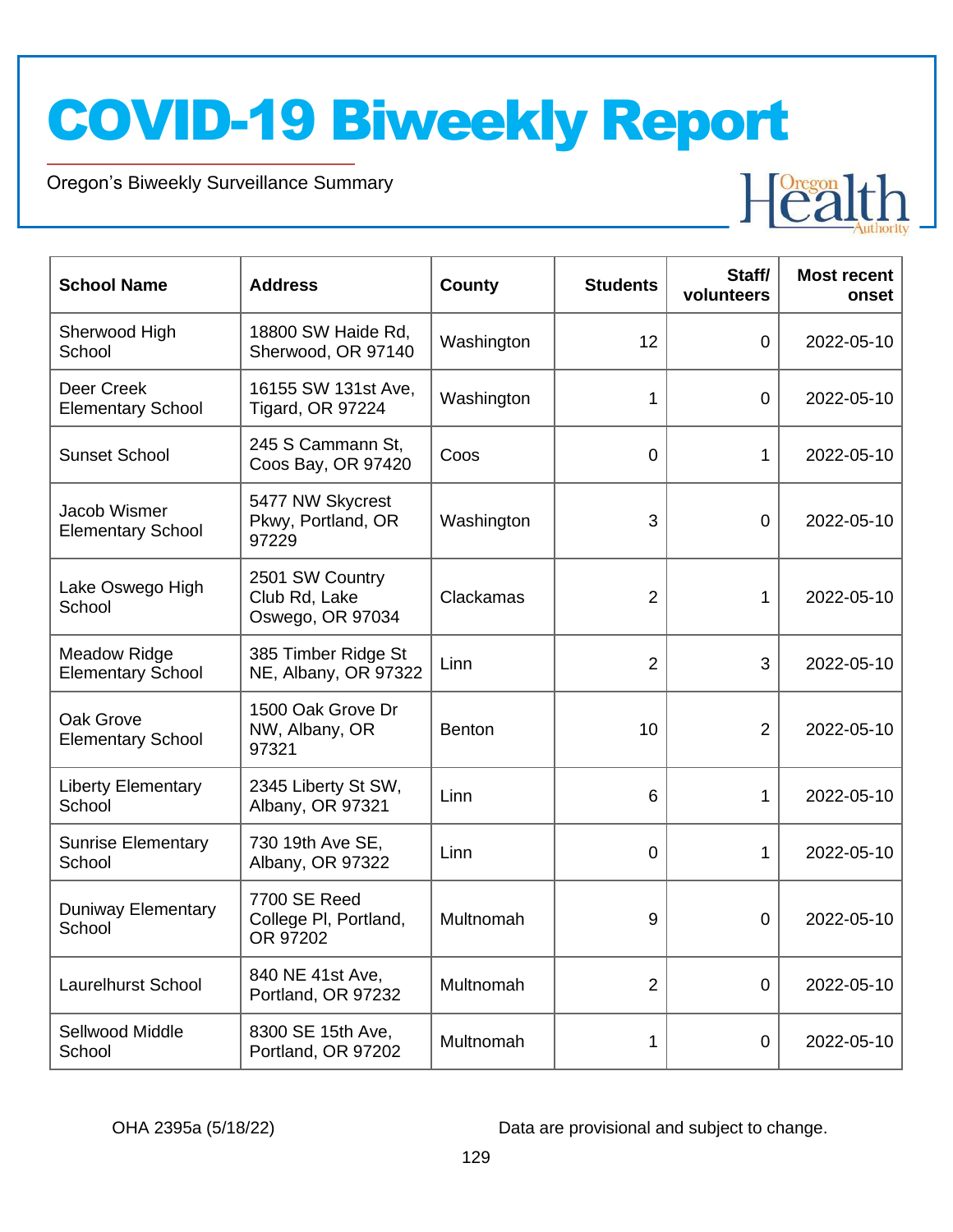Oregon's Biweekly Surveillance Summary

Novel Coronavirus (COVID-19)

| <b>School Name</b>                                    | <b>Address</b>                                      | County     | <b>Students</b> | Staff/<br>volunteers | <b>Most recent</b><br>onset |
|-------------------------------------------------------|-----------------------------------------------------|------------|-----------------|----------------------|-----------------------------|
| <b>Tumwata Middle</b><br>School                       | 14133 S Donovan Rd,<br>Oregon City, OR<br>97045     | Clackamas  | 7               | 3                    | 2022-05-10                  |
| <b>Cooper Mountain</b><br><b>Elementary School</b>    | 7670 SW 170th Ave,<br>Beaverton, OR 97007           | Washington | 21              | 3                    | 2022-05-09                  |
| <b>Oak Hills Elementary</b><br>School                 | 2625 NW 153rd Ave,<br>Beaverton, OR 97006           | Washington | 21              | $\overline{0}$       | 2022-05-09                  |
| <b>West Tualatin View</b><br><b>Elementary School</b> | 8800 SW Leahy Rd,<br>Portland, OR 97225             | Washington | 8               | 0                    | 2022-05-09                  |
| Oregon City High<br>School                            | 19761 S Beavercreek<br>Rd, Oregon City, OR<br>97045 | Clackamas  | 8               | 3                    | 2022-05-09                  |
| Newberg High School                                   | 2400 Douglas Ave,<br>Newberg, OR 97132              | Yamhill    | $\overline{2}$  | $\mathbf 0$          | 2022-05-09                  |
| Dayton Junior High<br>School                          | 801 Ferry St, Dayton,<br>OR 97114                   | Yamhill    | 1               | $\overline{0}$       | 2022-05-09                  |
| Nancy Ryles<br><b>Elementary School</b>               | 10250 SW Cormorant<br>Dr, Beaverton, OR<br>97007    | Washington | 4               | 0                    | 2022-05-09                  |
| Rainier Jr/Sr High<br>School                          | 28170 Old Rainier Rd,<br>Rainier, OR 97048          | Columbia   | 3               | $\overline{0}$       | 2022-05-09                  |
| St. Helens Middle<br>School                           | 354 N 15th St, St<br>Helens, OR 97051               | Columbia   | $\overline{2}$  | $\overline{0}$       | 2022-05-09                  |
| <b>Bandon High School</b>                             | 550 9th St SW,<br>Bandon, OR 97411                  | Coos       | $\overline{2}$  | 0                    | 2022-05-09                  |
| Azalea Middle School                                  | 505 Pacific Ave,<br>Brookings, OR 97415             | Curry      | 1               | $\overline{0}$       | 2022-05-09                  |

OHA 2395a (5/18/22) Data are provisional and subject to change.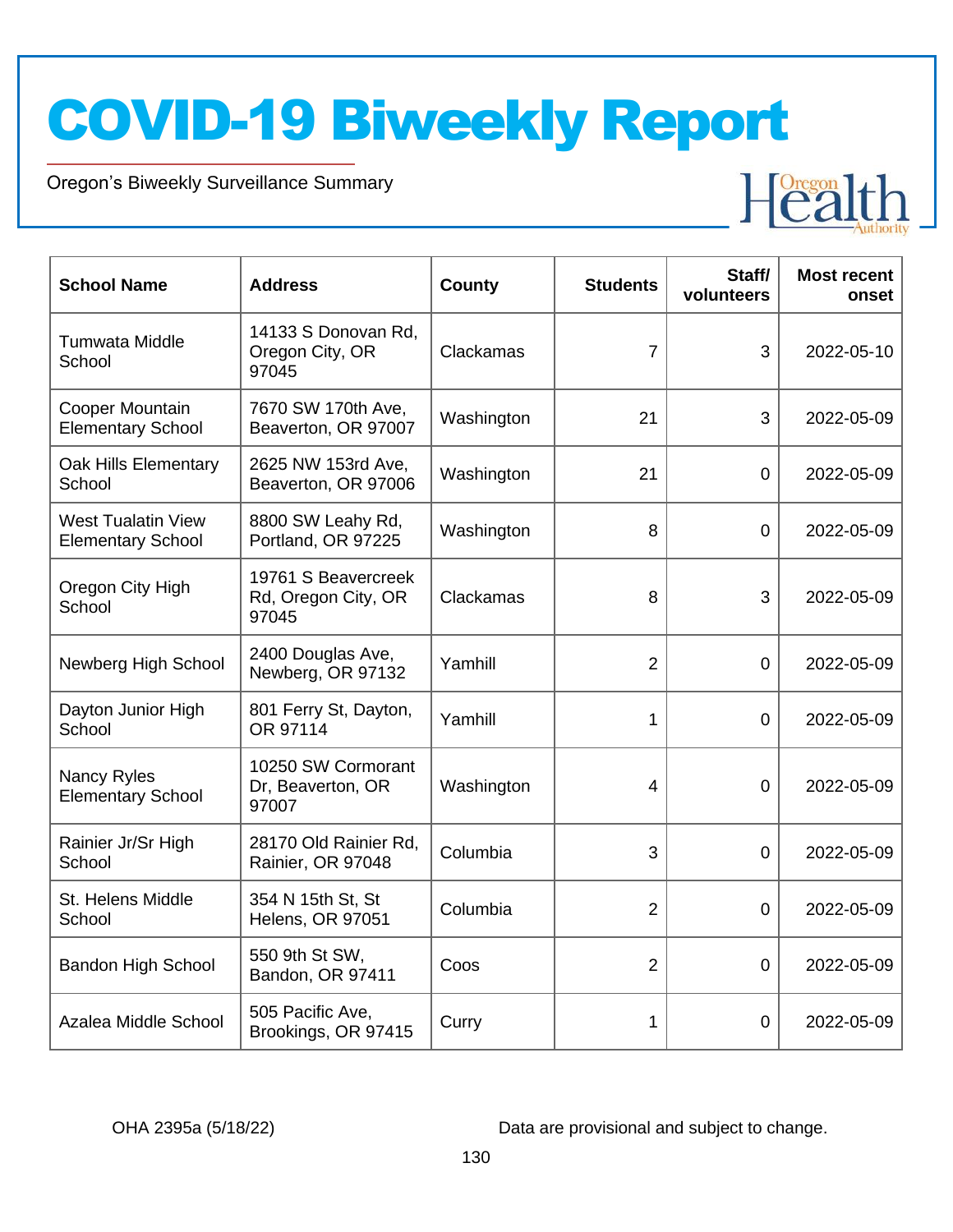Oregon's Biweekly Surveillance Summary

Novel Coronavirus (COVID-19)

| <b>School Name</b>                                                  | <b>Address</b>                                 | County            | <b>Students</b> | Staff/<br>volunteers | <b>Most recent</b><br>onset |
|---------------------------------------------------------------------|------------------------------------------------|-------------------|-----------------|----------------------|-----------------------------|
| <b>Reedsport Community</b><br><b>Charter School</b>                 | 2260 Longwood Dr,<br>Reedsport, OR 97467       | Douglas           | 1               | $\overline{0}$       | 2022-05-09                  |
| Jaguar Elementary<br>School                                         | 1825 NW 27th St.<br>Corvallis, OR 97330        | <b>Benton</b>     | 1               | $\overline{0}$       | 2022-05-09                  |
| <b>Earl Boyles</b><br>Elementary                                    | 10822 SE Bush St,<br>Portland, OR 97266        | Multnomah         | 1               | 1                    | 2022-05-09                  |
| Springwater Trail High<br>School                                    | 1440 SE Fleming Ave,<br>Gresham, OR 97080      | Multnomah         | 1               | 1                    | 2022-05-09                  |
| <b>Westside Elementary</b><br>School                                | 3685 Belmont Dr.<br>Hood River, OR 97031       | <b>Hood River</b> | 5               | 1                    | 2022-05-09                  |
| <b>Gresham Arthur</b><br>Academy                                    | 1890 NE Cleveland<br>Ave, Gresham, OR<br>97030 | Multnomah         | $\overline{2}$  | $\overline{0}$       | 2022-05-09                  |
| Springville K-8 School                                              | 6655 NW Joss Ave,<br>Portland, OR 97229        | Washington        | 3               | 0                    | 2022-05-09                  |
| <b>Ardenwald Elementary</b><br>School                               | 8950 SE 36th St.<br>Milwaukie, OR 97222        | Clackamas         | 1               | $\Omega$             | 2022-05-09                  |
| St. Anne Catholic<br>School                                         | 1131 NE 10th St,<br>Grants Pass, OR<br>97526   | Josephine         | 0               | 1                    | 2022-05-09                  |
| Le Monde French<br><b>Immersion Public</b><br><b>Charter School</b> | 2044 E Burnside St,<br>Portland, OR 97214      | Multnomah         | 9               | 0                    | 2022-05-09                  |
| Cascade Middle<br>School                                            | 1525 Echo Hollow Rd,<br>Eugene, OR 97402       | Lane              | 1               | $\overline{0}$       | 2022-05-09                  |
| Lafayette Elementary<br>School                                      | 3122 Madison St SE,<br>Albany, OR 97322        | Linn              | 0               | $\overline{2}$       | 2022-05-09                  |

OHA 2395a (5/18/22) Data are provisional and subject to change.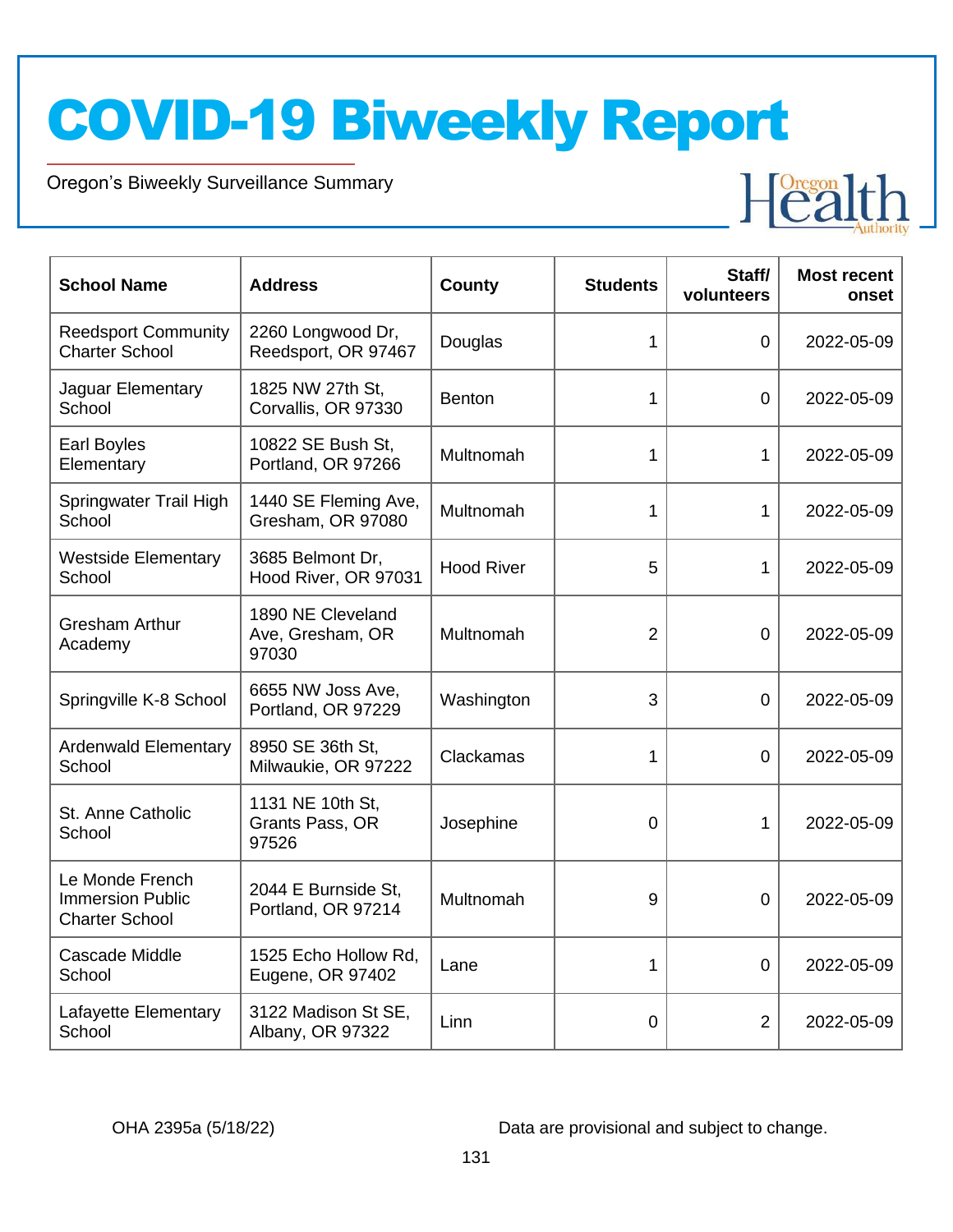Oregon's Biweekly Surveillance Summary

Novel Coronavirus (COVID-19)



| <b>School Name</b>                             | <b>Address</b>                                  | County     | <b>Students</b> | Staff/<br>volunteers | <b>Most recent</b><br>onset |
|------------------------------------------------|-------------------------------------------------|------------|-----------------|----------------------|-----------------------------|
| <b>Capitol Hill Elementary</b><br>School       | 8401 SW 17th Ave,<br>Portland, OR 97219         | Multnomah  | 41              | 0                    | 2022-05-09                  |
| Milwaukie High School                          | 2301 SE Willard St,<br>Milwaukie, OR 97222      | Clackamas  | 1               | $\mathbf 0$          | 2022-05-09                  |
| Maplewood<br><b>Elementary School</b>          | 7452 SW 52nd Ave,<br>Portland, OR 97219         | Multnomah  | 14              | $\mathbf 0$          | 2022-05-09                  |
| <b>Carus Elementary</b><br>School              | 14412 S Carus Rd,<br>Oregon City, OR<br>97045   | Clackamas  | $\overline{2}$  | 5                    | 2022-05-09                  |
| Centennial High<br>School                      | 3505 SE 182nd Ave,<br>Gresham, OR 97030         | Multnomah  | 3               | 1                    | 2022-05-09                  |
| <b>Riverdale Grade</b><br>School               | 11733 SW Breyman<br>Ave, Portland, OR<br>97219  | Multnomah  | 4               | $\overline{0}$       | 2022-05-09                  |
| <b>Hiteon Elementary</b><br>School             | 13800 SW Brockman<br>Rd, Beaverton, OR<br>97008 | Washington | 3               | $\overline{0}$       | 2022-05-08                  |
| <b>Jackson Elementary</b><br>School            | 675 NE Estate Dr,<br>Hillsboro, OR 97124        | Washington | 4               | 0                    | 2022-05-08                  |
| Kraxberger Middle<br>School                    | 17777 Webster Rd,<br>Gladstone, OR 97027        | Clackamas  | 6               | 0                    | 2022-05-08                  |
| Clatskanie<br>Middle/High School               | 471 SW Bel Air Dr,<br>Clatskanie, OR 97016      | Columbia   | 1               | $\mathbf 0$          | 2022-05-08                  |
| <b>Hudson Park</b><br><b>Elementary School</b> | 28176 Old Rainier Rd,<br>Rainier, OR 97048      | Columbia   | 10              | $\Omega$             | 2022-05-08                  |
| St Helens High School                          | 2375 Gable Rd, St<br><b>Helens, OR 97051</b>    | Columbia   | 13              | 0                    | 2022-05-08                  |

OHA 2395a (5/18/22) Data are provisional and subject to change.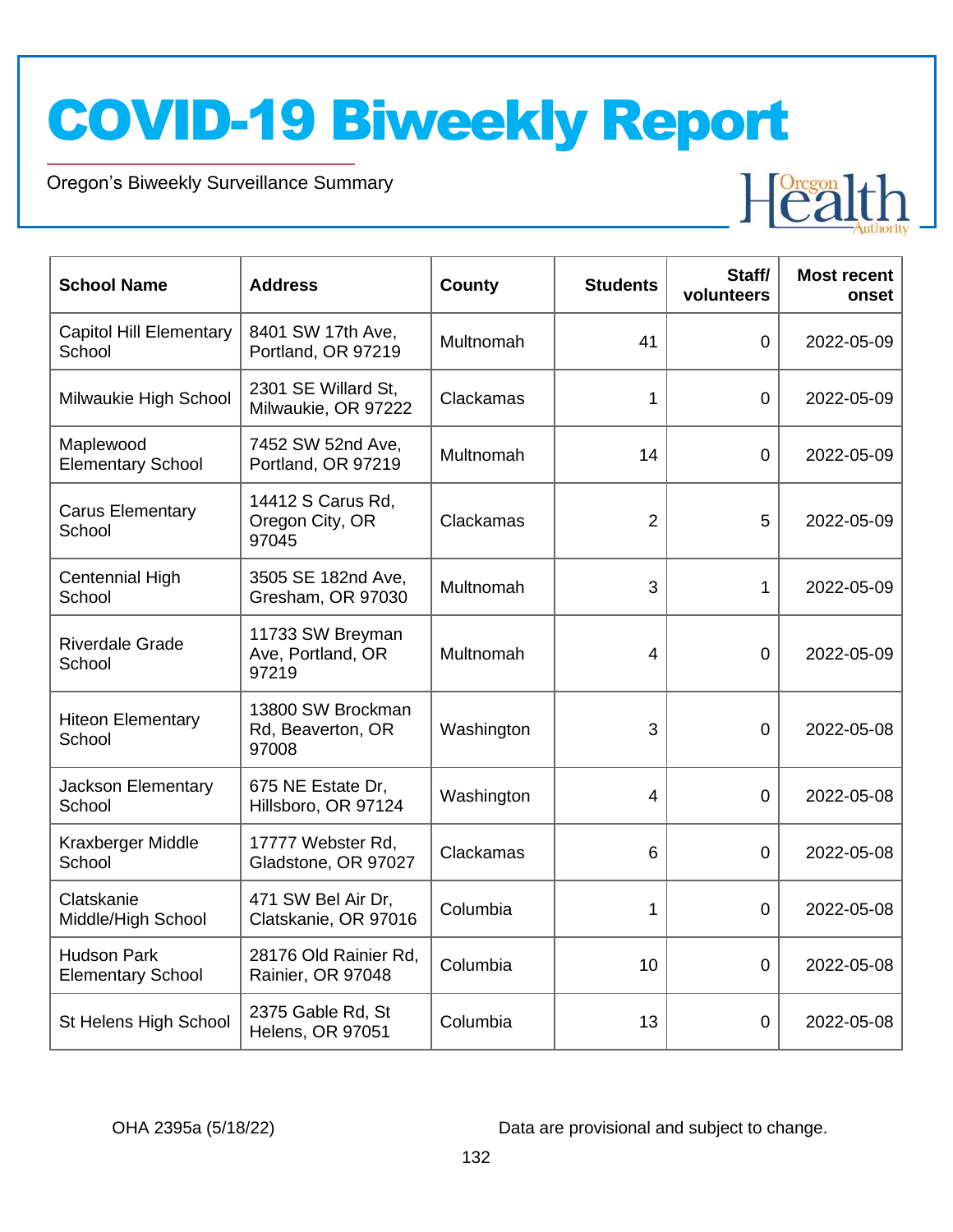Oregon's Biweekly Surveillance Summary

Novel Coronavirus (COVID-19)

| <b>School Name</b>                                 | <b>Address</b>                                       | County           | <b>Students</b> | Staff/<br>volunteers | <b>Most recent</b><br>onset |
|----------------------------------------------------|------------------------------------------------------|------------------|-----------------|----------------------|-----------------------------|
| Linus Pauling Middle<br>School                     | 1111 NW Cleveland<br>Ave, Corvallis, OR<br>97330     | <b>Benton</b>    | $\overline{2}$  | $\overline{0}$       | 2022-05-08                  |
| <b>Redmond Proficiency</b><br>Academy              | 657 SW Glacier Ave,<br>Redmond, OR 97756             | <b>Deschutes</b> | 1               | $\overline{2}$       | 2022-05-08                  |
| <b>All Saints School</b>                           | 601 NE Cesar E<br>Chavez Blvd,<br>Portland, OR 97232 | Multnomah        | 3               | $\overline{0}$       | 2022-05-08                  |
| <b>Cathedral School</b>                            | 110 NW 17th Ave.<br>Portland, OR 97209               | Multnomah        | $\overline{2}$  | 0                    | 2022-05-08                  |
| <b>Trinity Lutheran</b><br><b>Christian School</b> | 5520 NE Killingsworth<br>St, Portland, OR<br>97218   | Multnomah        | 7               | 0                    | 2022-05-08                  |
| Mountainside High<br>School                        | 12500 SW 175th Ave,<br>Beaverton, OR 97007           | Washington       | 1               | $\mathbf 0$          | 2022-05-08                  |
| Willamette High<br>School                          | 1801 Echo Hollow Rd,<br>Eugene, OR 97402             | Lane             | 1               | 1                    | 2022-05-08                  |
| North Albany Middle<br>School                      | 1205 North Albany Rd<br>NW, Albany, OR<br>97321      | <b>Benton</b>    | $\overline{4}$  | 0                    | 2022-05-08                  |
| <b>Sumpter Elementary</b><br>School                | 525 Rockwood St SE,<br>Salem, OR 97306               | Marion           | 5               | $\Omega$             | 2022-05-08                  |
| <b>Ainsworth Elementary</b><br>School              | 2425 SW Vista Ave,<br>Portland, OR 97201             | Multnomah        | 6               | 0                    | 2022-05-08                  |
| Harriet Tubman<br>Middle School                    | 2231 N Flint, Portland,<br>OR 97227                  | Multnomah        | 1               | 0                    | 2022-05-08                  |
| Woodstock<br><b>Elementary School</b>              | 5601 SE 50th Ave,<br>Portland, OR 97206              | Multnomah        | $\overline{2}$  | 1                    | 2022-05-08                  |

OHA 2395a (5/18/22) Data are provisional and subject to change.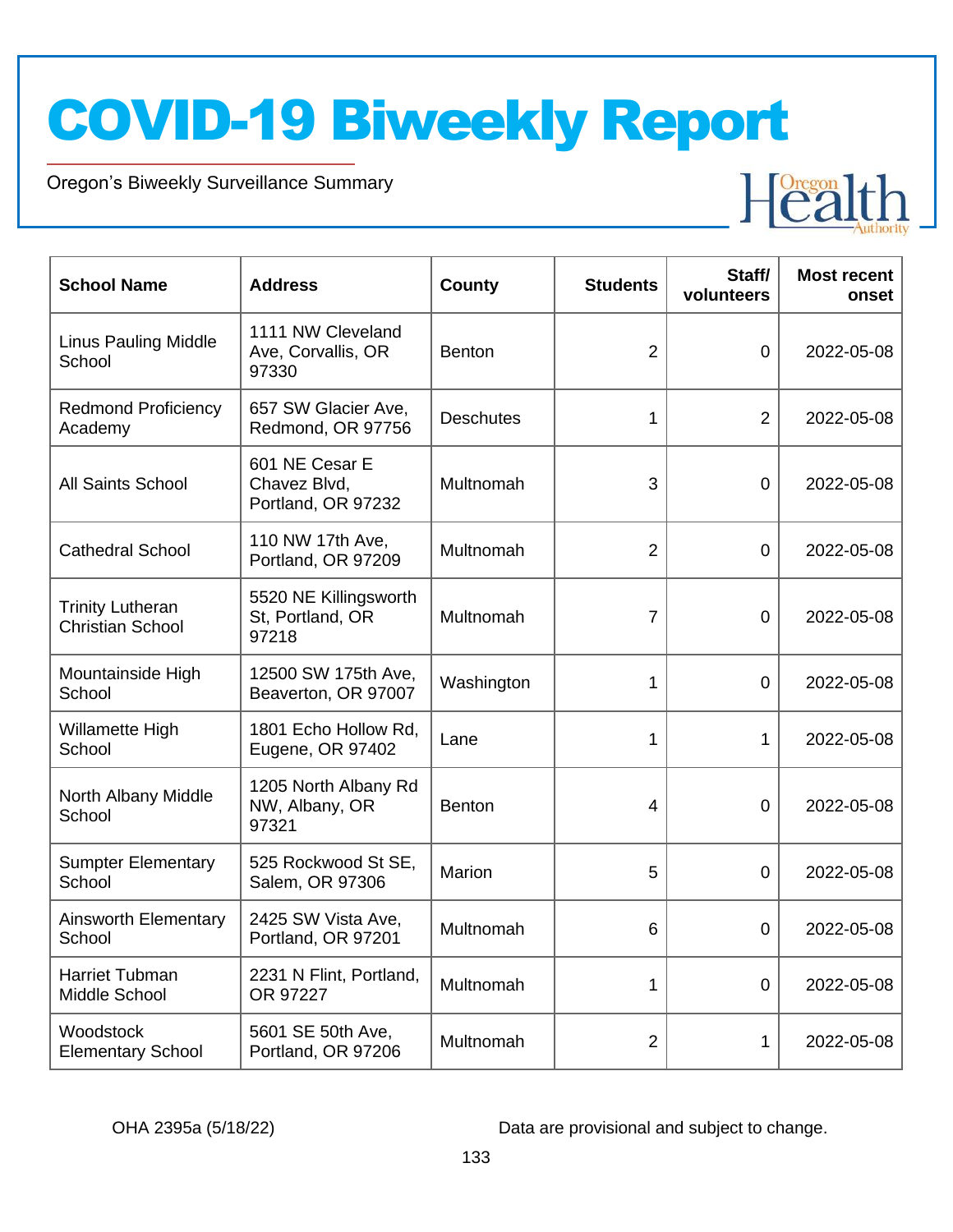Oregon's Biweekly Surveillance Summary

Novel Coronavirus (COVID-19)

| <b>School Name</b>                               | <b>Address</b>                                        | County           | <b>Students</b> | Staff/<br>volunteers | <b>Most recent</b><br>onset |
|--------------------------------------------------|-------------------------------------------------------|------------------|-----------------|----------------------|-----------------------------|
| <b>Grant High School</b>                         | 2245 NE 36th Ave,<br>Portland, OR 97212               | Multnomah        | 5               | 0                    | 2022-05-08                  |
| <b>Banks Middle School</b>                       | 12850 NW Main St,<br>Banks, OR 97106                  | Washington       | 9               | 1                    | 2022-05-07                  |
| <b>Gardiner Middle</b><br>School                 | 205 Williams St,<br>Oregon City, OR<br>97045          | Clackamas        | 6               | 1                    | 2022-05-07                  |
| <b>Mountain View Middle</b><br>School            | 2015 N Emery Dr,<br>Newberg, OR 97132                 | Yamhill          | 0               | 1                    | 2022-05-07                  |
| Winterhaven School                               | 3830 SE 14th Ave,<br>Portland, OR 97202               | Multnomah        | 1               | 0                    | 2022-05-07                  |
| Lewis and Clark<br><b>Elementary School</b>      | 92179 Lewis and<br>Clark Rd, Astoria, OR<br>97103     | Clatsop          | 0               | 1                    | 2022-05-07                  |
| <b>Grant Watts</b><br><b>Elementary School</b>   | 52000 SE Third PI,<br>Scappoose, OR 97056             | Columbia         | 5               | 1                    | 2022-05-07                  |
| Scappoose Middle<br>School                       | 52265 S Columbia<br>River Hwy,<br>Scappoose, OR 97056 | Columbia         | $\overline{7}$  | 3                    | 2022-05-07                  |
| <b>Heron Creek</b><br><b>Therapeutic Program</b> | 17600 Pacific Hwy,<br>Marylhurst, OR 97036            | Clackamas        | 0               | 1                    | 2022-05-07                  |
| North Bay Elementary<br>School                   | 93670 Viking Ln,<br>North Bend, OR<br>97459           | Coos             | 0               | 1                    | 2022-05-07                  |
| <b>Bend High School</b>                          | 230 NE 6th St, Bend,<br>OR 97701                      | <b>Deschutes</b> | 1               | $\mathbf 0$          | 2022-05-07                  |
| Roseburg High School                             | 400 Harvard Ave,<br>Roseburg, OR 97470                | Douglas          | 4               | 0                    | 2022-05-07                  |

OHA 2395a (5/18/22) Data are provisional and subject to change.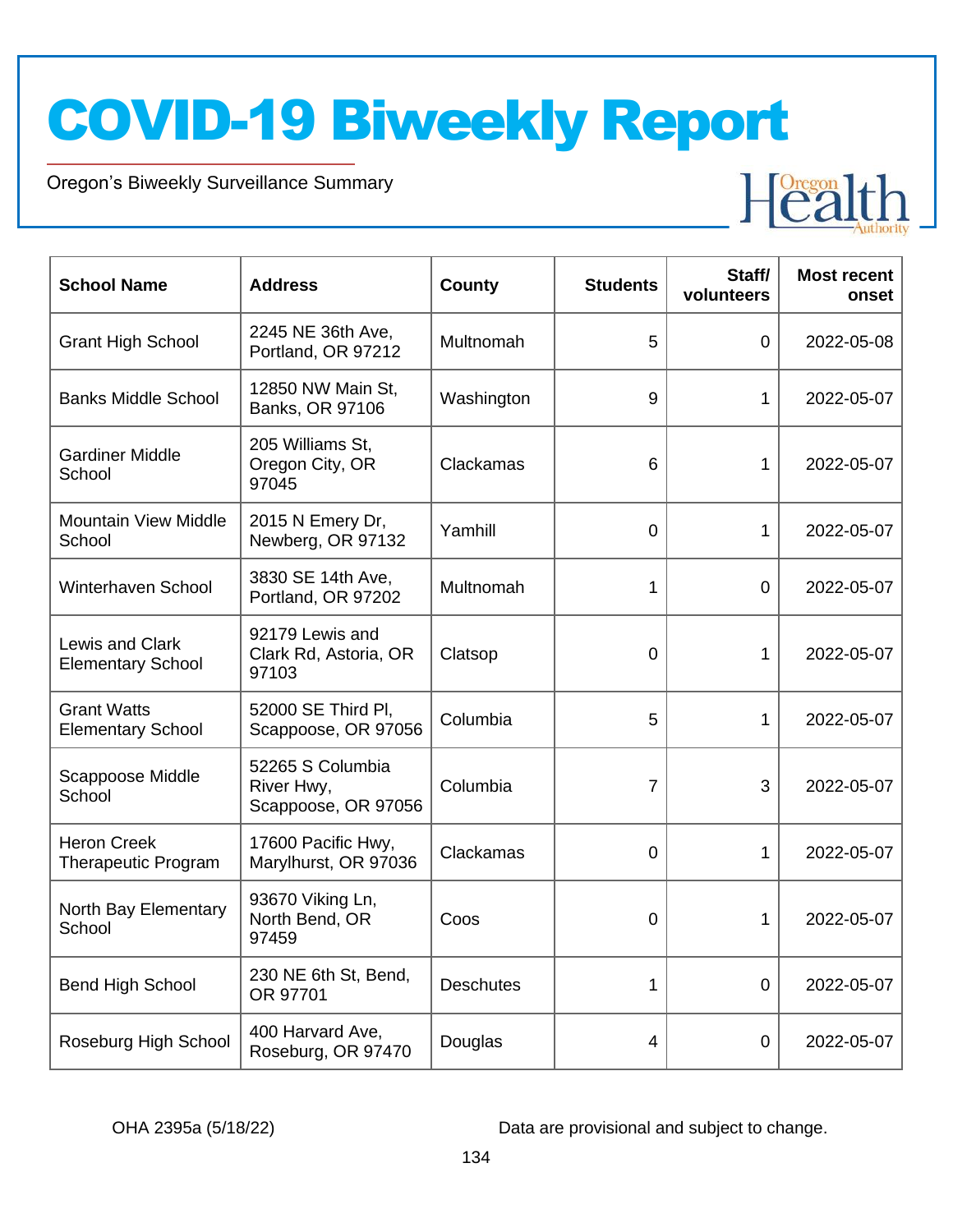Oregon's Biweekly Surveillance Summary

Novel Coronavirus (COVID-19)

| <b>School Name</b>                            | <b>Address</b>                                    | County           | <b>Students</b> | Staff/<br>volunteers | <b>Most recent</b><br>onset |
|-----------------------------------------------|---------------------------------------------------|------------------|-----------------|----------------------|-----------------------------|
| <b>Corvallis High School</b>                  | 1400 NW Buchanan<br>Ave, Corvallis, OR<br>97330   | <b>Benton</b>    | 2               | 0                    | 2022-05-07                  |
| The International<br>School                   | 2305 S Water Ave,<br>Portland, OR 97201           | Multnomah        | 18              | $\overline{2}$       | 2022-05-07                  |
| <b>Cedarwood Waldorf</b><br>School            | 3030 SW 2nd Ave,<br>Portland, OR 97201            | Multnomah        | 12              | 1                    | 2022-05-07                  |
| St. Thomas Academy                            | 1720 NW 19th St,<br>Redmond, OR 97756             | <b>Deschutes</b> | 0               | 1                    | 2022-05-07                  |
| Calapooia Middle<br>School                    | 830 SE 24th Ave,<br>Albany, OR 97322              | Linn             | 3               | 1                    | 2022-05-07                  |
| <b>View Acres</b><br><b>Elementary School</b> | 4828 SE View Acres<br>Rd, Milwaukie, OR<br>97267  | Clackamas        | 1               | $\mathbf 0$          | 2022-05-07                  |
| <b>Skyline Elementary</b><br>School           | 11536 NW Skyline<br>Blvd, Portland, OR<br>97231   | Multnomah        | 8               | 0                    | 2022-05-07                  |
| Franklin High School                          | 5405 SE Woodward<br>St, Portland, OR<br>97206     | Multnomah        | 8               | 0                    | 2022-05-07                  |
| <b>Beverly Cleary School</b>                  | 1915 NE 33rd Ave,<br>Portland, OR 97212           | Multnomah        | 13              | 1                    | 2022-05-07                  |
| Kellogg Middle School                         | 3330 SE 69th Ave,<br>Portland, OR 97206           | Multnomah        | 1               | 0                    | 2022-05-07                  |
| <b>Mountain View Middle</b><br>School         | 17500 SW Farmington<br>Rd, Beaverton, OR<br>97007 | Washington       | 1               | 0                    | 2022-05-06                  |
| <b>Sisters Middle School</b>                  | 15200 McKenzie Hwy,<br>Sisters, OR 97759          | <b>Deschutes</b> | 0               | 1                    | 2022-05-06                  |

OHA 2395a (5/18/22) Data are provisional and subject to change.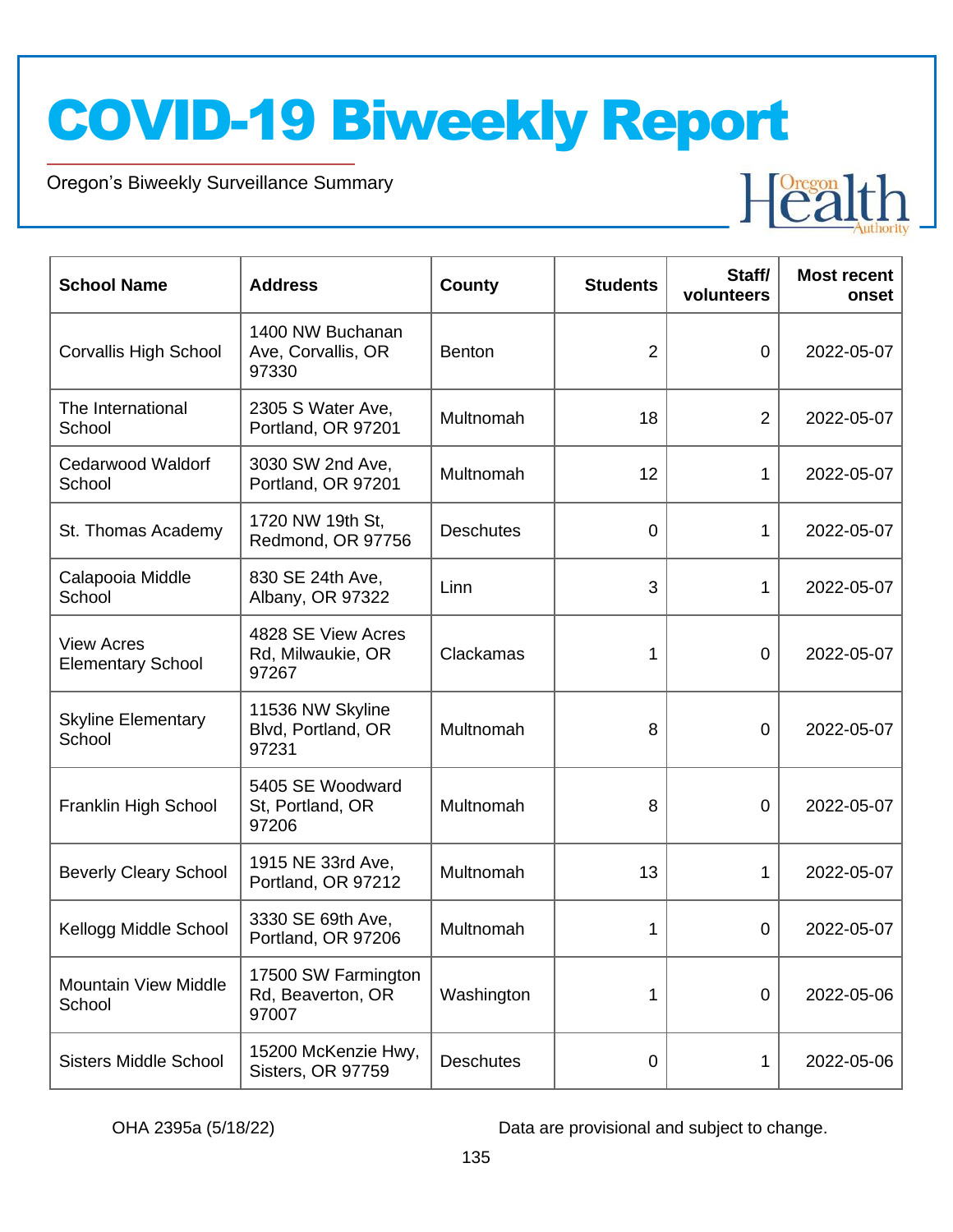Oregon's Biweekly Surveillance Summary

Novel Coronavirus (COVID-19)

| <b>School Name</b>                    | <b>Address</b>                                   | <b>County</b> | <b>Students</b> | Staff/<br>volunteers | <b>Most recent</b><br>onset |
|---------------------------------------|--------------------------------------------------|---------------|-----------------|----------------------|-----------------------------|
| <b>Rieke Elementary</b><br>School     | 1405 SW Vermont,<br>Portland, OR 97219           | Multnomah     | 3               | $\Omega$             | 2022-05-06                  |
| <b>Stoller Middle School</b>          | 14141 NW Laidlaw<br>Rd, Portland, OR<br>97229    | Washington    | 1               | $\overline{0}$       | 2022-05-06                  |
| Liberty High School                   | 7445 NE Wagon Dr,<br>Hillsboro, OR 97214         | Washington    | 8               | $\overline{0}$       | 2022-05-06                  |
| <b>Harritt Elementary</b>             | 2112 Linwood St NW,<br>Salem, OR 97304           | Polk          | $\overline{2}$  | $\overline{0}$       | 2022-05-06                  |
| <b>Riverside Elementary</b><br>School | 1200 SE Harvey Dr,<br>Grants Pass, OR<br>97526   | Josephine     | $\overline{2}$  | $\overline{0}$       | 2022-05-06                  |
| <b>Portland Village</b><br>School     | 7654 N Delaware Ave,<br>Portland, OR 97217       | Multnomah     | 1               | $\Omega$             | 2022-05-06                  |
| <b>Walker Middle School</b>           | 1075 8th St NW,<br>Salem, OR 97304               | Polk          | 1               | $\overline{0}$       | 2022-05-06                  |
| Mt. Tabor Middle<br>School            | 5800 SE Ash St,<br>Portland, OR 97215            | Multnomah     | $\overline{2}$  | 0                    | 2022-05-06                  |
| <b>Cleveland High School</b>          | 3400 SE 26th Ave,<br>Portland, OR 97202          | Multnomah     | 6               | $\overline{0}$       | 2022-05-06                  |
| <b>West Orient Middle</b><br>School   | 29805 SE Orient Dr,<br>Gresham, OR 97080         | Multnomah     | 0               | $\mathbf{1}$         | 2022-05-06                  |
| Floyd Light Middle<br>School          | 10800 SE Washington<br>St, Portland, OR<br>97216 | Multnomah     | 1               | $\overline{0}$       | 2022-05-06                  |
| <b>Bethany Elementary</b><br>School   | 3305 NW 174th Ave,<br>Beaverton, OR 97006        | Washington    | 11              | 0                    | 2022-05-05                  |

OHA 2395a (5/18/22) Data are provisional and subject to change.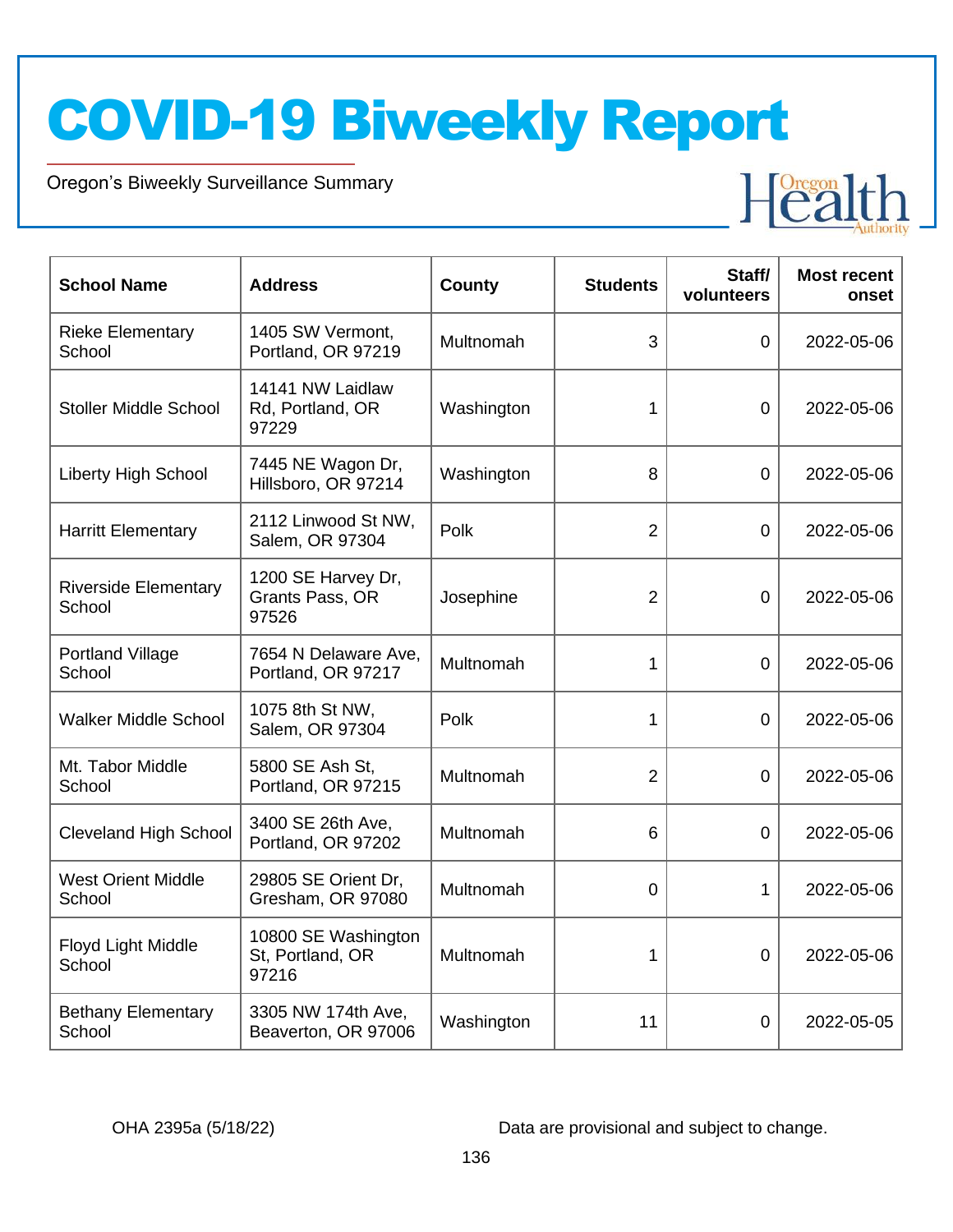Oregon's Biweekly Surveillance Summary

Novel Coronavirus (COVID-19)

| <b>School Name</b>                    | <b>Address</b>                                             | County        | <b>Students</b> | Staff/<br>volunteers | <b>Most recent</b><br>onset |
|---------------------------------------|------------------------------------------------------------|---------------|-----------------|----------------------|-----------------------------|
| <b>Elmonica Elementary</b><br>School  | 16950 SW Lisa Ct.<br>Beaverton, OR 97006                   | Washington    | 3               | 0                    | 2022-05-05                  |
| West Salem High<br>School             | 1776 Titan Dr NW,<br>Salem, OR 97304                       | Polk          | 5               | 0                    | 2022-05-05                  |
| <b>Hoover Elementary</b><br>School    | 2323 Siskiyou Blvd,<br>Medford, OR 97504                   | Jackson       | 3               | 0                    | 2022-05-05                  |
| <b>Crescent Valley High</b><br>School | 4444 NW Highland Dr,<br>Corvallis, OR 97330                | <b>Benton</b> | $\overline{2}$  | 1                    | 2022-05-05                  |
| <b>Howard Elementary</b><br>School    | 286 Mace Rd,<br>Medford, OR 97501                          | Jackson       | 1               | 0                    | 2022-05-05                  |
| Lone Pine Elementary<br>School        | 3158 Lone Pine Rd,<br>Medford, OR 97504                    | Jackson       | 1               | 0                    | 2022-05-05                  |
| <b>Sherwood Charter</b><br>School     | 23264 SW Main St,<br>Sherwood, OR 97140                    | Washington    | 0               | 1                    | 2022-05-05                  |
| <b>Portland Arthur</b><br>Academy     | 7507 SE Yamhill St,<br>Portland, OR 97215                  | Multnomah     | 1               | 0                    | 2022-05-05                  |
| <b>Timber Ridge School</b>            | 373 Timber Ridge St<br>NE, Albany, OR 97322                | Linn          | $\overline{2}$  | 1                    | 2022-05-05                  |
| Jesuit High School                    | 9000 SW Beaverton-<br>Hillsdale Hwy,<br>Portland, OR 97225 | Washington    | 5               | 1                    | 2022-05-05                  |
| West Linn High School                 | 5464 West A St, West<br>Linn, OR 97068                     | Clackamas     | 5               | 0                    | 2022-05-05                  |
| Spencer Butte Middle<br>School        | 500 E 43rd Ave,<br>Eugene, OR 97405                        | Lane          | 1               | 0                    | 2022-05-05                  |
| Sato Elementary<br>School             | 7775 NW Kaiser Rd,<br>Portland, OR 97229                   | Washington    | $\overline{2}$  | 0                    | 2022-05-05                  |

OHA 2395a (5/18/22) Data are provisional and subject to change.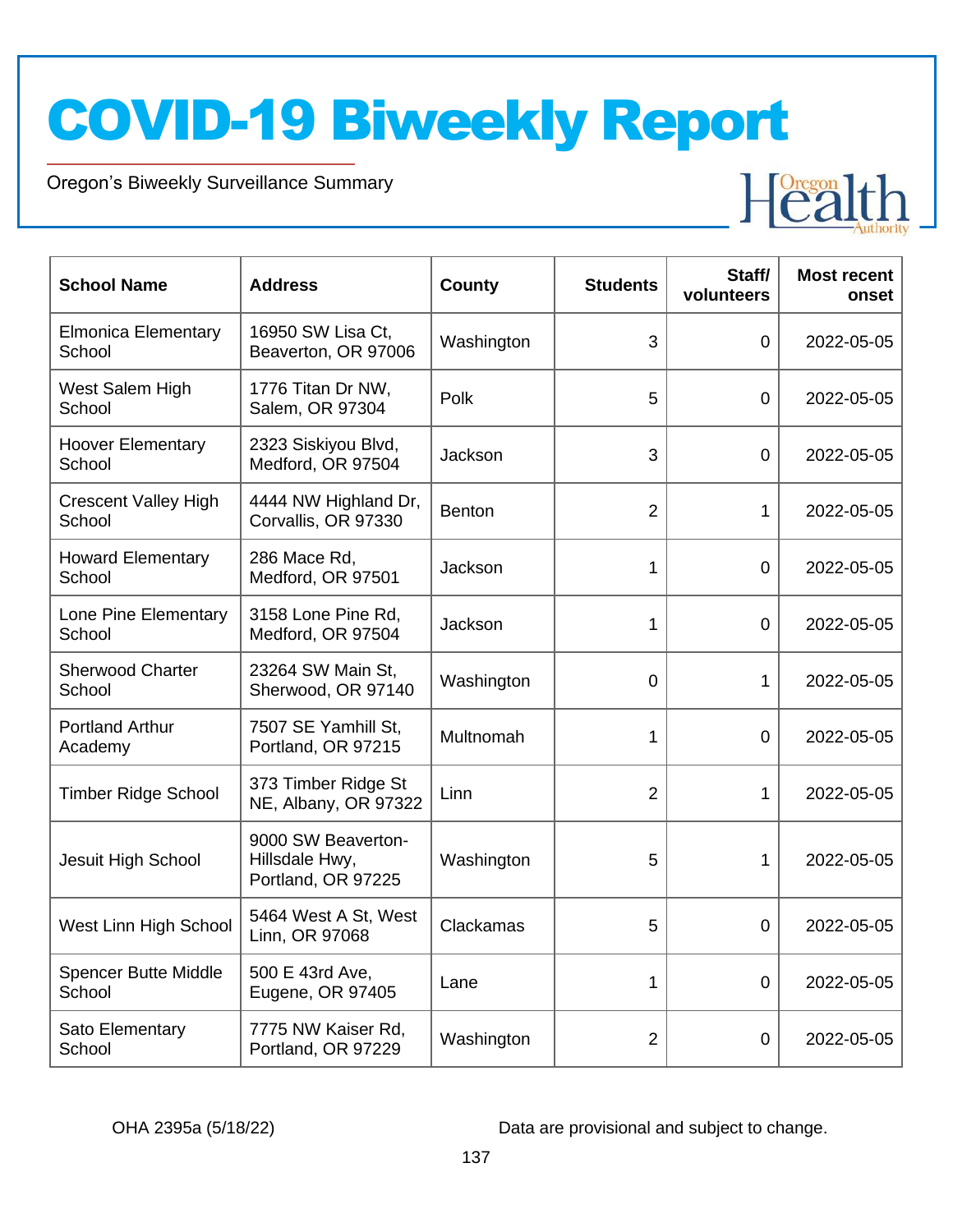Oregon's Biweekly Surveillance Summary

Novel Coronavirus (COVID-19)

| <b>School Name</b>                   | <b>Address</b>                                    | <b>County</b>    | <b>Students</b> | Staff/<br>volunteers | <b>Most recent</b><br>onset |
|--------------------------------------|---------------------------------------------------|------------------|-----------------|----------------------|-----------------------------|
| The Siskiyou School                  | 631 Clay St, Ashland,<br>OR 97520                 | Jackson          | 1               | $\Omega$             | 2022-05-05                  |
| North Marion High<br>School          | 20167 Grim Rd NE,<br>Aurora, OR 97002             | Marion           | 4               | $\Omega$             | 2022-05-05                  |
| Mill Park Elementary<br>School       | 1900 SE 117th Ave,<br>Portland, OR 97216          | Multnomah        | 0               | 1                    | 2022-05-05                  |
| <b>Sherwood Middle</b><br>School     | 16956 SW Meinecke<br>Rd, Sherwood, OR<br>97140    | Washington       | 3               | $\mathbf 1$          | 2022-05-04                  |
| <b>Sisters High School</b>           | 1700 W McKinney<br>Butte Rd, Sisters, OR<br>97759 | <b>Deschutes</b> | 0               | 1                    | 2022-05-04                  |
| <b>Willamette Primary</b>            | 1403 12th St, West<br>Linn, OR 97068              | Clackamas        | 3               | $\overline{0}$       | 2022-05-04                  |
| <b>Warren Elementary</b><br>School   | 34555 Berg Rd,<br><b>Warren, OR 97053</b>         | Columbia         | 9               | 0                    | 2022-05-04                  |
| <b>Sisters Elementary</b><br>School  | 611 E Cascade,<br>Sisters, OR 97759               | <b>Deschutes</b> | 0               | $\mathbf{1}$         | 2022-05-04                  |
| <b>Garfield Elementary</b><br>School | 1205 NW Garfield<br>Ave, Corvallis, OR<br>97330   | <b>Benton</b>    | 1               | $\overline{0}$       | 2022-05-04                  |
| <b>McGovern Elementary</b><br>School | 600 NW Elwood,<br>Winston, OR 97496               | Douglas          | 4               | 0                    | 2022-05-04                  |
| <b>Alder Creek Middle</b><br>School  | 13801 SE Webster<br>Rd, Milwaukie, OR<br>97267    | Clackamas        | 1               | 0                    | 2022-05-04                  |
| Phoenix High School                  | 745 N Rose St,<br>Phoenix, OR 97535               | Jackson          | 3               | 5                    | 2022-05-04                  |

OHA 2395a (5/18/22) Data are provisional and subject to change.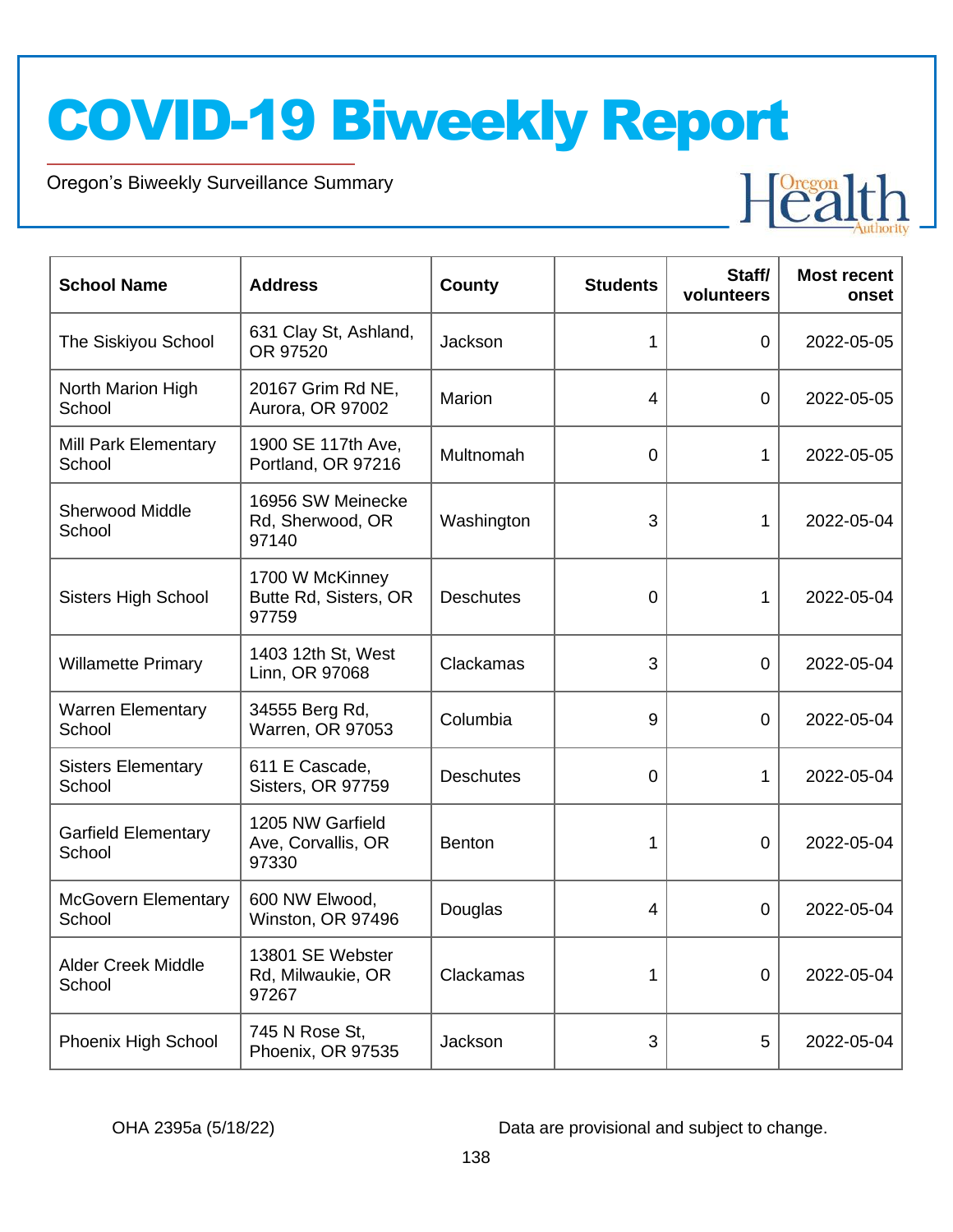Oregon's Biweekly Surveillance Summary

Novel Coronavirus (COVID-19)

| <b>School Name</b>                          | <b>Address</b>                                   | County           | <b>Students</b> | Staff/<br>volunteers | <b>Most recent</b><br>onset |
|---------------------------------------------|--------------------------------------------------|------------------|-----------------|----------------------|-----------------------------|
| <b>Griffin Creek</b><br>Elementary          | 2430 Griffin Creek Rd,<br>Medford, OR 97501      | Jackson          | 1               | $\mathbf 0$          | 2022-05-04                  |
| Jackson Elementary<br>School                | 713 Summit Ave,<br>Medford, OR 97501             | Jackson          | 1               | 6                    | 2022-05-04                  |
| South Albany High<br>School                 | 3705 SE Columbus St,<br>Albany, OR 97322         | Linn             | 5               | $\overline{0}$       | 2022-05-04                  |
| Arleta K-5                                  | 5109 SE 66th Ave,<br>Portland, OR 97206          | Multnomah        | 1               | $\overline{0}$       | 2022-05-04                  |
| <b>Hayhurst Elementary</b><br>School        | 5037 SW Iowa St,<br>Portland, OR 97221           | Multnomah        | 24              | $\overline{2}$       | 2022-05-04                  |
| <b>Welches Elementary</b><br>School         | 24901 E Salmon River<br>Rd, Welches, OR<br>97067 | Clackamas        | 2               | 1                    | 2022-05-04                  |
| Lyle Elementary<br>School                   | 185 SW Levens St,<br>Dallas, OR 97338            | Polk             | 1               | $\mathbf 0$          | 2022-05-04                  |
| Oakdale Heights<br><b>Elementary School</b> | 1375 SW Maple St,<br>Dallas, OR 97338            | Polk             | 4               | $\mathbf 0$          | 2022-05-04                  |
| Dallas High School                          | 1250 Holman Ave,<br>Dallas, OR 97338             | Polk             | 12              | 1                    | 2022-05-04                  |
| <b>Monmouth Elementary</b><br>School        | 958 E Church St,<br>Monmouth, OR 97361           | Polk             | 3               | 0                    | 2022-05-04                  |
| <b>Central High School</b>                  | 1530 Monmouth St,<br>Independence, OR<br>97351   | Polk             | 6               | 1                    | 2022-05-03                  |
| <b>East Elementary</b><br>School            | 3905 Alder Ln,<br>Tillamook, OR 97141            | <b>Tillamook</b> | 1               | $\mathbf 0$          | 2022-05-03                  |
| Nestucca High School                        | 34660 Parkway Dr,<br>Cloverdale, OR 97112        | Tillamook        | $\overline{2}$  | 0                    | 2022-05-03                  |

OHA 2395a (5/18/22) Data are provisional and subject to change.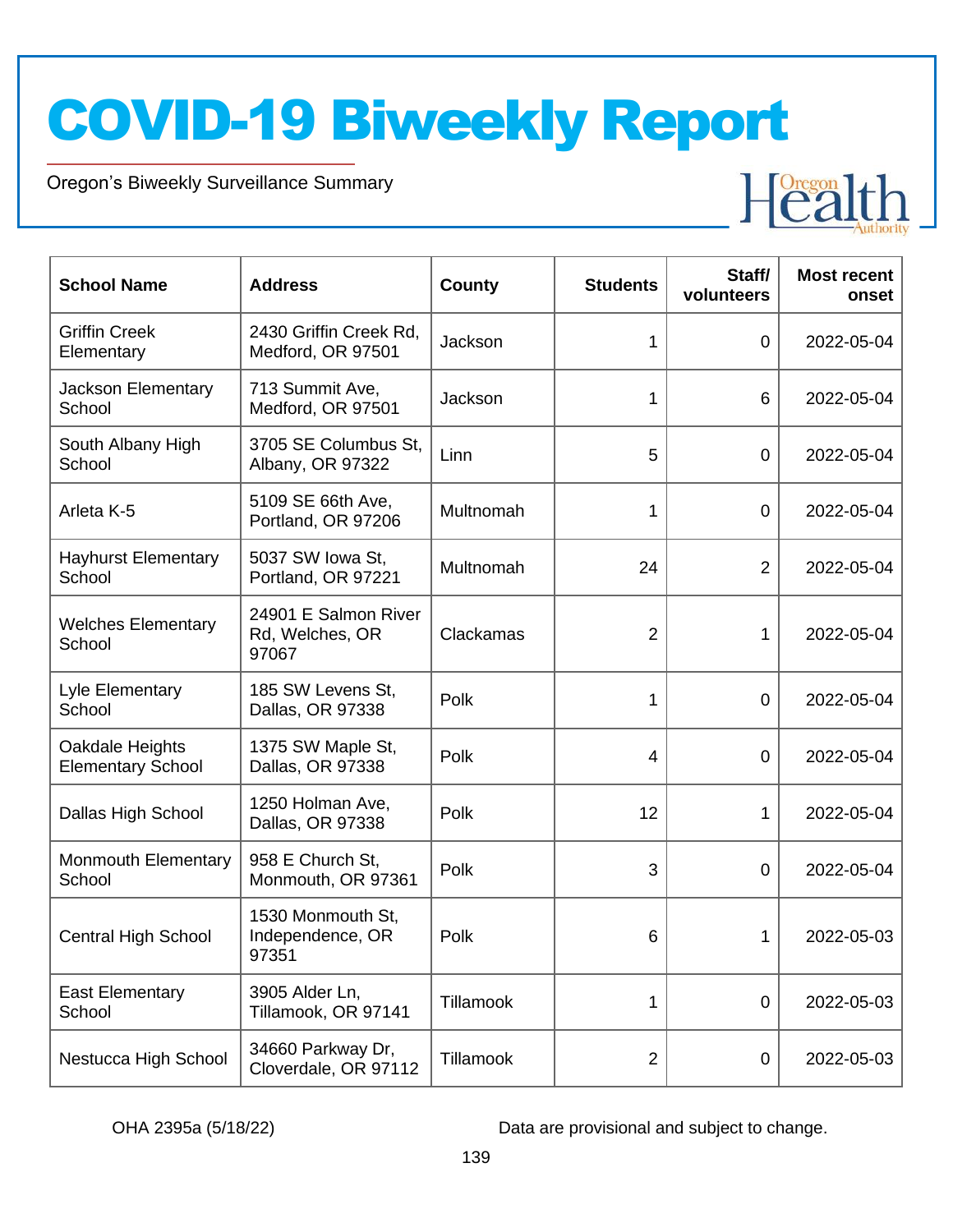Oregon's Biweekly Surveillance Summary

Novel Coronavirus (COVID-19)

| <b>School Name</b>                                | <b>Address</b>                                       | <b>County</b> | <b>Students</b> | Staff/<br>volunteers | <b>Most recent</b><br>onset |
|---------------------------------------------------|------------------------------------------------------|---------------|-----------------|----------------------|-----------------------------|
| <b>Beavercreek</b><br><b>Elementary School</b>    | 21944 S Yeoman Rd,<br>Beavercreek, OR<br>97004       | Clackamas     | 1               | $\Omega$             | 2022-05-03                  |
| <b>Ladd Acres</b><br><b>Elementary School</b>     | 2425 SE Cornelius<br>Pass Rd, Hillsboro,<br>OR 97123 | Washington    | 3               | $\overline{0}$       | 2022-05-03                  |
| <b>Mabel Rush</b><br><b>Elementary School</b>     | 1441 Deborah Rd,<br>Newberg, OR 97132                | Yamhill       | 1               | $\overline{0}$       | 2022-05-03                  |
| Estacada High School                              | 355 NE 6th Ave,<br>Estacada, OR 97023                | Clackamas     | 1               | $\overline{0}$       | 2022-05-03                  |
| <b>McBride Elementary</b><br>School               | 2774 Columbia Blvd,<br>St Helens, OR 97051           | Columbia      | 3               | 0                    | 2022-05-03                  |
| <b>Bessie Coleman</b><br><b>Elementary School</b> | 3838 NW Walnut Blvd,<br>Corvallis, OR 97330          | <b>Benton</b> | $\overline{4}$  | $\overline{0}$       | 2022-05-03                  |
| <b>Ashland High School</b>                        | 201 S Mountain Ave,<br>Ashland, OR 97520             | Jackson       | $\overline{2}$  | 3                    | 2022-05-03                  |
| <b>Quatama Elementary</b><br>School               | 6905 NE Campus<br>Way, Hillsboro, OR<br>97124        | Washington    | 4               | 1                    | 2022-05-03                  |
| <b>Corvallis Waldorf</b><br>School                | 3855 NE Hwy 20,<br>Corvallis, OR 97330               | <b>Benton</b> | 14              | $\overline{2}$       | 2022-05-03                  |
| St. Agatha                                        | 7960 SE 15th Ave,<br>Portland, OR 97202              | Multnomah     | 9               | $\Omega$             | 2022-05-03                  |
| A Renaissance School<br>of Arts and Sciences      | 234 SW Bancroft St,<br>Portland, OR 97239            | Multnomah     | 1               | $\overline{0}$       | 2022-05-03                  |
| <b>Chavez Elementary</b><br>School                | 2400 Walker Rd NE,<br>Salem, OR 97305                | Marion        | 1               | 0                    | 2022-05-03                  |

OHA 2395a (5/18/22) Data are provisional and subject to change.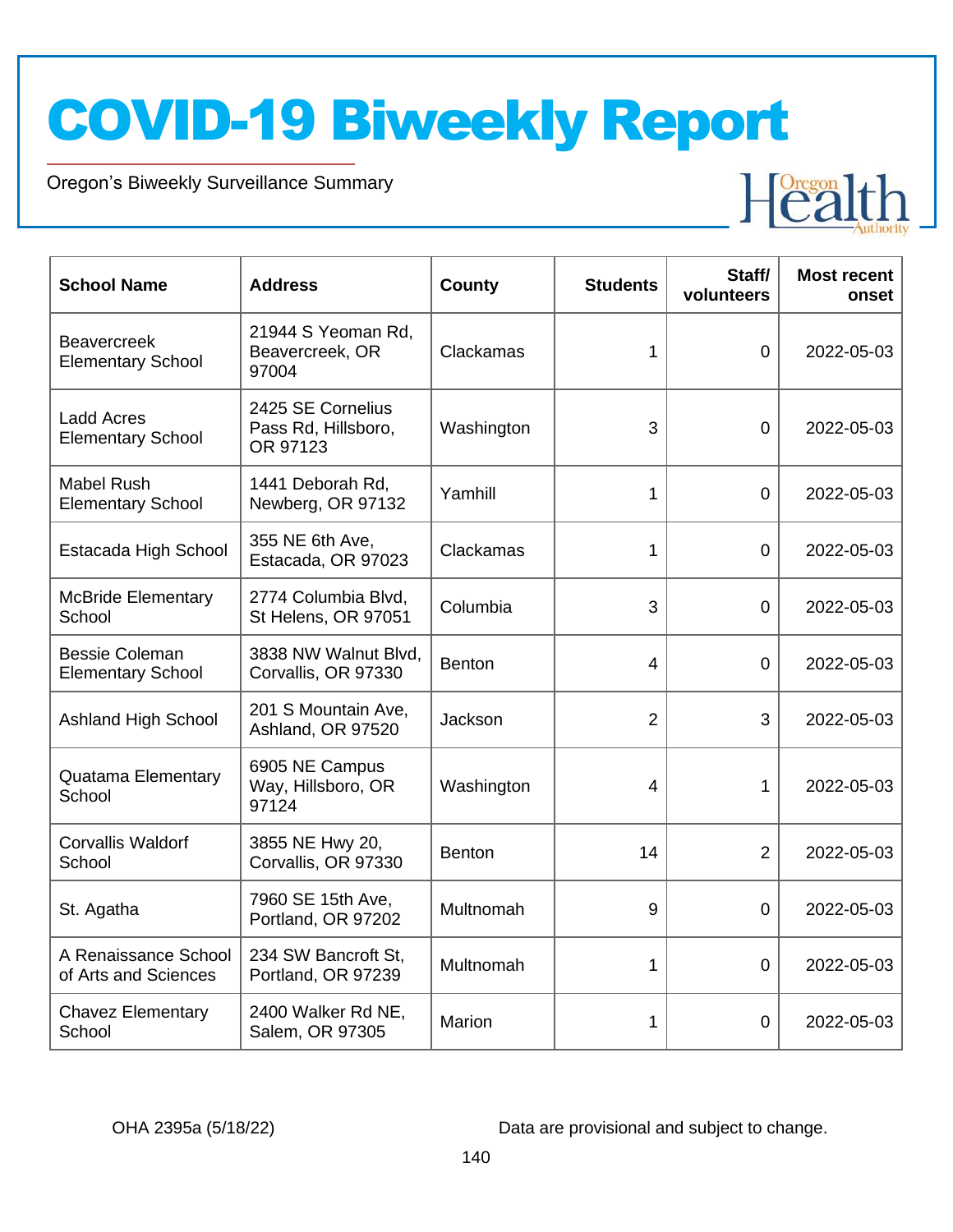Oregon's Biweekly Surveillance Summary

Novel Coronavirus (COVID-19)

| <b>School Name</b>                         | <b>Address</b>                                    | <b>County</b> | <b>Students</b> | Staff/<br>volunteers | <b>Most recent</b><br>onset |
|--------------------------------------------|---------------------------------------------------|---------------|-----------------|----------------------|-----------------------------|
| <b>Tangent Elementary</b><br>School        | 32100 Old Oak Dr,<br>Tangent, OR 97389            | Linn          | 1               | 1                    | 2022-05-03                  |
| <b>Waverly Elementary</b><br>School        | 425 Columbus St SE,<br>Albany, OR 97321           | Linn          | $\overline{2}$  | $\overline{2}$       | 2022-05-03                  |
| West Albany High<br>School                 | 2100 Elm St SW,<br>Albany, OR 97321               | Linn          | 3               | 0                    | 2022-05-03                  |
| <b>North Marion</b><br>Intermediate School | 20237 Grim Rd NE,<br>Aurora, OR 97002             | Marion        | 1               | $\mathbf 0$          | 2022-05-03                  |
| <b>Liberty Elementary</b>                  | 4871 Liberty Rd S,<br>Salem, OR 97306             | Marion        | 1               | $\mathbf 0$          | 2022-05-03                  |
| Leslie Middle School                       | 3850 Pringle Rd SE,<br>Salem, OR 97302            | Marion        | 3               | 1                    | 2022-05-03                  |
| South Salem High<br>School                 | 1910 Church St SE,<br>Salem, OR 97302             | <b>Marion</b> | 3               | 1                    | 2022-05-03                  |
| <b>Nellie Muir Elementary</b>              | 1800 W Hayes St,<br>Woodburn, OR 97071            | Marion        | 1               | 0                    | 2022-05-03                  |
| Lincoln High School                        | 1600 SW Salmon St,<br>Portland, OR 97205          | Multnomah     | 13              | 0                    | 2022-05-03                  |
| Candy Lane<br><b>Elementary School</b>     | 5901 SE Hull Ave,<br>Milwaukie, OR 97267          | Clackamas     | 0               | 1                    | 2022-05-02                  |
| <b>Holcomb Elementary</b><br>School        | 14625 S Holcomb<br>Blvd, Oregon City, OR<br>97045 | Clackamas     | 1               | 1                    | 2022-05-02                  |
| <b>Banks Elementary</b><br>School          | 42350 NW Trellis<br>Way, Banks, OR<br>97106       | Washington    | 1               | $\mathbf 0$          | 2022-05-02                  |
| <b>Banks High School</b>                   | 13050 NW Main St,<br>Banks, OR 97106              | Washington    | 1               | 0                    | 2022-05-02                  |

OHA 2395a (5/18/22) Data are provisional and subject to change.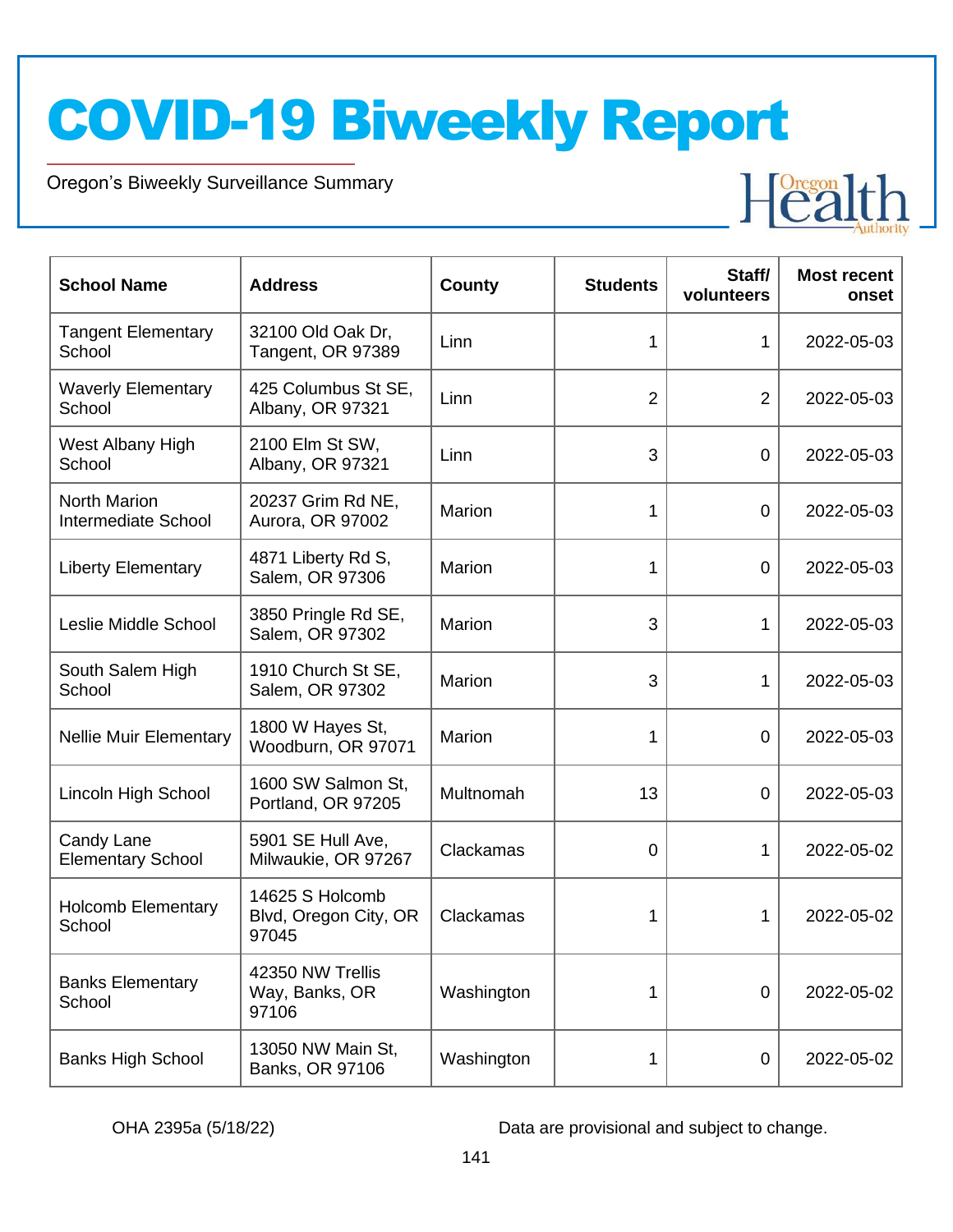Oregon's Biweekly Surveillance Summary

Novel Coronavirus (COVID-19)

| <b>School Name</b>                             | <b>Address</b>                                   | County            | <b>Students</b> | Staff/<br>volunteers | <b>Most recent</b><br>onset |
|------------------------------------------------|--------------------------------------------------|-------------------|-----------------|----------------------|-----------------------------|
| John McLoughlin<br><b>Elementary School</b>    | 19230 S End Rd,<br>Oregon City, OR<br>97045      | Clackamas         | 3               | $\overline{0}$       | 2022-05-02                  |
| <b>Five Oaks Middle</b><br>School              | 1600 NW 173rd Ave,<br>Beaverton, OR 97006        | Washington        | 1               | $\overline{0}$       | 2022-05-02                  |
| <b>French Prairie Middle</b><br>School         | 1025 N Boones Ferry<br>Rd, Woodburn, OR<br>97071 | Marion            | $\overline{0}$  | 1                    | 2022-05-02                  |
| <b>Crossler Middle</b><br>School               | 1155 Davis Rd S,<br>Salem, OR 97306              | Marion            | 5               | $\overline{0}$       | 2022-05-02                  |
| <b>Houck Middle School</b>                     | 1155 Connecticut SE,<br>Salem, OR 97317          | Marion            | 0               | 1                    | 2022-05-02                  |
| <b>Philomath Elementary</b><br>School          | 239 S 16th St,<br>Philomath, OR 97370            | <b>Benton</b>     | 2               | 0                    | 2022-05-02                  |
| <b>Weddle Elementary</b><br>School             | 1825 Alder Dr NE,<br>Keizer, OR 97303            | Marion            | $\Omega$        | 1                    | 2022-05-02                  |
| Perrydale School                               | 7445 Perrydale Rd,<br>Amity, OR 97101            | Polk              | $\overline{0}$  | 1                    | 2022-05-02                  |
| Mid Valley Elementary<br>School                | 3686 Davis Dr, Hood<br>River, OR 97031           | <b>Hood River</b> | 7               | 4                    | 2022-05-02                  |
| <b>Hood River Valley</b><br><b>High School</b> | 1220 Indian Creek Rd,<br>Hood River, OR 97031    | <b>Hood River</b> | $\overline{2}$  | 1                    | 2022-05-02                  |
| <b>Talent Elementary</b><br>School             | 307 Wagner Creek<br>Rd, Talent, OR 97540         | Jackson           | 1               | $\overline{2}$       | 2022-05-02                  |
| <b>Talent Middle School</b>                    | 102 Christian Ave,<br>Talent, OR 97540           | Jackson           | 3               | 1                    | 2022-05-02                  |

OHA 2395a (5/18/22) Data are provisional and subject to change.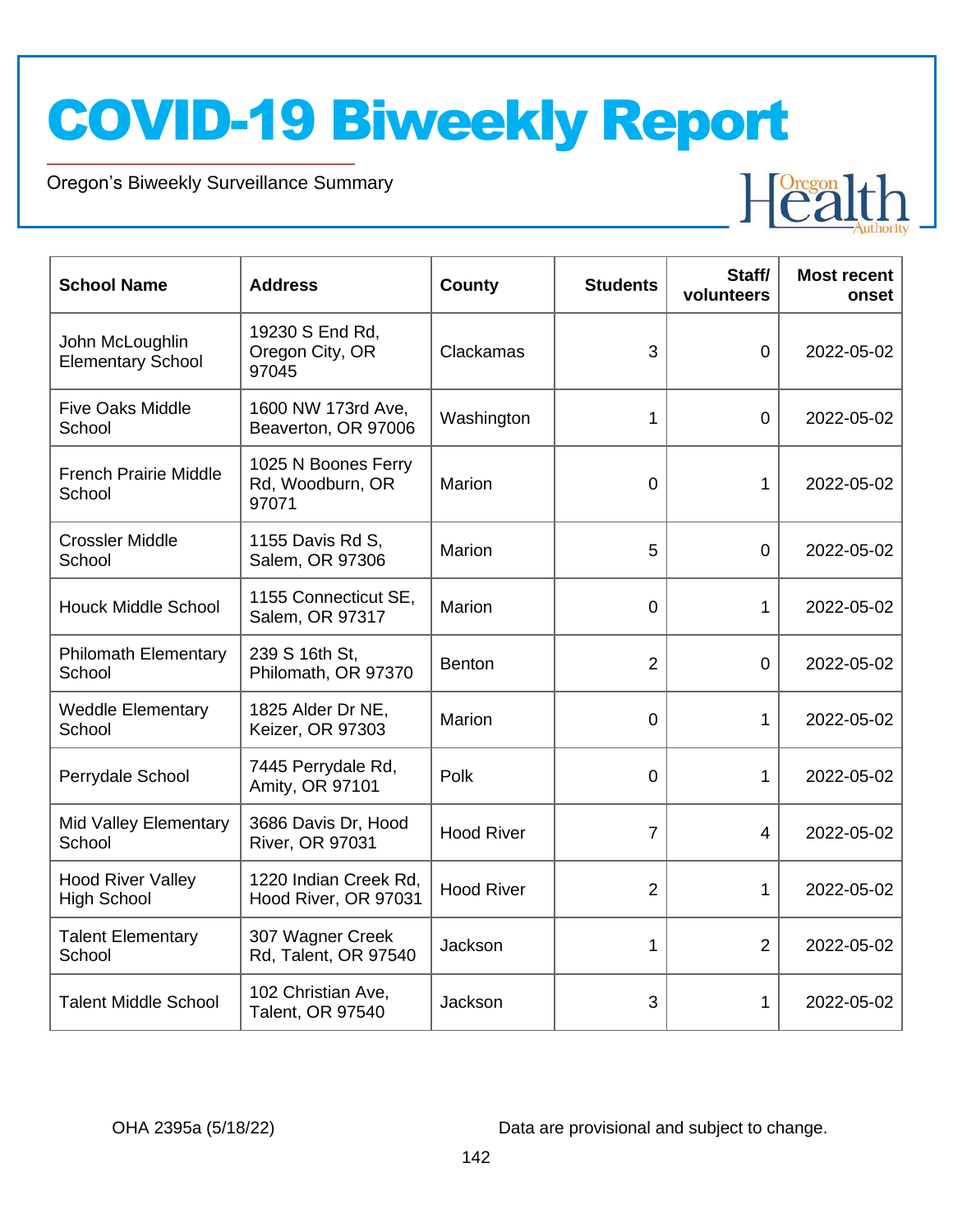Oregon's Biweekly Surveillance Summary

Novel Coronavirus (COVID-19)

| <b>School Name</b>                                 | <b>Address</b>                                   | <b>County</b>    | <b>Students</b> | Staff/         | <b>Most recent</b> |
|----------------------------------------------------|--------------------------------------------------|------------------|-----------------|----------------|--------------------|
|                                                    |                                                  |                  |                 | volunteers     | onset              |
| <b>Scouters Mountain</b><br>Elementary             | 10811 SE 172nd Ave,<br>Happy Valley, OR<br>97086 | Clackamas        | 1               | 0              | 2022-05-02         |
| <b>Battle Creek</b><br>Elementary                  | 1640 Waln Dr SE,<br>Salem, OR 97306              | Marion           | $\overline{2}$  | 0              | 2022-05-02         |
| <b>Career Technical</b><br><b>Education Center</b> | 3501 Portland Road<br>NE, Salem, OR 97301        | Marion           | 0               | $\mathbf 1$    | 2022-05-02         |
| North Star Elementary<br>School                    | 63567 NW Brownrigg<br>Ln, Bend, OR 97703         | <b>Deschutes</b> | $\overline{2}$  | 0              | 2022-05-02         |
| <b>Robert Frost</b><br><b>Elementary School</b>    | 201 Westfield St,<br>Silverton, OR 97381         | Marion           | $\overline{2}$  | $\Omega$       | 2022-05-02         |
| McKay High School                                  | 2440 Lancaster Dr<br>NE, Salem, OR 97305         | <b>Marion</b>    | $\overline{7}$  | 0              | 2022-05-02         |
| North High School                                  | 765 14th St NE,<br>Salem, OR 97301               | Marion           | 3               | 0              | 2022-05-02         |
| <b>Stayton Elementary</b><br>School                | 875 N 3rd, Stayton,<br>OR 97383                  | Marion           | $\overline{2}$  | $\Omega$       | 2022-05-02         |
| <b>Stayton Middle School</b>                       | 1021 Shaff Rd,<br>Stayton, OR 97383              | Marion           | 1               | $\overline{0}$ | 2022-05-02         |
| <b>Stayton High School</b>                         | 757 W Locust St.<br>Stayton, OR 97383            | Marion           | 1               | $\Omega$       | 2022-05-02         |
| Silverton High School                              | 1456 Pine St,<br>Silverton, OR 97381             | <b>Marion</b>    | 4               | 0              | 2022-05-02         |
| <b>Centennial Middle</b><br>School                 | 17650 SE Brooklyn St,<br>Portland, OR 97236      | Multnomah        | 1               | $\overline{2}$ | 2022-05-02         |
| <b>Montclair Elementary</b><br>School              | 7250 SW Vermont,<br>Portland, OR 97223           | Washington       | 3               | 0              | 2022-05-01         |

OHA 2395a (5/18/22) Data are provisional and subject to change.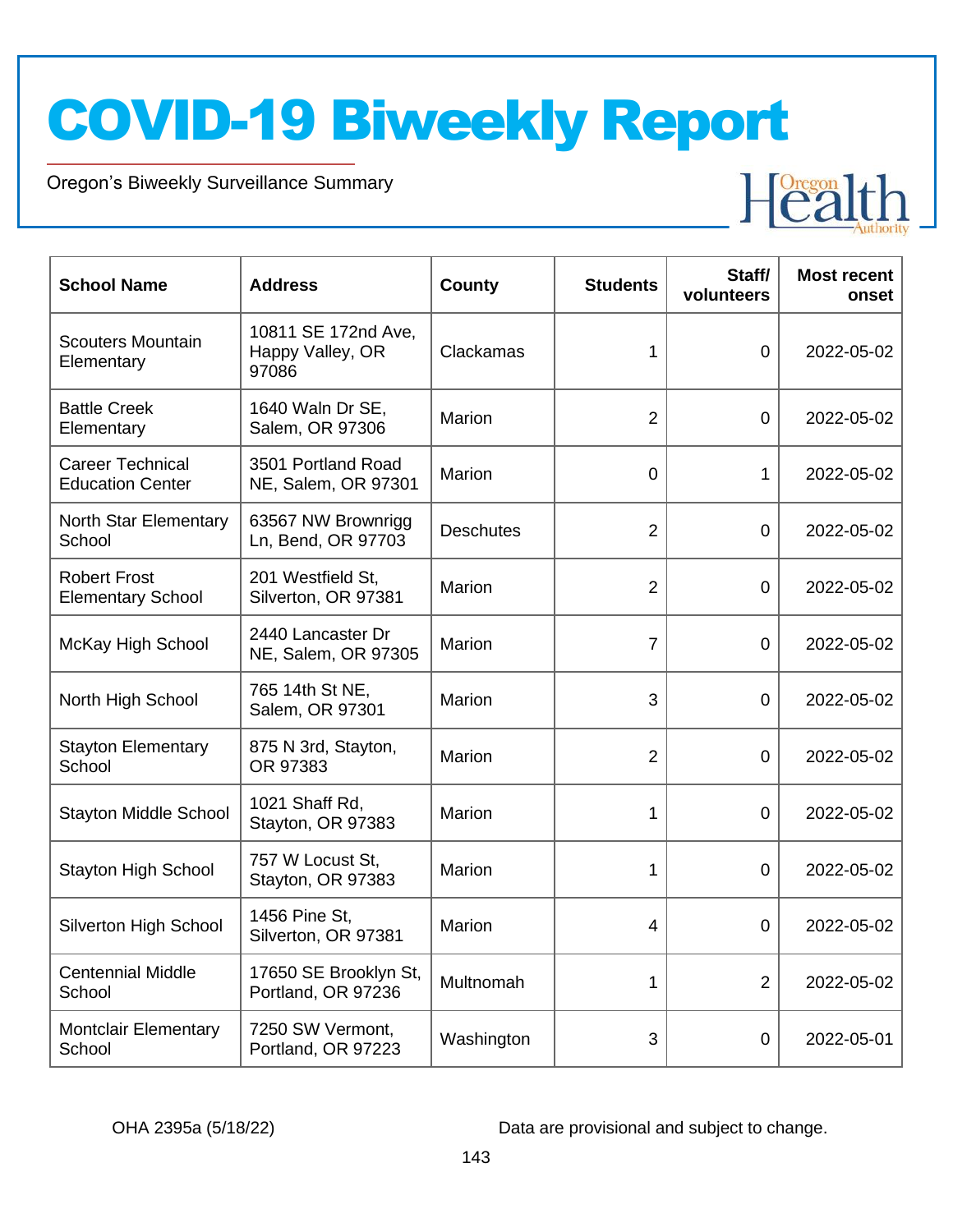Oregon's Biweekly Surveillance Summary

Novel Coronavirus (COVID-19)

| <b>School Name</b>                         | <b>Address</b>                                       | County           | <b>Students</b> | Staff/<br>volunteers | <b>Most recent</b><br>onset |
|--------------------------------------------|------------------------------------------------------|------------------|-----------------|----------------------|-----------------------------|
| <b>Brown Middle School</b>                 | 1505 SE Cornelius<br>Pass Rd, Hillsboro,<br>OR 97123 | Washington       | 11              | 1                    | 2022-05-01                  |
| Estacada Middle<br>School                  | 500 NE Main St.<br>Estacada, OR 97023                | Clackamas        | 1               | $\Omega$             | 2022-05-01                  |
| da Vinci Arts Middle<br>School             | 2508 NE Everett,<br>Portland, OR 97232               | Multnomah        | 0               | 1                    | 2022-05-01                  |
| <b>CLASS Academy</b>                       | 2730 NW Vaughn St,<br>Portland, OR 97210             | Multnomah        | 1               | $\mathbf 1$          | 2022-05-01                  |
| <b>Elkton Charter School</b>               | 739 River Rd, Elkton,<br>OR 97436                    | Douglas          | 1               | 0                    | 2022-05-01                  |
| <b>Ash Creek Elementary</b>                | 1360 N 16th St,<br>Monmouth, OR 97361                | Polk             | $\overline{2}$  | 1                    | 2022-05-01                  |
| <b>Grants Pass High</b><br>School          | 830 NE 9th St, Grants<br>Pass, OR 97526              | Josephine        | $\overline{2}$  | $\Omega$             | 2022-05-01                  |
| Neah-Kah-Nie Middle<br>School              | 25111 Hwy 101 N,<br>Rockaway Beach, OR<br>97136      | Tillamook        | 1               | $\overline{0}$       | 2022-05-01                  |
| St. Helens-Yankton<br>Arthur Academy       | 33035 Pittsburg Rd, St<br>Helens, OR 97051           | Columbia         | $\overline{2}$  | $\overline{0}$       | 2022-05-01                  |
| Lowrie Primary                             | 28995 SW Brown Rd,<br>Wilsonville, OR 97070          | Clackamas        | $\overline{2}$  | 1                    | 2022-05-01                  |
| <b>Silver Rail Elementary</b>              | 61530 SE Stone<br>Creek Ln, Bend, OR<br>97702        | <b>Deschutes</b> | $\overline{0}$  | $\mathbf{1}$         | 2022-05-01                  |
| Ida B. Wells-Barnett<br><b>High School</b> | 1151 SW Vermont St,<br>Portland, OR 97219            | Multnomah        | 8               | 0                    | 2022-05-01                  |

OHA 2395a (5/18/22) Data are provisional and subject to change.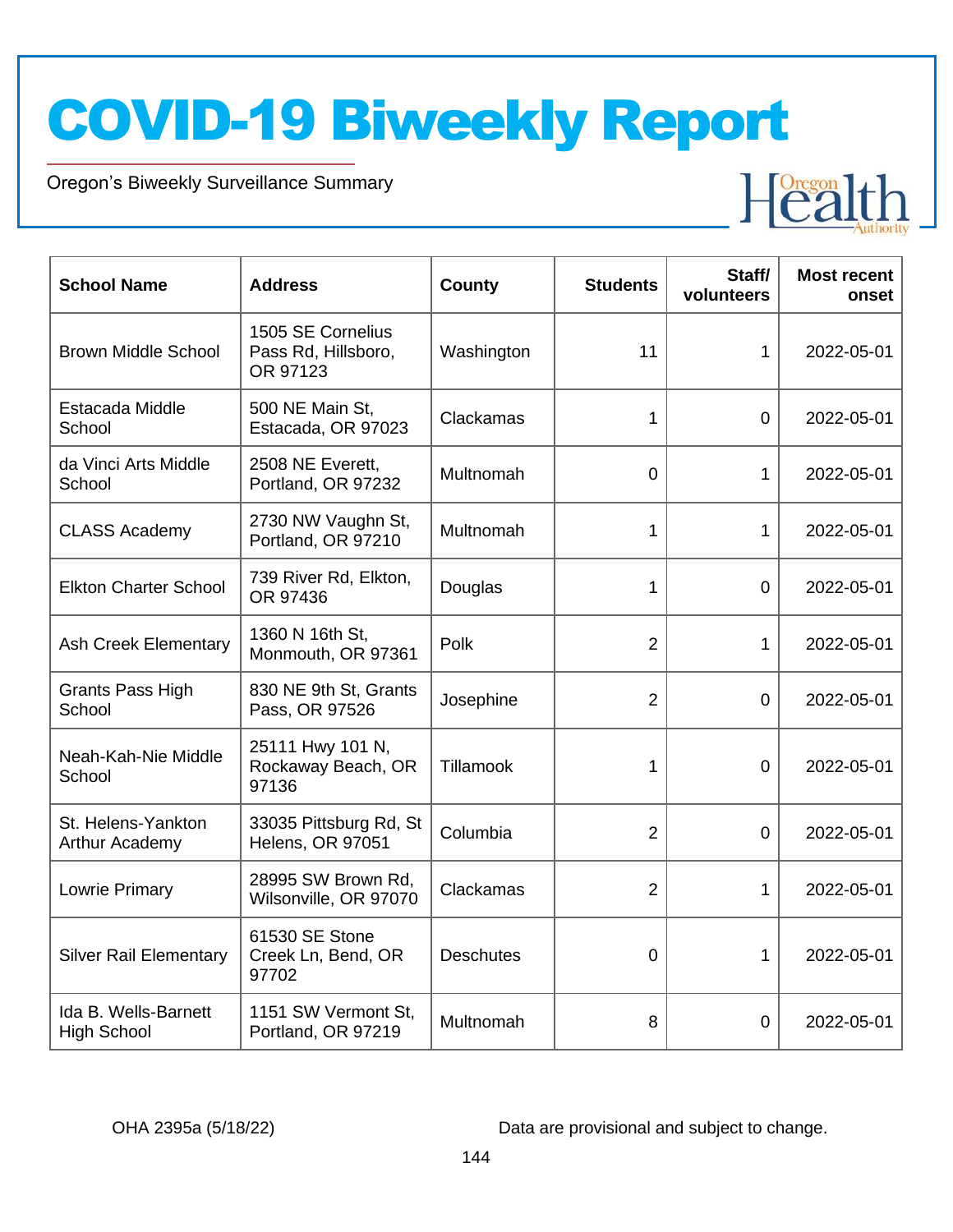Oregon's Biweekly Surveillance Summary

Novel Coronavirus (COVID-19)

| <b>School Name</b>                            | <b>Address</b>                                      | <b>County</b>    | <b>Students</b> | Staff/<br>volunteers | <b>Most recent</b><br>onset |
|-----------------------------------------------|-----------------------------------------------------|------------------|-----------------|----------------------|-----------------------------|
| Cedar Ridge Middle<br>School                  | 17100 Bluff Road,<br>Sandy, OR 97055                | Clackamas        | $\overline{0}$  | 1                    | 2022-04-30                  |
| The Dalles High<br>School                     | 220 E 10th St, The<br>Dalles, OR 97058              | Wasco            | 3               | 0                    | 2022-04-30                  |
| <b>Rock Creek</b><br><b>Elementary School</b> | 4125 NW 185th Ave,<br>Portland, OR 97229            | Washington       | 1               | 0                    | 2022-04-30                  |
| <b>Agnes Stewart Middle</b><br>School         | 900 S 32nd St,<br>Springfield, OR 97478             | Lane             | 1               | 0                    | 2022-04-30                  |
| <b>Walker Elementary</b><br>School            | 364 Walker Ave,<br>Ashland, OR 97520                | Jackson          | 4               | 1                    | 2022-04-30                  |
| <b>Kennedy Elementary</b><br>School           | 2860 N Keene Way<br>Dr, Medford, OR<br>97504        | Jackson          | $\overline{2}$  | 0                    | 2022-04-30                  |
| <b>Rock Creek Middle</b><br>School            | 14331 SE 132nd Ave,<br>Clackamas, OR 97015          | Clackamas        | $\overline{2}$  | $\Omega$             | 2022-04-30                  |
| <b>Cascades Academy</b>                       | 19860 Tumalo<br>Reservoir Rd, Bend,<br>OR 97703     | <b>Deschutes</b> | 1               | $\Omega$             | 2022-04-30                  |
| Wilsonville High<br>School                    | 6800 SW Wilsonville<br>Rd, Wilsonville, OR<br>97070 | Clackamas        | $\overline{7}$  | 0                    | 2022-04-30                  |
| <b>Harrisburg Elementary</b><br>School        | 642 Smith St,<br>Harrisburg, OR 97446               | Linn             | 1               | $\Omega$             | 2022-04-30                  |
| <b>Brush College</b><br>Elementary            | 2623 Doaks Ferry Rd<br>NW, Salem, OR<br>97304       | Polk             | 3               | 0                    | 2022-04-30                  |
| <b>McNary High School</b>                     | 595 Chemawa Rd N,<br>Keizer, OR 97303               | Marion           | 3               | 1                    | 2022-04-30                  |

OHA 2395a (5/18/22) Data are provisional and subject to change.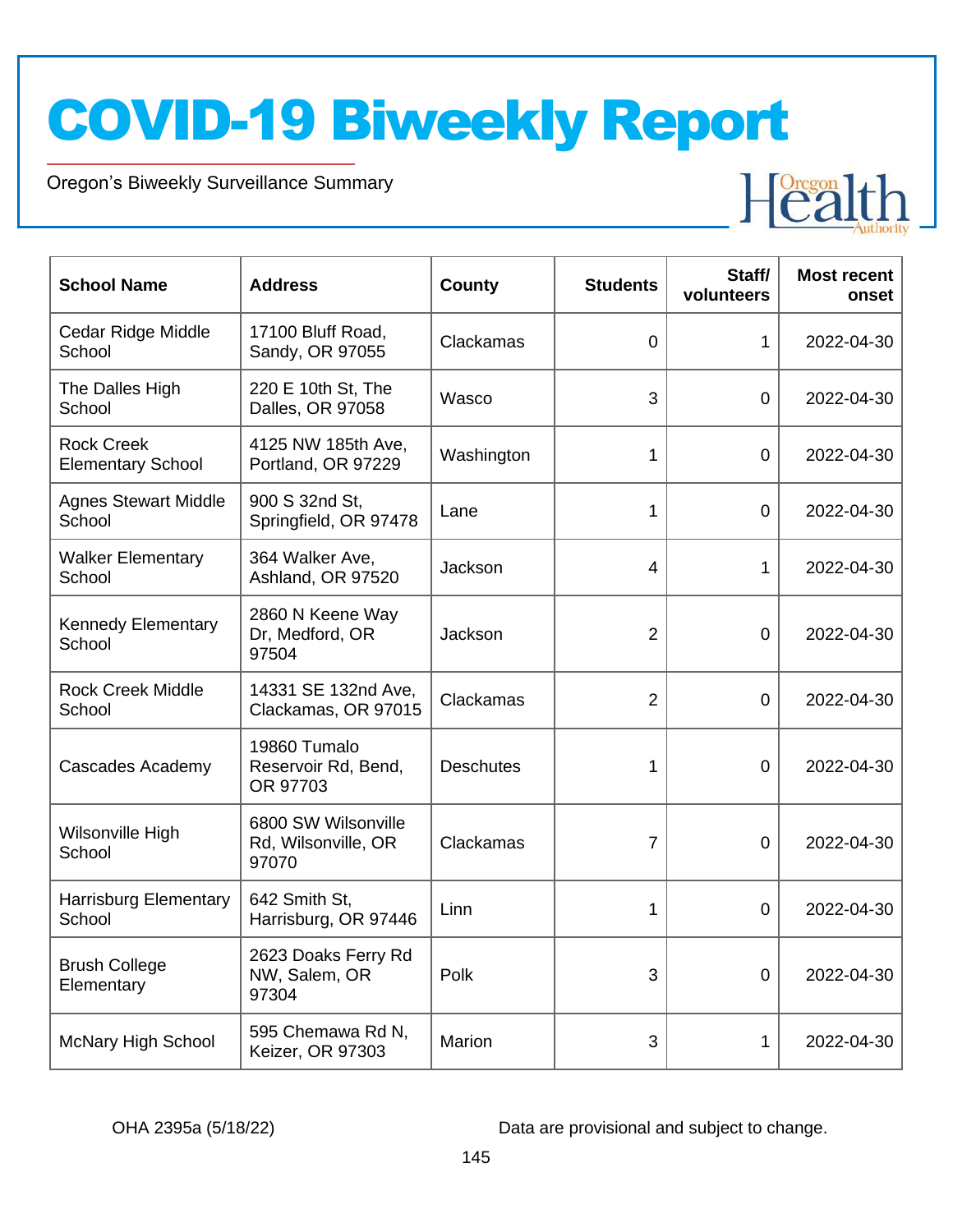Oregon's Biweekly Surveillance Summary

Novel Coronavirus (COVID-19)

| <b>School Name</b>                                  | <b>Address</b>                                     | <b>County</b> | <b>Students</b> | Staff/<br>volunteers | <b>Most recent</b><br>onset |
|-----------------------------------------------------|----------------------------------------------------|---------------|-----------------|----------------------|-----------------------------|
| Gervais Middle School                               | 300 Douglas Ave,<br>Gervais, OR 97026              | Marion        | 1               | $\overline{0}$       | 2022-04-30                  |
| LaCreole Middle<br>School                           | 701 SE LaCreole Dr,<br>Dallas, OR 97338            | Polk          | 3               | 0                    | 2022-04-30                  |
| <b>Liberty Elementary</b><br>School                 | 1700 9th St,<br>Tillamook, OR 97141                | Tillamook     | 1               | 0                    | 2022-04-29                  |
| <b>The Dalles Middle</b><br>School                  | 1100 E 12th St, The<br>Dalles, OR 97058            | Wasco         | 3               | $\mathbf 0$          | 2022-04-29                  |
| <b>Fir Grove Elementary</b><br>School               | 6300 SW Wilson Ave,<br>Beaverton, OR 97008         | Washington    | 5               | 1                    | 2022-04-29                  |
| <b>Hillsboro High School</b>                        | 3285 SE Rood Bridge<br>Rd, Hillsboro, OR<br>97123  | Washington    | 1               | $\overline{0}$       | 2022-04-29                  |
| <b>Hazelbrook Middle</b><br>School                  | 11300 SW Hazelbrook<br>Rd, Tualatin, OR<br>97062   | Washington    | 9               | 1                    | 2022-04-29                  |
| <b>Tualatin High School</b>                         | 22300 SW Boones<br>Ferry Rd, Tualatin, OR<br>97062 | Washington    | 1               | 1                    | 2022-04-29                  |
| John Wetten<br><b>Elementary School</b>             | 250 E Exeter St,<br>Gladstone, OR 97027            | Clackamas     | 8               | $\overline{0}$       | 2022-04-29                  |
| <b>Morrison Campus</b><br><b>Alternative School</b> | 1251 Main St, Dallas,<br>OR 97338                  | Polk          | $\overline{2}$  | 1                    | 2022-04-29                  |
| <b>Hallman Elementary</b><br>School                 | 4000 Deerhaven Dr<br>NE, Salem, OR 97301           | Marion        | 3               | $\overline{0}$       | 2022-04-29                  |
| <b>Mountain View</b><br><b>Elementary School</b>    | 340 NE Granger Ave,<br>Corvallis, OR 97330         | <b>Benton</b> | $\overline{2}$  | 0                    | 2022-04-29                  |

OHA 2395a (5/18/22) Data are provisional and subject to change.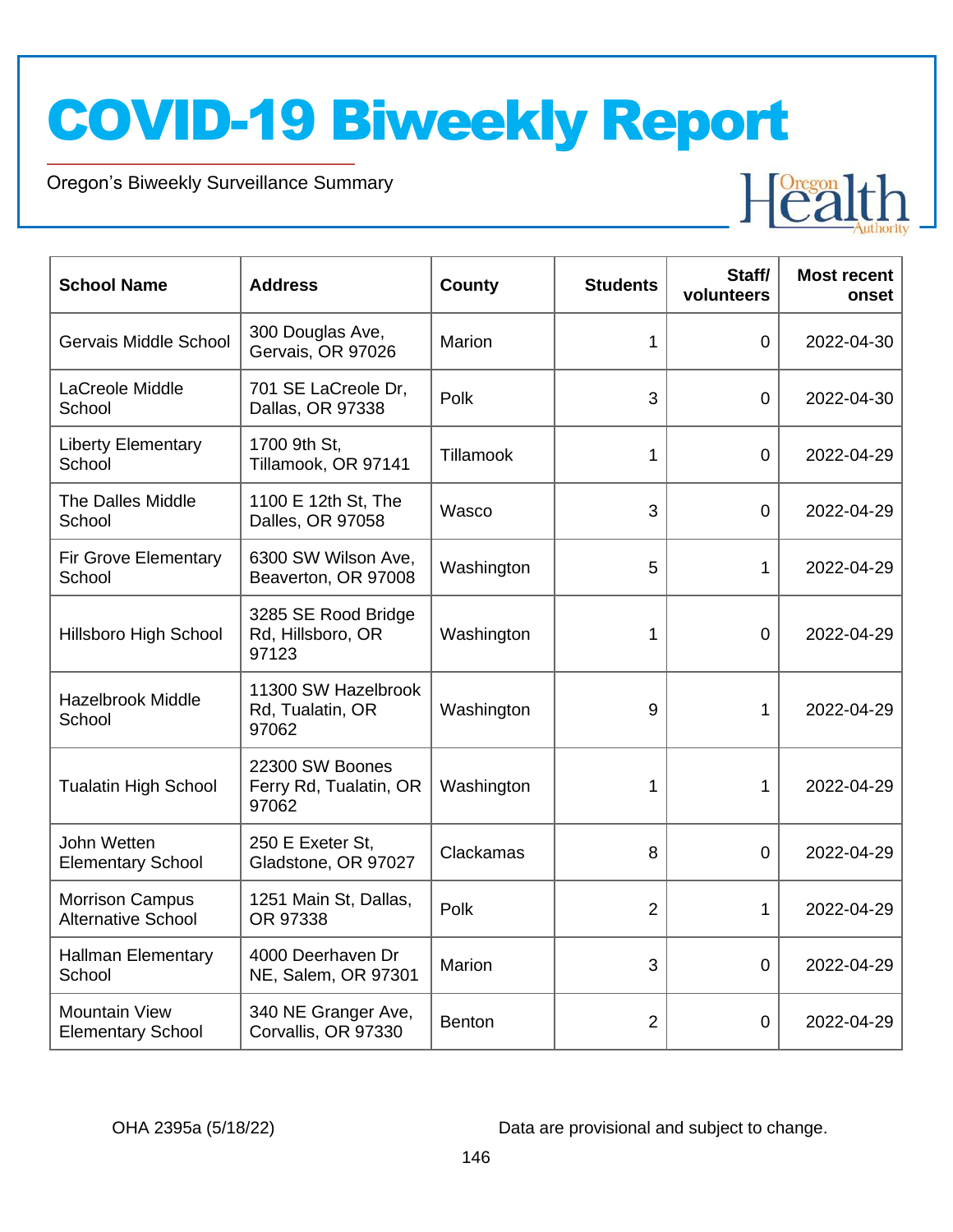Oregon's Biweekly Surveillance Summary

Novel Coronavirus (COVID-19)

| <b>School Name</b>                        | <b>Address</b>                             | County        | <b>Students</b> | Staff/<br>volunteers | <b>Most recent</b><br>onset |
|-------------------------------------------|--------------------------------------------|---------------|-----------------|----------------------|-----------------------------|
| <b>Helman Elementary</b>                  | 705 Helman St,<br>Ashland, OR 97520        | Jackson       | 1               | 1                    | 2022-04-29                  |
| <b>Central Point</b><br>Elementary        | 450 S 4th St, Central<br>Point, OR 97502   | Jackson       | 1               | 0                    | 2022-04-29                  |
| <b>Rosemont Ridge</b><br>Middle School    | 20001 Salamo Road,<br>West Linn, OR, 97068 | Clackamas     | $\overline{2}$  | $\Omega$             | 2022-04-29                  |
| <b>Albany Options School</b>              | 701 19th Avenue SE,<br>Albany, OR 97322    | Linn          | $\overline{0}$  | 1                    | 2022-04-29                  |
| <b>Sublimity School</b>                   | 431 E Main St,<br>Sublimity, OR 97385      | Marion        | $\overline{2}$  | $\overline{0}$       | 2022-04-29                  |
| <b>Wright Elementary</b><br>School        | 4060 Lone Oak Rd<br>SE, Salem, OR 97302    | Marion        | 1               | 1                    | 2022-04-29                  |
| <b>Grant Community</b><br>School          | 725 Market St NE,<br>Salem, OR 97301       | <b>Marion</b> | 1               | $\mathbf 0$          | 2022-04-29                  |
| <b>Hoover Elementary</b>                  | 1104 Savage Rd NE,<br>Salem, OR 97301      | Marion        | 1               | $\overline{0}$       | 2022-04-29                  |
| Salem Heights<br><b>Elementary School</b> | 3495 Liberty Rd S,<br>Salem, OR 97302      | Marion        | 3               | 0                    | 2022-04-29                  |
| <b>Swegle Elementary</b><br>School        | 1751 Aguilas Ct NE,<br>Salem, OR 97301     | <b>Marion</b> | 1               | $\mathbf 0$          | 2022-04-29                  |
| Parrish Middle School                     | 802 Capitol St NE,<br>Salem, OR 97301      | Marion        | 1               | $\overline{0}$       | 2022-04-29                  |
| Sprague High School                       | 2373 Kuebler Blvd,<br>Salem, OR 97302      | Marion        | 9               | 1                    | 2022-04-29                  |
| John F. Kennedy High<br>School            | 890 E Marquam St, Mt<br>Angel, OR 97362    | Marion        | 1               | 0                    | 2022-04-29                  |

OHA 2395a (5/18/22) Data are provisional and subject to change.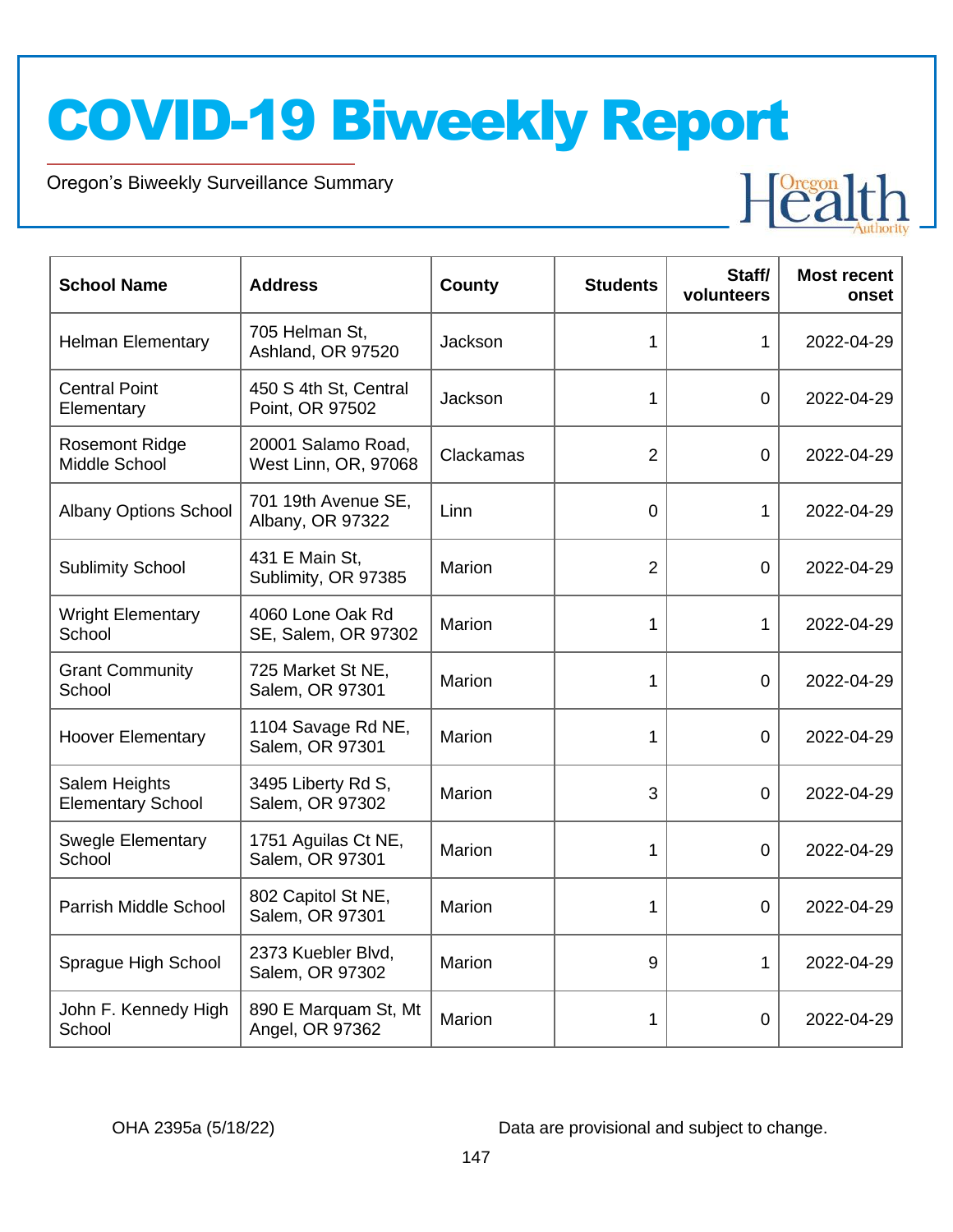Oregon's Biweekly Surveillance Summary

Novel Coronavirus (COVID-19)

| <b>School Name</b>                             | <b>Address</b>                                  | County     | <b>Students</b> | Staff/<br>volunteers | <b>Most recent</b><br>onset |
|------------------------------------------------|-------------------------------------------------|------------|-----------------|----------------------|-----------------------------|
| Gervais High School                            | 300 Douglas Ave NE,<br>Gervais, OR 97026        | Marion     | 1               | $\overline{0}$       | 2022-04-29                  |
| Jason Lee Elementary<br>School                 | 2222 NE 92nd Ave,<br>Portland, OR 97220         | Multnomah  | 3               | $\Omega$             | 2022-04-29                  |
| Stephenson<br><b>Elementary School</b>         | 2627 SW Stephenson<br>St, Portland, OR<br>97219 | Multnomah  | 6               | 0                    | 2022-04-29                  |
| Nestucca Valley<br><b>Elementary School</b>    | 36925 Hwy 101 S,<br>Cloverdale, OR 97112        | Tillamook  | 1               | 0                    | 2022-04-28                  |
| <b>Tigard High School</b>                      | 9000 SW Durham Rd.<br><b>Tigard, OR 97224</b>   | Washington | 1               | $\overline{0}$       | 2022-04-28                  |
| Miller West - Annex<br>and Big Picture         | 3083 NE 49th PI,<br>Hillsboro, OR 97124         | Washington | 1               | $\overline{0}$       | 2022-04-28                  |
| <b>Desert View</b><br><b>Elementary School</b> | 1225 SW 9th St,<br>Hermiston, OR 97838          | Umatilla   | 0               | 1                    | 2022-04-28                  |
| Mae Richardson<br><b>Elementary School</b>     | 200 W Pine St,<br>Central Point, OR<br>97502    | Jackson    | $\overline{2}$  | $\overline{0}$       | 2022-04-28                  |
| North Valley High<br>School                    | 6741 Monument Dr,<br>Grants Pass, OR<br>97526   | Josephine  | 1               | $\overline{0}$       | 2022-04-28                  |
| Clackamas Academy<br>of Industrial Sciences    | 1306 12th St, Oregon<br>City, OR 97045          | Clackamas  | 8               | 1                    | 2022-04-28                  |
| <b>Forest Hills</b><br>Elementary              | 1133 SW Andrews Rd,<br>Lake Oswego, OR<br>97034 | Clackamas  | 4               | $\Omega$             | 2022-04-28                  |
| Sheldon High School                            | 2455 Willakenzie Rd,<br>Eugene, OR 97401        | Lane       | 1               | 0                    | 2022-04-28                  |

OHA 2395a (5/18/22) Data are provisional and subject to change.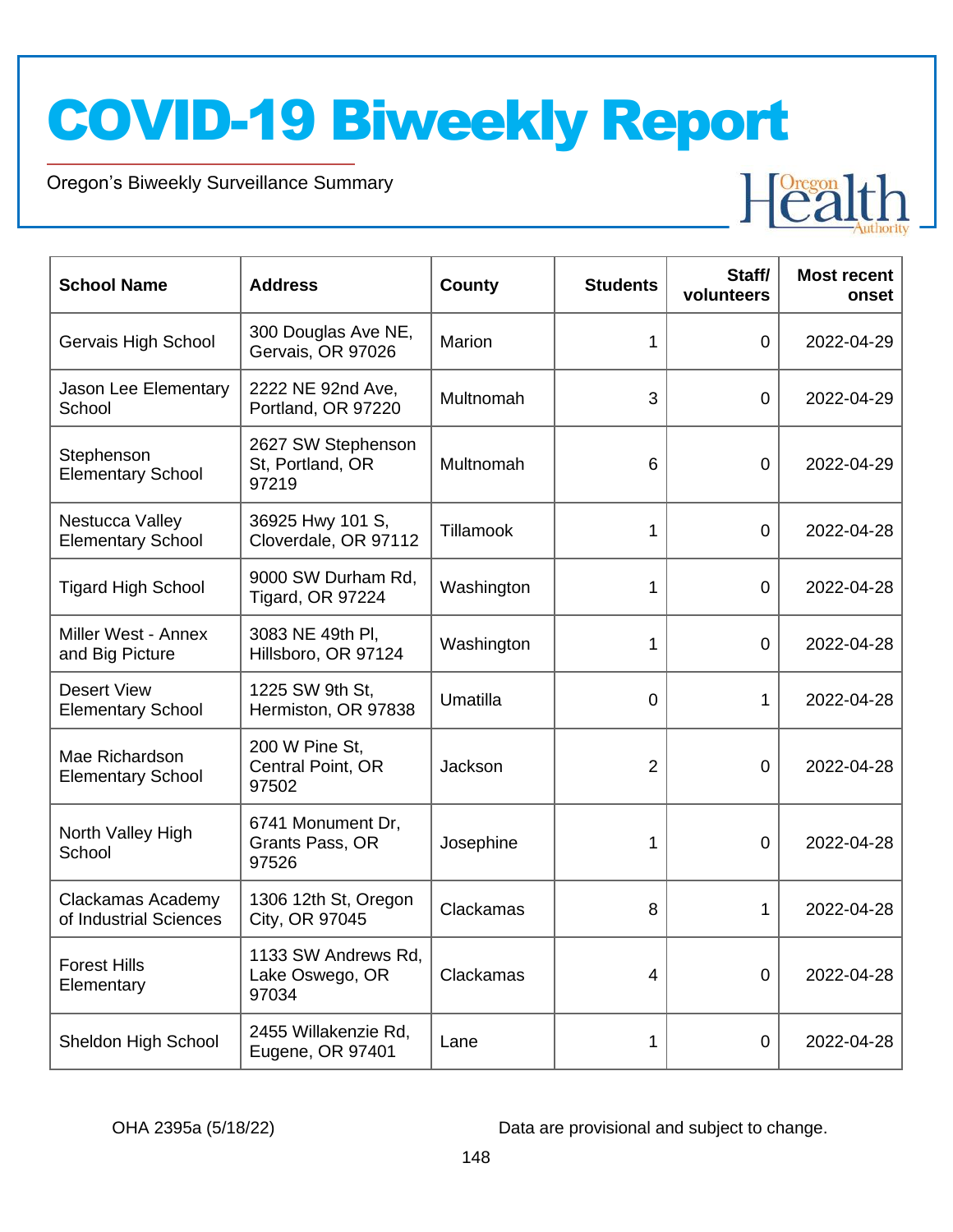Oregon's Biweekly Surveillance Summary

Novel Coronavirus (COVID-19)

| <b>School Name</b>                              | <b>Address</b>                                  | County        | <b>Students</b> | Staff/<br>volunteers | <b>Most recent</b><br>onset |
|-------------------------------------------------|-------------------------------------------------|---------------|-----------------|----------------------|-----------------------------|
| <b>Thurston High School</b>                     | 333 58th St,<br>Springfield, OR 97478           | Lane          | 0               | 1                    | 2022-04-28                  |
| <b>Buckman Elementary</b><br>School             | 320 SE 16th Ave,<br>Portland, OR 97214          | Multnomah     | 1               | $\overline{0}$       | 2022-04-28                  |
| <b>Hartley Elementary</b><br>School             | 701 NE 185th PI,<br>Portland, OR 97230          | Multnomah     | $\overline{0}$  | 1                    | 2022-04-28                  |
| Raleigh Park<br><b>Elementary School</b>        | 3670 SW 78th Ave,<br>Portland, OR 97225         | Washington    | 1               | $\mathbf 0$          | 2022-04-27                  |
| <b>Franklin School</b>                          | 750 NW 18th St,<br>Corvallis, OR 97330          | <b>Benton</b> | 1               | $\mathbf 0$          | 2022-04-27                  |
| <b>Redland Elementary</b><br>School             | 18131 S Redland Rd.<br>Oregon City, OR<br>97045 | Clackamas     | 1               | $\overline{0}$       | 2022-04-27                  |
| <b>Butler Creek</b><br><b>Elementary School</b> | 2789 SW Butler Rd,<br>Gresham, OR 97080         | Multnomah     | 3               | 1                    | 2022-04-27                  |
| <b>Emerson School</b>                           | 105 NW Park Ave,<br>Portland, OR 97209          | Multnomah     | 1               | $\mathbf 0$          | 2022-04-27                  |
| Academy of Arts and<br>Academics                | 615 Main St,<br>Springfield, OR 97477           | Lane          | 1               | $\mathbf 0$          | 2022-04-27                  |
| <b>Central Elementary</b><br>School             | 336 9th Ave SW,<br>Albany, OR 97321             | Linn          | 1               | 0                    | 2022-04-27                  |
| <b>Waldo Middle School</b>                      | 2805 Lansing Ave NE,<br>Salem, OR 97301         | Marion        | 1               | 0                    | 2022-04-27                  |
| James John<br><b>Elementary School</b>          | 7439 N Charleston<br>Ave, Portland, OR<br>97203 | Multnomah     | 1               | $\mathbf 0$          | 2022-04-27                  |
| <b>Kelly Elementary</b><br>School               | 9030 SE Cooper St,<br>Portland, OR 97266        | Multnomah     | 0               | 1                    | 2022-04-27                  |

OHA 2395a (5/18/22) Data are provisional and subject to change.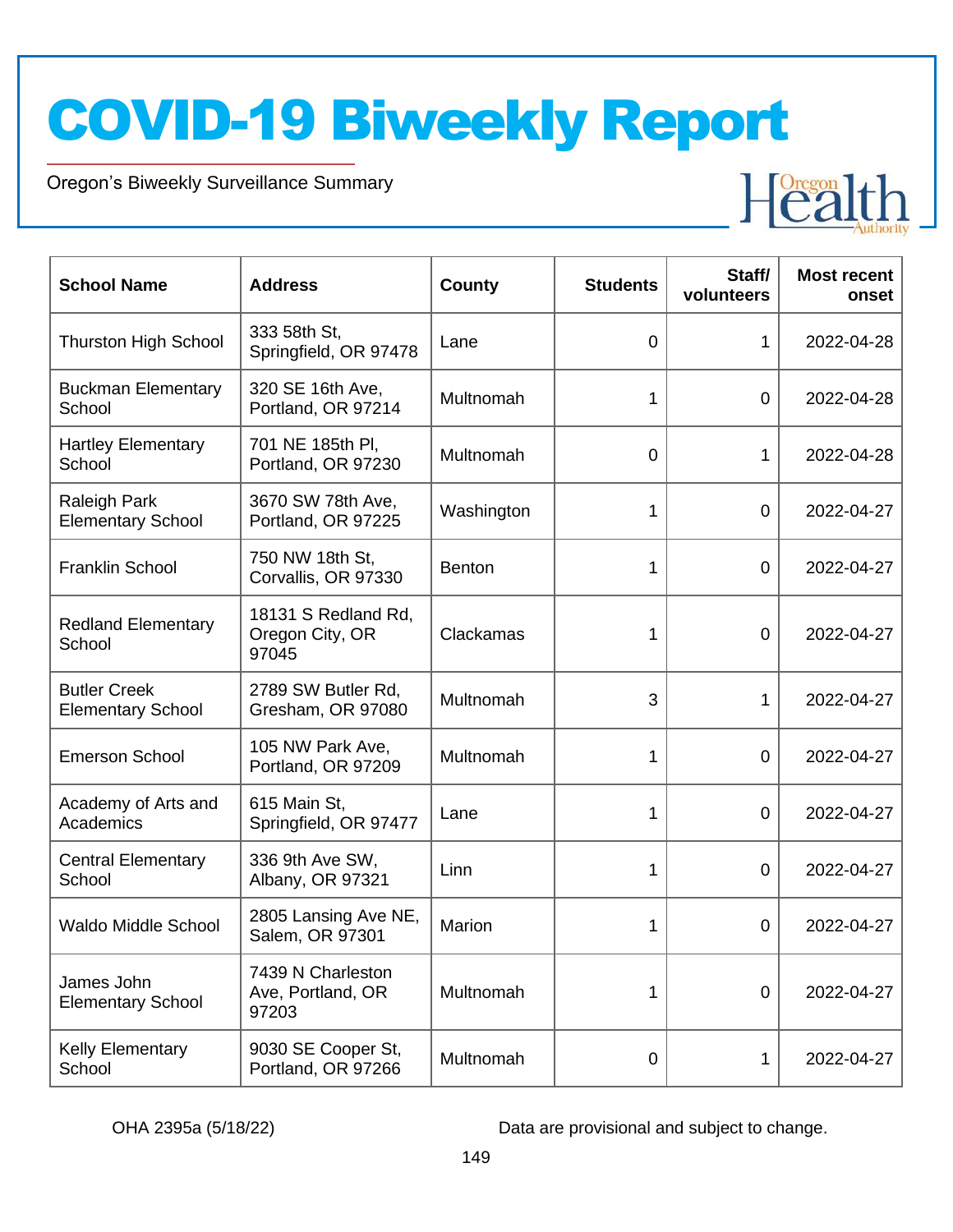Oregon's Biweekly Surveillance Summary

Novel Coronavirus (COVID-19)

| <b>School Name</b>                             | <b>Address</b>                                     | County           | <b>Students</b> | Staff/<br>volunteers | <b>Most recent</b><br>onset |
|------------------------------------------------|----------------------------------------------------|------------------|-----------------|----------------------|-----------------------------|
| Marysville Elementary<br>School                | 7733 SE Raymond St,<br>Portland, OR 97206          | Multnomah        | $\overline{2}$  | 0                    | 2022-04-27                  |
| <b>Fairview Elementary</b><br>School           | 225 Main St, Fairview,<br>OR 97230                 | Multnomah        | 1               | 0                    | 2022-04-27                  |
| <b>Bush Elementary</b>                         | 410 14th St SE,<br>Salem, OR 97301                 | Marion           | 0               | 1                    | 2022-04-27                  |
| Lenox Elementary                               | 21200 NW Rock<br>Creek Blvd, Portland,<br>OR 97229 | Washington       | 1               | $\mathbf 0$          | 2022-04-26                  |
| James Templeton<br><b>Elementary School</b>    | 9500 SW Murdock St,<br>Tigard, OR 97224            | Washington       | 4               | $\mathbf 0$          | 2022-04-26                  |
| <b>Mount Scott</b><br><b>Elementary School</b> | 11201 SE Stevens Rd,<br>Happy Valley, OR<br>97086  | Clackamas        | 1               | 0                    | 2022-04-26                  |
| <b>Three Rivers School</b>                     | 56900 Enterprise Dr,<br>Sunriver, OR 97707         | <b>Deschutes</b> | 1               | 0                    | 2022-04-26                  |
| <b>Stephens Middle</b><br>School               | 4962 Haysville Dr NE,<br>Salem, OR 97305           | Marion           | 0               | $\overline{2}$       | 2022-04-26                  |
| <b>Cheldelin Middle</b><br>School              | 987 Conifer Blvd NE,<br>Corvallis, OR 97330        | <b>Benton</b>    | 3               | 1                    | 2022-04-26                  |
| <b>Winston Middle</b><br>School                | 330 SE Thompson,<br>Winston, OR 97496              | Douglas          | 1               | 0                    | 2022-04-26                  |
| Lewis & Clark<br><b>Elementary School</b>      | 111 S 9th St, St<br><b>Helens, OR 97051</b>        | Columbia         | 2               | 0                    | 2022-04-26                  |
| <b>Orchard Hill</b><br>Elementary              | 1011 La Loma Dr,<br>Medford, OR 97504              | Jackson          | $\overline{2}$  | 1                    | 2022-04-26                  |
| <b>Butte Falls Charter</b><br>School           | 720 Laurel Ave, Butte<br>Falls, OR 97522           | Jackson          | $\overline{2}$  | 0                    | 2022-04-26                  |

OHA 2395a (5/18/22) Data are provisional and subject to change.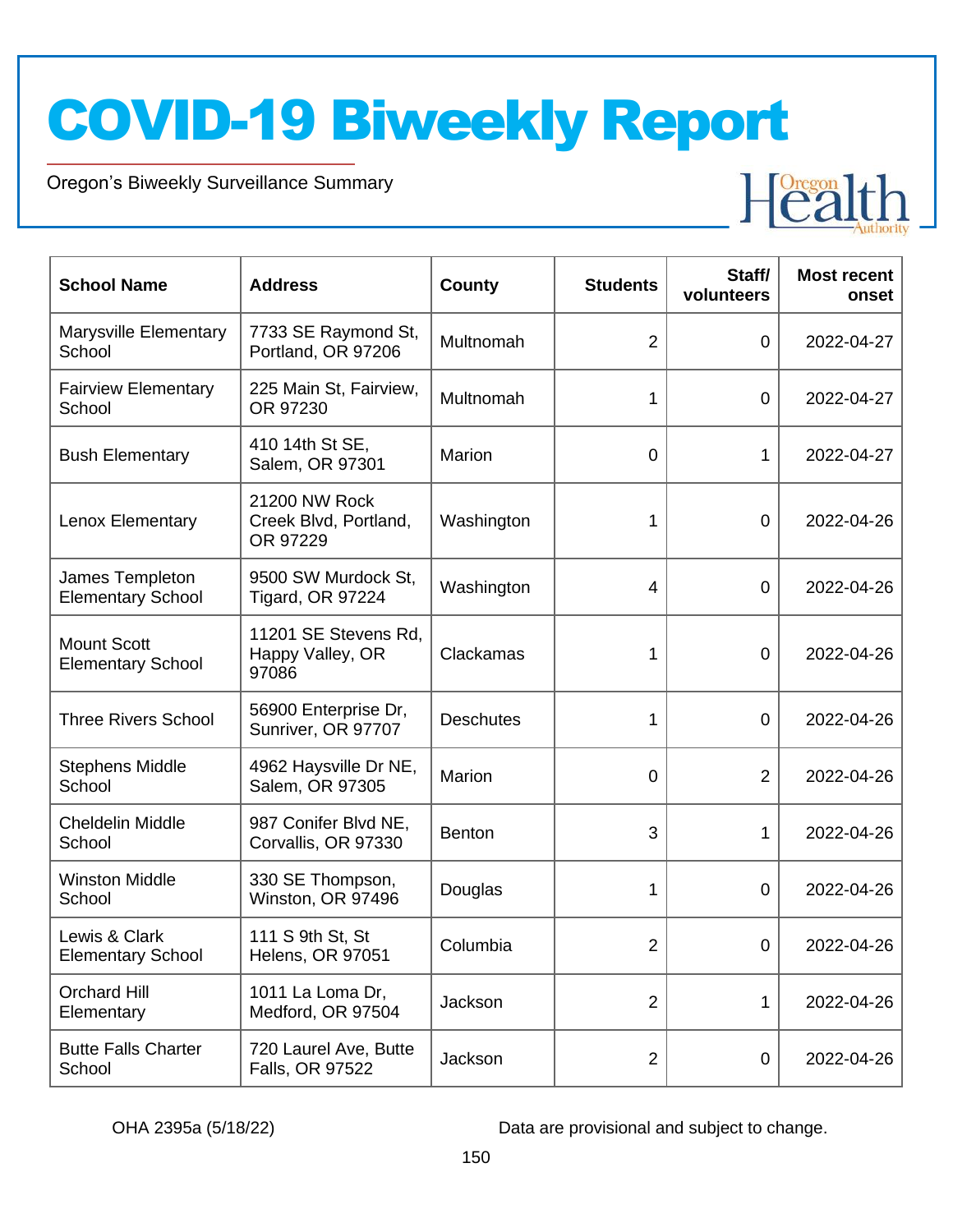Oregon's Biweekly Surveillance Summary

Novel Coronavirus (COVID-19)

| <b>School Name</b>                               | <b>Address</b>                                    | <b>County</b> | <b>Students</b> | Staff/<br>volunteers | <b>Most recent</b><br>onset |
|--------------------------------------------------|---------------------------------------------------|---------------|-----------------|----------------------|-----------------------------|
| De La Salle North<br><b>Catholic High School</b> | 7528 N Fenwick Ave,<br>Portland, OR 97217         | Multnomah     | 3               | 0                    | 2022-04-26                  |
| <b>Wilson Elementary</b><br>School               | 1400 Johnson St,<br>Medford, OR 97504             | Jackson       | $\overline{0}$  | 1                    | 2022-04-26                  |
| North Medford High<br>School                     | 1900 N Keene Way<br>Dr, Medford, OR<br>97504      | Jackson       | 0               | 3                    | 2022-04-26                  |
| South Middle School                              | 350 W Harbeck Rd,<br>Grants Pass, OR<br>97527     | Josephine     | 1               | $\overline{0}$       | 2022-04-26                  |
| <b>Ridges Elementary</b><br>School               | 21472 SW Copper<br>Terrace, Sherwood,<br>OR 97140 | Washington    | $\overline{2}$  | 0                    | 2022-04-26                  |
| St. Mary's School                                | 816 Black Oak Dr,<br>Medford, OR 97504            | Jackson       | 1               | 0                    | 2022-04-26                  |
| <b>Periwinkle Elementary</b>                     | 2196 21st Ave SE,<br>Albany, OR 97322             | Linn          | 3               | $\overline{0}$       | 2022-04-26                  |
| May Roberts<br>Elementary                        | 590 NW 8th St,<br>Ontario, OR 97914               | Malheur       | 1               | 0                    | 2022-04-26                  |
| <b>Whiteaker Middle</b><br>School                | 1605 Lockhaven Dr<br>NE, Keizer, OR 97303         | Marion        | 1               | 0                    | 2022-04-26                  |
| <b>Creston Elementary</b><br>School              | 4701 SE Bush St,<br>Portland, OR 97206            | Multnomah     | 3               | 0                    | 2022-04-26                  |
| <b>Whitworth Elementary</b><br>School            | 1151 SE Miller Ave,<br>Dallas, OR 97338           | Polk          | 2               | 0                    | 2022-04-26                  |
| <b>Tillamook High School</b>                     | 2605 12th St,<br>Tillamook, OR 97141              | Tillamook     | 0               | 1                    | 2022-04-25                  |

OHA 2395a (5/18/22) Data are provisional and subject to change.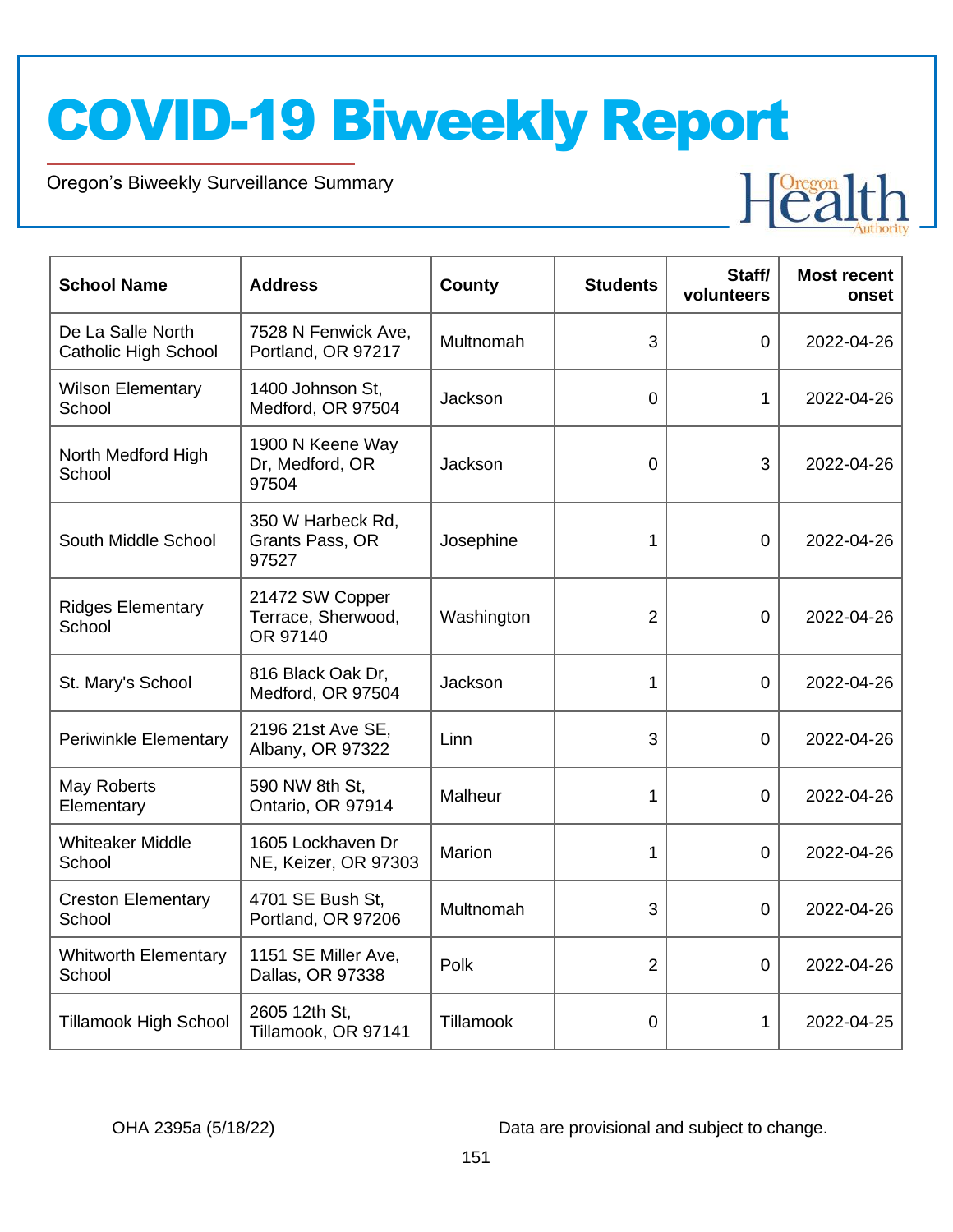Oregon's Biweekly Surveillance Summary

Novel Coronavirus (COVID-19)

| <b>School Name</b>                       | <b>Address</b>                                | <b>County</b> | <b>Students</b> | Staff/<br>volunteers | <b>Most recent</b><br>onset |
|------------------------------------------|-----------------------------------------------|---------------|-----------------|----------------------|-----------------------------|
| Mary Woodward<br>Elementary              | 12325 SW Katherine<br>St, Tigard, OR 97223    | Washington    | 1               | $\overline{0}$       | 2022-04-25                  |
| <b>Sunset Primary</b>                    | 2351 Oxford St, West<br>Linn, OR 97068        | Clackamas     | 1               | $\overline{0}$       | 2022-04-25                  |
| Southridge High<br>School                | 9625 SW 125th Ave,<br>Beaverton, OR 97008     | Washington    | 1               | $\Omega$             | 2022-04-25                  |
| Lamb Elementary                          | 4930 Herrin Rd NE,<br>Salem, OR 97305         | Marion        | 1               | 1                    | 2022-04-25                  |
| <b>Ashland Middle</b><br>School          | 100 Walker Ave,<br>Ashland, OR 97520          | Jackson       | 1               | 1                    | 2022-04-25                  |
| Jefferson Elementary<br>School           | 333 Holmes Ave,<br>Medford, OR 97501          | Jackson       | $\overline{2}$  | 1                    | 2022-04-25                  |
| Muddy Creek Charter<br>School            | 30252 Bellfountain Rd,<br>Corvallis, OR 97333 | <b>Benton</b> | 1               | $\overline{0}$       | 2022-04-25                  |
| Alameda Elementary<br>School             | 1252 Alameda Dr,<br>Ontario, OR 97914         | Malheur       | $\overline{7}$  | 1                    | 2022-04-25                  |
| Candalaria<br><b>Elementary School</b>   | 935 Hansen Ave S,<br>Salem, OR 97302          | Marion        | 1               | $\overline{0}$       | 2022-04-25                  |
| <b>Myers Elementary</b>                  | 2160 Jewel St NW,<br>Salem, OR 97304          | Polk          | 1               | $\overline{0}$       | 2022-04-25                  |
| <b>Riverside Elementary</b><br>School    | 16303 SE River Rd,<br>Milwaukie, OR 97267     | Clackamas     | 0               | 1                    | 2022-04-25                  |
| Rex Putnam High<br>School                | 4950 SE Roethe Rd,<br>Milwaukie, OR 97267     | Clackamas     | 1               | $\overline{0}$       | 2022-04-25                  |
| Sunnyside<br><b>Environmental School</b> | 3421 SE Salmon St,<br>Portland, OR 97214      | Multnomah     | 3               | $\mathbf 0$          | 2022-04-25                  |

OHA 2395a (5/18/22) Data are provisional and subject to change.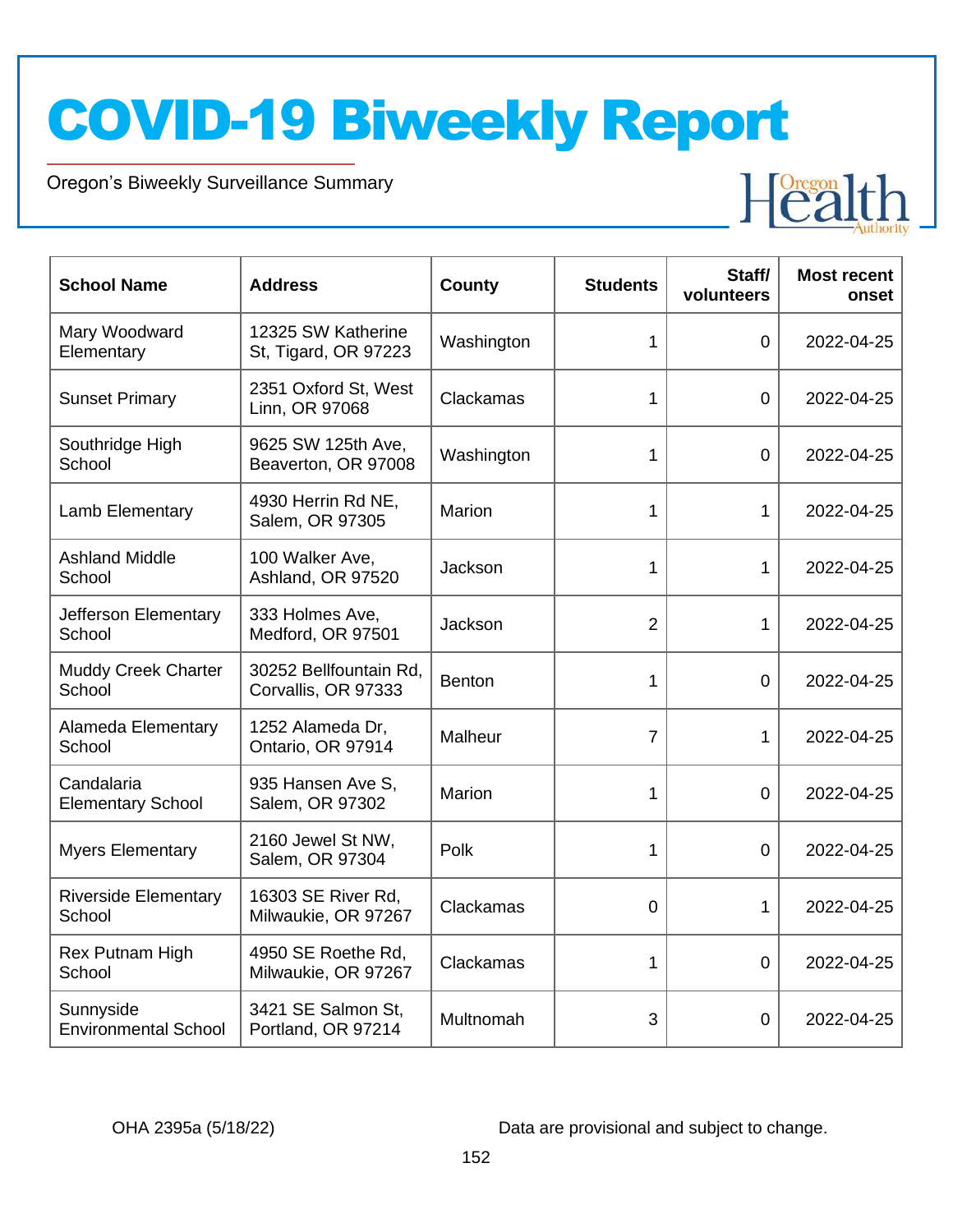Oregon's Biweekly Surveillance Summary

Novel Coronavirus (COVID-19)

| <b>School Name</b>                              | <b>Address</b>                                   | <b>County</b> | <b>Students</b> | Staff/<br>volunteers | <b>Most recent</b><br>onset |
|-------------------------------------------------|--------------------------------------------------|---------------|-----------------|----------------------|-----------------------------|
| Patrick Lynch<br><b>Elementary School</b>       | 1546 SE 169th PI,<br>Portland, OR 97233          | Multnomah     | 1               | 0                    | 2022-04-25                  |
| <b>Lincoln Elementary</b>                       | 1041 N Boones Ferry<br>Rd, Woodburn, OR<br>97071 | Marion        | 0               | 1                    | 2022-04-24                  |
| Oak Creek Elementary<br>School                  | 55 Kingsgate Rd, Lake<br>Oswego, OR 97035        | Clackamas     | 1               | 0                    | 2022-04-24                  |
| <b>Miller Elementary</b><br>School              | 1650 46th PI SE,<br>Salem, OR 97317              | Marion        | 0               | 1                    | 2022-04-24                  |
| <b>Bellview Elementary</b><br>School            | 1070 Tolman Creek<br>Rd, Ashland, OR<br>97520    | Jackson       | 1               | 0                    | 2022-04-24                  |
| <b>Allen Dale Elementary</b><br>School          | 2320 Williams Hwy,<br>Grants Pass, OR<br>97527   | Josephine     | 1               | 0                    | 2022-04-24                  |
| <b>Rosedale Elementary</b><br>School            | 3901 SE 67th Ave,<br>Beaverton, OR 97078         | Washington    | 3               | $\overline{0}$       | 2022-04-24                  |
| Willow Wind K-8                                 | 1497 E Main St,<br>Ashland, OR 97520             | Jackson       | 0               | 1                    | 2022-04-24                  |
| Lakeridge Middle<br>School                      | 4700 Jean Rd, Lake<br>Oswego, OR 97035           | Clackamas     | 1               | 0                    | 2022-04-24                  |
| <b>Central Howell</b><br>Elementary             | 8832 Silverton Rd NE,<br>Silverton, OR 97381     | Marion        | 0               | 1                    | 2022-04-24                  |
| Dr. Martin Luther King<br>Jr. Elementary School | 4906 NE 6th Ave,<br>Portland, OR 97211           | Multnomah     | $\overline{2}$  | 0                    | 2022-04-24                  |
| Lewis Elementary<br>School                      | 4401 SE Evergreen<br>St, Portland, OR<br>97206   | Multnomah     | $\overline{2}$  | 0                    | 2022-04-24                  |

OHA 2395a (5/18/22) Data are provisional and subject to change.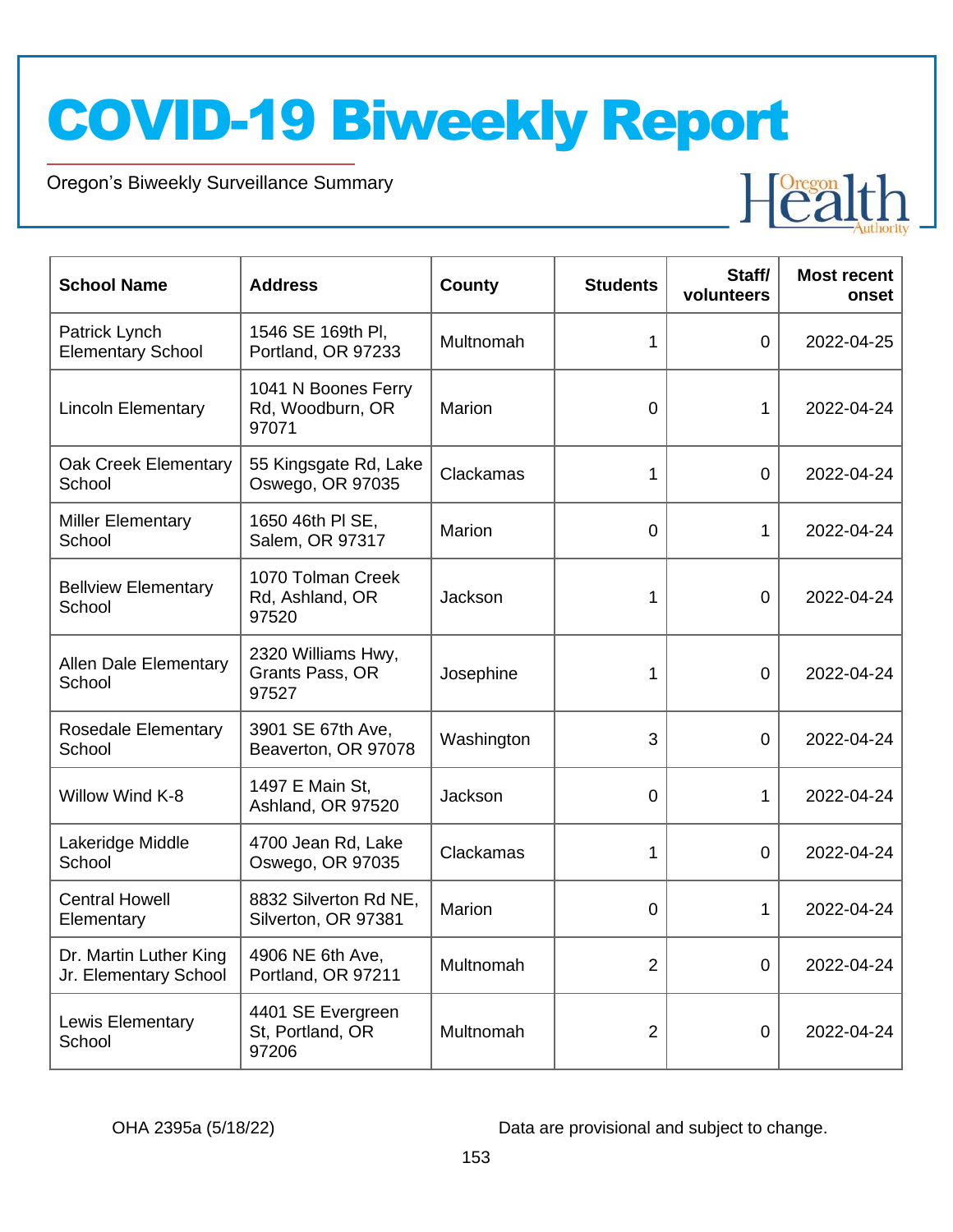Oregon's Biweekly Surveillance Summary

Novel Coronavirus (COVID-19)

| <b>School Name</b>                                 | <b>Address</b>                                           | <b>County</b>    | <b>Students</b> | Staff/<br>volunteers | <b>Most recent</b><br>onset |
|----------------------------------------------------|----------------------------------------------------------|------------------|-----------------|----------------------|-----------------------------|
| <b>Pleasant Valley</b><br><b>Elementary School</b> | 17625 SE Foster Rd,<br>Gresham, OR 97080                 | Multnomah        | $\overline{2}$  | 0                    | 2022-04-24                  |
| South Prairie<br><b>Elementary School</b>          | 6855 S Prairie Rd,<br>Tillamook, OR 97141                | <b>Tillamook</b> | $\mathbf 0$     | 1                    | 2022-04-23                  |
| <b>Bridgeport Elementary</b><br>School             | 5505 SW Borland Rd,<br>Tualatin, OR 97062                | Clackamas        | 1               | $\mathbf 0$          | 2022-04-23                  |
| <b>Stafford Primary</b><br>School                  | 19875 SW Stafford<br>Rd, West Linn, OR<br>97068          | Clackamas        | 3               | $\mathbf 0$          | 2022-04-23                  |
| Corbett Arts Program<br>with Spanish (CAPS)        | 35800 E Hist<br>Columbia River Hwy,<br>Corbett, OR 97019 | Multnomah        | $\overline{2}$  |                      | 2022-04-23                  |
| <b>Redwood Elementary</b><br>School                | 3163 Leonard Rd,<br>Grants Pass, OR<br>97527             | Josephine        | 1               | 0                    | 2022-04-22                  |
| John Muir Outdoor<br>School                        | 320 Beach St,<br>Ashland, OR 97520                       | Jackson          | 1               | $\overline{0}$       | 2022-04-22                  |
| Northwest Academy                                  | 1130 SW Main St,<br>Portland, OR 97205                   | Multnomah        | 2               | $\Omega$             | 2022-04-22                  |
| Danebo Elementary<br>School                        | 1265 Candlelight Dr,<br>Eugene, OR 97402                 | Lane             | 0               | 1                    | 2022-04-22                  |
| <b>Gaffney Lane</b><br><b>Elementary School</b>    | 13521 S Gaffney Ln,<br>Oregon City, OR<br>97045          | Clackamas        | 3               | $\Omega$             | 2022-04-21                  |
| Groner K-8                                         | 23405 SW Scholls<br>Ferry Rd, Hillsboro,<br>OR 97123     | Washington       | $\overline{2}$  | 0                    | 2022-04-21                  |
| L.C. Tobias<br><b>Elementary School</b>            | 1065 SW 206th Ave,<br>Aloha, OR 97003                    | Washington       | 1               | $\mathbf 0$          | 2022-04-21                  |

OHA 2395a (5/18/22) Data are provisional and subject to change.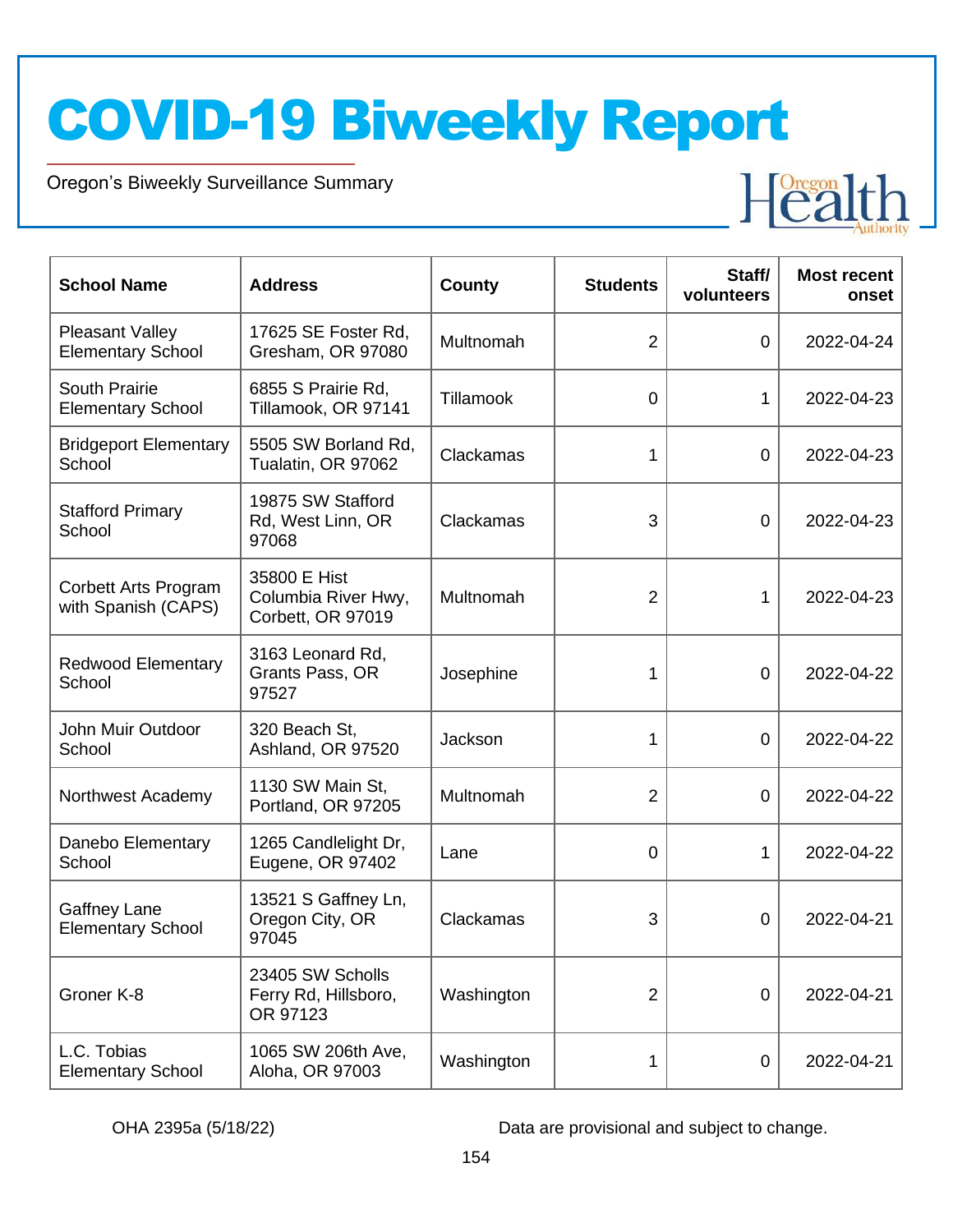Oregon's Biweekly Surveillance Summary

Novel Coronavirus (COVID-19)



| <b>School Name</b>                                   | <b>Address</b>                                   | County     | <b>Students</b> | Staff/<br>volunteers | <b>Most recent</b><br>onset |
|------------------------------------------------------|--------------------------------------------------|------------|-----------------|----------------------|-----------------------------|
| <b>Kelly Creek</b><br><b>Elementary School</b>       | 2400 SE Baker Way,<br>Gresham, OR 97080          | Multnomah  | $\Omega$        | 1                    | 2022-04-21                  |
| Rockwood<br><b>Preparatory Academy</b>               | 740 SE 182nd Ave,<br>Portland, OR 97233          | Multnomah  |                 | 0                    | 2022-04-21                  |
| <b>Memorial Middle</b><br>School                     | 1050 Queen Ave SW,<br>Albany, OR 97321           | Linn       |                 | 1                    | 2022-04-21                  |
| <b>Wheatley School</b>                               | 14030 NE Sacramento<br>St, Portland, OR<br>97230 | Multnomah  | $\Omega$        | 1                    | 2022-04-21                  |
| Dry Hollow<br><b>Elementary School</b>               | 1314 E 19th St, The<br>Dalles, OR 97058          | Wasco      |                 | 0                    | 2022-04-20                  |
| Cedar Mill Elementary<br>School                      | 10265 NW Cornell Rd,<br>Portland, OR 97229       | Washington | $\overline{2}$  | 0                    | 2022-04-20                  |
| Ridgeline Montessori<br><b>Public Charter School</b> | 4500 W Amazon Dr,<br>Eugene, OR 97405            | Lane       |                 | 0                    | 2022-04-20                  |
| <b>Baker Prairie Middle</b><br>School                | 1859 SE Township<br>Rd, Canby, OR 97013          | Clackamas  |                 | 0                    | 2022-04-20                  |

#### **Table 8. Active school outbreaks**

*Schools reporting active COVID-19 outbreaks (n=102)*

| <b>School Name</b>                         | <b>Address</b>                                              | County     | <b>Total Cases</b> | <b>Most recent</b><br>onset |
|--------------------------------------------|-------------------------------------------------------------|------------|--------------------|-----------------------------|
| <b>Holy Family Catholic</b><br>School      | 7425 SE Cesar<br>Estrada Chavez Blvd,<br>Portland, OR 97202 | Multnomah  | 8                  | 2022-05-15                  |
| <b>Bonny Slope</b><br>Elementary School, 2 | 11775 NW McDaniel<br>Rd, Portland, OR<br>97229              | Washington | 5                  | 2022-05-15                  |

OHA 2395a (5/18/22) Data are provisional and subject to change.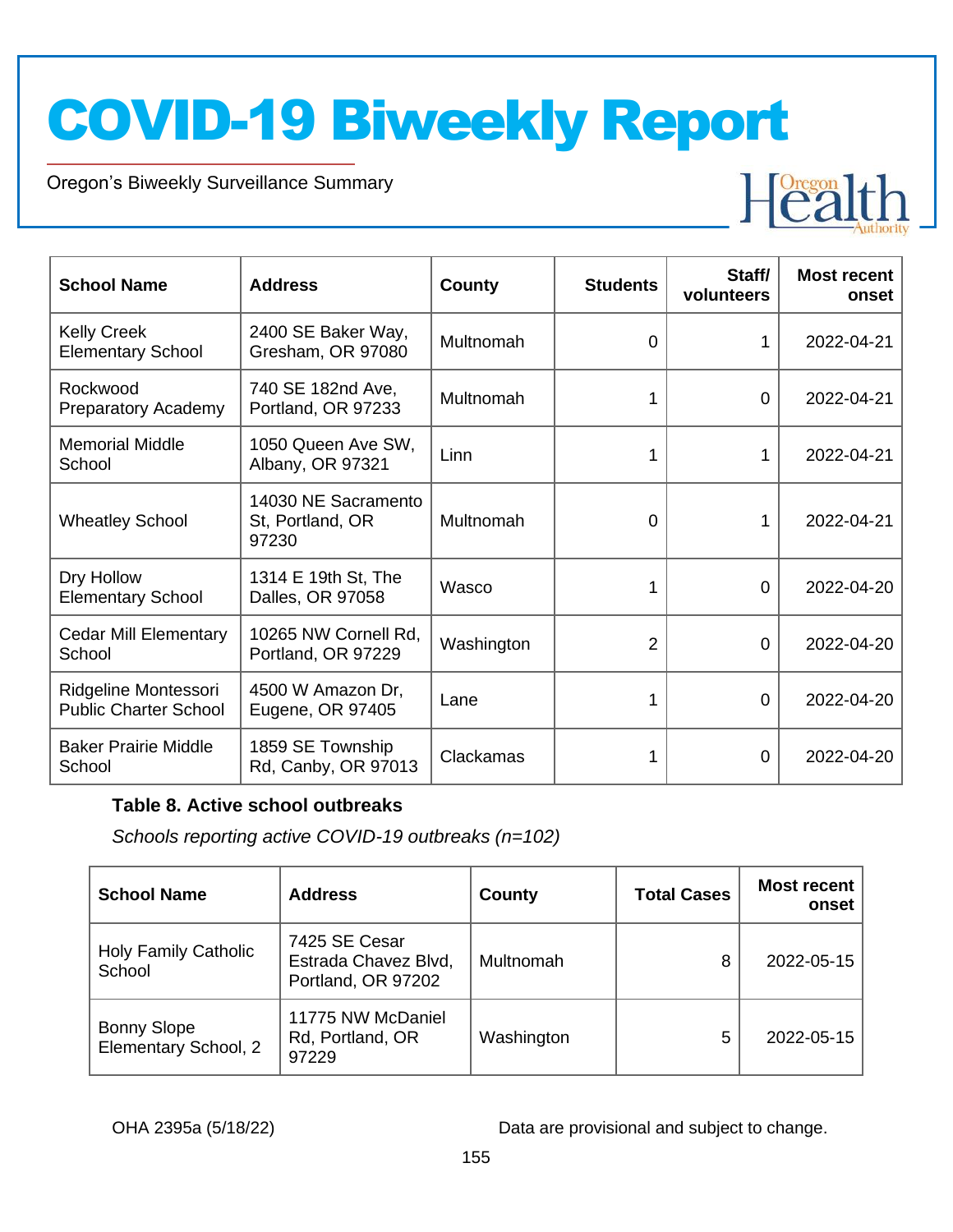Oregon's Biweekly Surveillance Summary

Novel Coronavirus (COVID-19)

| <b>School Name</b>                           | <b>Address</b>                                      | County        | <b>Total Cases</b> | <b>Most recent</b><br>onset |
|----------------------------------------------|-----------------------------------------------------|---------------|--------------------|-----------------------------|
| <b>Findley Elementary</b><br>School, 2       | 4155 NW Saltzman<br>Rd, Portland, OR<br>97229       | Washington    | $\overline{7}$     | 2022-05-13                  |
| <b>Errol Hassell</b><br>Elementary School, 1 | 18100 SW Bany Rd,<br>Beaverton, OR 97007            | Washington    | 49                 | 2022-05-12                  |
| <b>Findley Elementary</b><br>School, 3       | 4155 NW Saltzman<br>Rd, Portland, OR<br>97229       | Washington    | 3                  | 2022-05-12                  |
| <b>Irvington Elementary</b><br>School        | 1320 NE Brazee St,<br>Portland, OR 97212            | Multnomah     | 8                  | 2022-05-12                  |
| <b>Westview High School</b>                  | 4200 NW 185th Ave,<br>Portland, OR 97229            | Washington    | 5                  | 2022-05-12                  |
| Scappoose High<br>School                     | 33700 SE High School<br>Way, Scappoose, OR<br>97056 | Columbia      | 20                 | 2022-05-11                  |
| <b>Liberty High School</b>                   | 7445 NE Wagon Dr,<br>Hillsboro, OR 97124            | Washington    | 11                 | 2022-05-11                  |
| Otto Petersen<br><b>Elementary School</b>    | 52050 SE 3rd St,<br>Scappoose, OR 97056             | Columbia      | 10                 | 2022-05-11                  |
| Conestoga Middle<br>School                   | 12250 SW Conestoga<br>Dr, Beaverton, OR<br>97008    | Washington    | 44                 | 2022-05-10                  |
| Oak Grove<br><b>Elementary School</b>        | 1500 NW Oak Grove<br>Dr, Albany, OR 97321           | <b>Benton</b> | 5                  | 2022-05-10                  |
| <b>Duniway Elementary</b><br>School          | 7700 SE Reed<br>College PI, Portland,<br>OR 97202   | Multnomah     | 10                 | 2022-05-10                  |
| <b>Liberty Elementary</b><br>School          | 2345 SW Liberty St,<br>Albany, OR 97321             | Linn          | $\overline{7}$     | 2022-05-10                  |

OHA 2395a (5/18/22) Data are provisional and subject to change.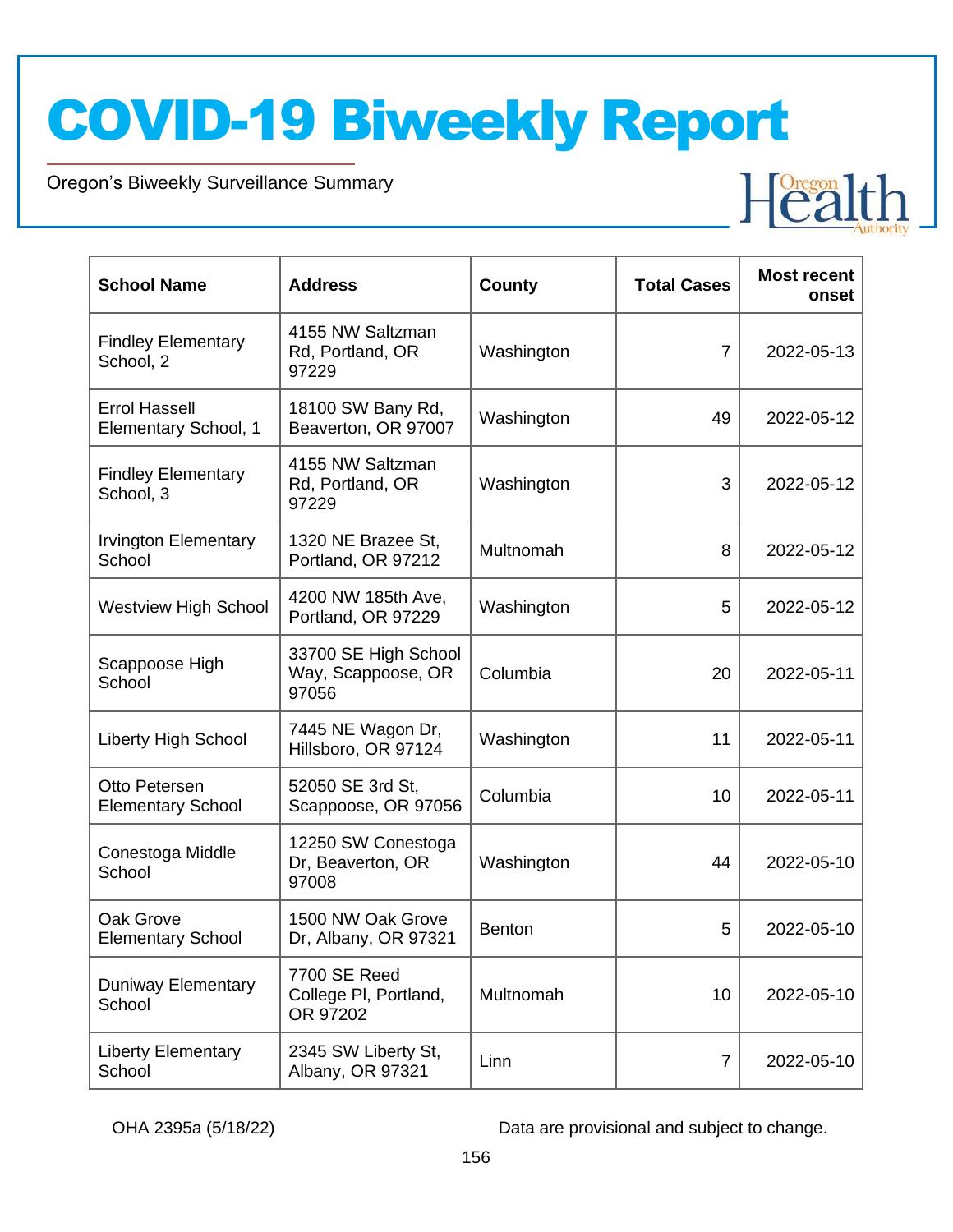Oregon's Biweekly Surveillance Summary

Novel Coronavirus (COVID-19)

| <b>School Name</b>                                              | <b>Address</b>                                      | <b>County</b>     | <b>Total Cases</b> | <b>Most recent</b><br>onset |
|-----------------------------------------------------------------|-----------------------------------------------------|-------------------|--------------------|-----------------------------|
| Arco Iris Spanish<br><b>Immersion School</b>                    | 8205 SW Creekside<br>PI, Beaverton, OR<br>97008     | Washington        | 17                 | 2022-05-10                  |
| Le Monde French<br><b>Immersion Public</b><br>Charter School, 2 | 2044 E Burnside St,<br>Portland, OR 97214           | Multnomah         | $\overline{4}$     | 2022-05-10                  |
| <b>West Tualatin View</b><br>Elementary School, 2               | 8800 SW Leahy Rd,<br>Portland, OR 97225             | Washington        | 10                 | 2022-05-09                  |
| Cooper Mountain<br>Elementary School, 2                         | 7670 SW 170th Ave,<br>Beaverton, OR 97007           | Washington        | 24                 | 2022-05-09                  |
| <b>Grant High School</b>                                        | 2245 NE 36th Ave,<br>Portland, OR 97212             | Multnomah         | 8                  | 2022-05-09                  |
| <b>Westside Elementary</b><br>School, 1                         | 3685 Belmont Dr,<br>Hood River, OR 97031            | <b>Hood River</b> | 3                  | 2022-05-09                  |
| Oregon City High<br>School                                      | 19761 S Beavercreek<br>Rd, Oregon City, OR<br>97045 | Clackamas         | 3                  | 2022-05-09                  |
| Nancy Ryles<br>Elementary School, 2                             | 10250 SW Cormorant<br>Dr, Beaverton, OR<br>97007    | Washington        | 4                  | 2022-05-09                  |
| Springville K-8 School                                          | 6655 NW Joss Ave,<br>Portland, OR 97229             | Washington        | 3                  | 2022-05-09                  |
| Ridgewood<br><b>Elementary School</b>                           | 10100 SW Inglewood<br>St, Portland, OR<br>97225     | Washington        | 15                 | 2022-05-08                  |
| Kraxberger Middle<br>School                                     | 17777 Webster Rd,<br>Gladstone, OR 97027            | Clackamas         | 4                  | 2022-05-08                  |

OHA 2395a (5/18/22) Data are provisional and subject to change.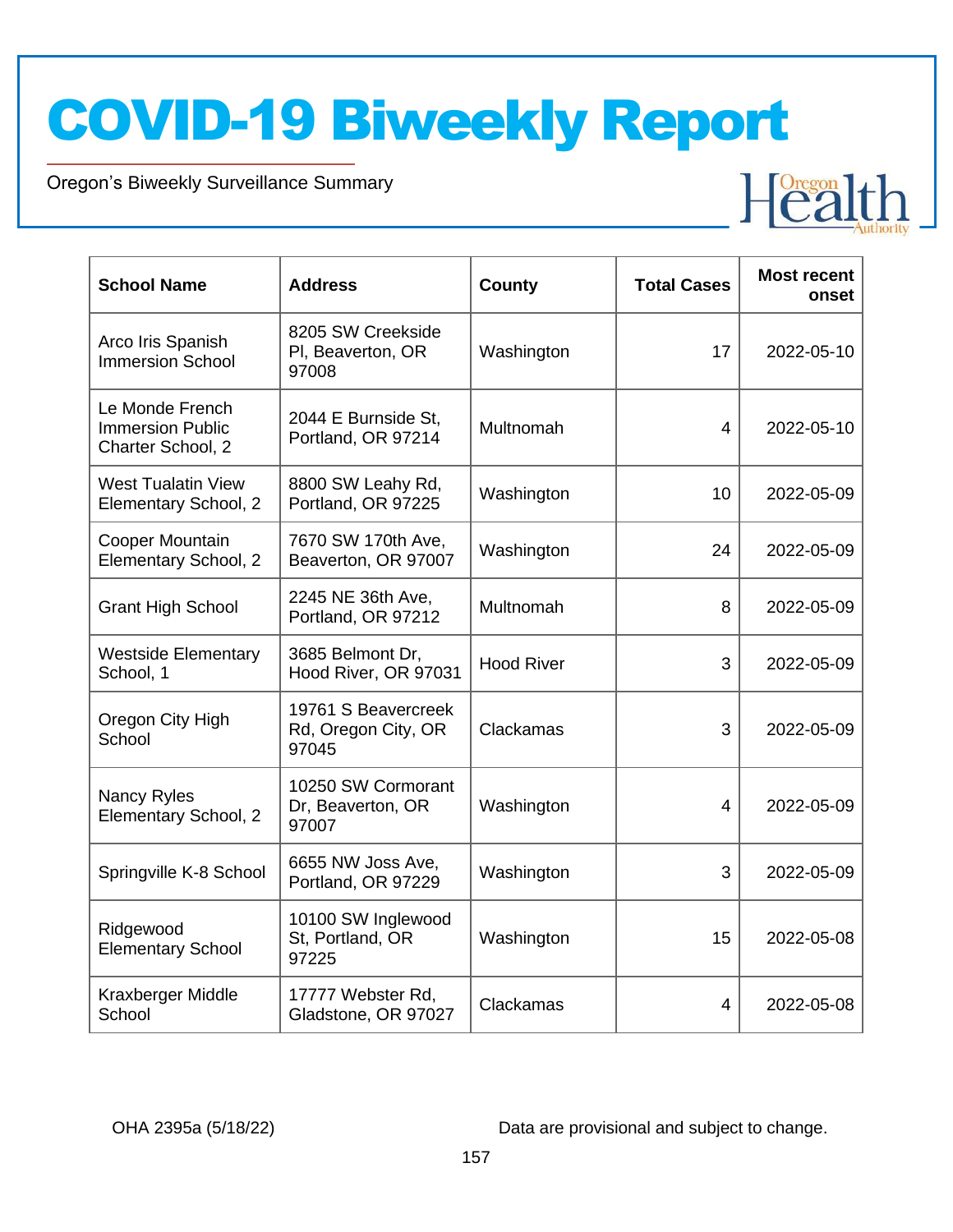Oregon's Biweekly Surveillance Summary

Novel Coronavirus (COVID-19)

| <b>School Name</b>                      | <b>Address</b>                                     | County            | <b>Total Cases</b> | <b>Most recent</b><br>onset |
|-----------------------------------------|----------------------------------------------------|-------------------|--------------------|-----------------------------|
| <b>Hiteon Elementary</b><br>School      | 13800 SW Brockman<br>Rd, Beaverton, OR<br>97008    | Washington        | 3                  | 2022-05-08                  |
| <b>Banks Middle School</b>              | 12850 NW Main St,<br>Banks, OR 97106               | Washington        | 17                 | 2022-05-08                  |
| Sherwood High<br>School                 | 18800 SW Haide Rd,<br>Sherwood, OR 97140           | Washington        | 6                  | 2022-05-08                  |
| <b>Westside Elementary</b><br>School, 2 | 3685 Belmont Dr,<br>Hood River, OR 97031           | <b>Hood River</b> | $\overline{2}$     | 2022-05-07                  |
| International School of<br>Portland, 5  | 2305 S Water Ave,<br>Portland, OR 97201            | Multnomah         | 5                  | 2022-05-07                  |
| <b>Gardiner Middle</b><br>School, 3     | 205 Williams St.<br>Oregon City, OR<br>97045       | Clackamas         | $\overline{7}$     | 2022-05-07                  |
| Oak Hills Elementary<br>School, 2       | 2625 NW 153rd Ave,<br>Beaverton, OR 97006          | Washington        | 10                 | 2022-05-06                  |
| Maplewood<br>Elementary School, 1       | 7452 SW 52nd Ave,<br>Portland, OR 97219            | Multnomah         | 10 <sup>1</sup>    | 2022-05-06                  |
| <b>Cleveland High School</b>            | 3400 SE 26th Ave,<br>Portland, OR 97202            | Multnomah         | 6                  | 2022-05-06                  |
| Raleigh Hills K-8                       | 5225 SW Scholls<br>Ferry Rd, Portland,<br>OR 97225 | Washington        | 3                  | 2022-05-06                  |
| International School of<br>Portland, 1  | 2305 S Water Ave,<br>Portland, OR 97201            | Multnomah         | 9                  | 2022-05-05                  |
| <b>Elmonica Elementary</b><br>School    | 16950 SW Lisa Ct,<br>Beaverton, OR 97006           | Washington        | 3                  | 2022-05-05                  |

OHA 2395a (5/18/22) Data are provisional and subject to change.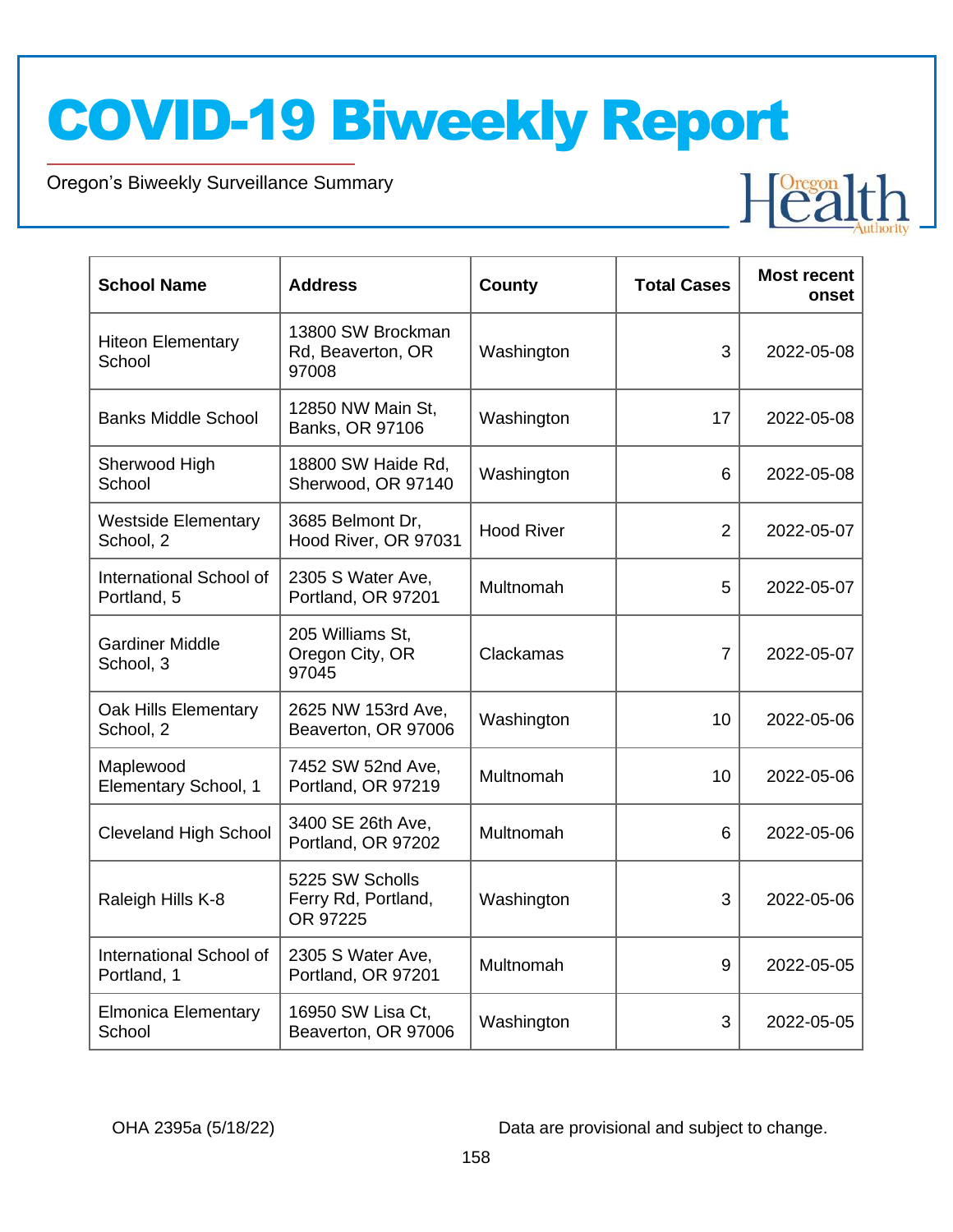Oregon's Biweekly Surveillance Summary

Novel Coronavirus (COVID-19)

| <b>School Name</b>                                              | <b>Address</b>                                            | <b>County</b> | <b>Total Cases</b> | <b>Most recent</b><br>onset |
|-----------------------------------------------------------------|-----------------------------------------------------------|---------------|--------------------|-----------------------------|
| Jesuit High School                                              | 9000 SW Beaverton<br>Hillsdale Hwy,<br>Portland, OR 97225 | Washington    | 4                  | 2022-05-05                  |
| West Linn High<br>School, 2                                     | 5464 W A St, West<br>Linn, OR 97068                       | Clackamas     | 6                  | 2022-05-05                  |
| Le Monde French<br><b>Immersion Public</b><br>Charter School, 1 | 2044 E Burnside St,<br>Portland, OR 97214                 | Multnomah     | 6                  | 2022-05-04                  |
| Lincoln High School, 2                                          | 1600 SW Salmon St,<br>Portland, OR 97205                  | Multnomah     | 23                 | 2022-05-04                  |
| <b>Ainsworth Elementary</b><br>School                           | 2425 SW Vista Ave,<br>Portland, OR 97201                  | Multnomah     | 4                  | 2022-05-04                  |
| <b>Welches Elementary</b><br>School                             | 24901 E Salmon River<br>Rd, Welches, OR<br>97067          | Clackamas     | 3                  | 2022-05-04                  |
| <b>Corvallis Waldorf</b><br>School                              | 3855 NE Hwy 20,<br>Corvallis, OR 97330                    | <b>Benton</b> | 19                 | 2022-05-03                  |
| St. Agatha Catholic<br>School                                   | 7960 SE 15th Ave,<br>Portland, OR 97202                   | Multnomah     | 12 <sup>2</sup>    | 2022-05-03                  |
| <b>Ladd Acres</b><br><b>Elementary School</b>                   | 2425 SE Cornelius<br>Pass Rd, Hillsboro,<br>OR 97123      | Washington    | 3                  | 2022-05-03                  |
| <b>Findley Elementary</b><br>School, 1                          | 4155 NW Saltzman<br>Rd, Portland, OR<br>97229             | Washington    | 6                  | 2022-05-02                  |
| Skyline School, 2                                               | 11536 NW Skyline<br>Blvd, Portland, OR<br>97231           | Multnomah     | 8                  | 2022-05-02                  |

OHA 2395a (5/18/22) Data are provisional and subject to change.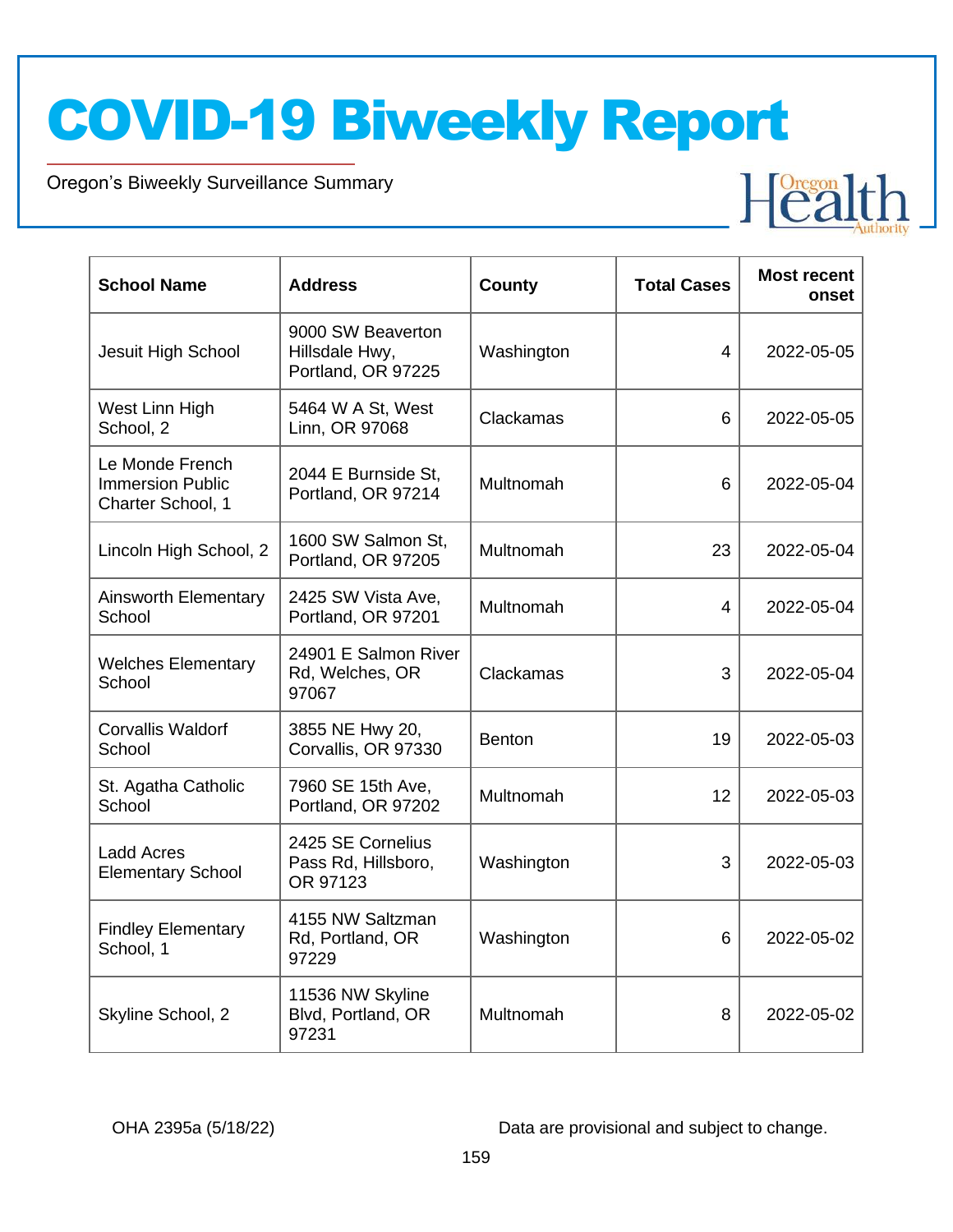Oregon's Biweekly Surveillance Summary

Novel Coronavirus (COVID-19)

| <b>School Name</b>                            | <b>Address</b>                                       | <b>County</b> | <b>Total Cases</b> | <b>Most recent</b><br>onset |
|-----------------------------------------------|------------------------------------------------------|---------------|--------------------|-----------------------------|
| R.A. Brown Middle<br>School                   | 1505 SE Cornelius<br>Pass Rd, Hillsboro,<br>OR 97123 | Washington    | 11                 | 2022-05-01                  |
| <b>Montclair Elementary</b><br>School         | 7250 S Vermont St,<br>Portland, OR 97223             | Washington    | 4                  | 2022-05-01                  |
| Yankton-St. Helens<br>Arthur Academy          | 33035 Pittsburg Rd, St<br><b>Helens, OR 97051</b>    | Columbia      | $\overline{2}$     | 2022-05-01                  |
| Ida B. Wells-Barnett<br><b>High School</b>    | 1151 SW Vermont St,<br>Portland, OR 97219            | Multnomah     | 8                  | 2022-05-01                  |
| <b>Bethany Elementary</b><br>School, 1        | 3305 NW 174th Ave,<br>Beaverton, OR 97006            | Washington    | 5                  | 2022-04-30                  |
| <b>Rock Creek</b><br><b>Elementary School</b> | 4125 NW 185th Ave,<br>Portland, OR 97229             | Washington    | 5                  | 2022-04-30                  |
| <b>Willamette Primary</b>                     | 1403 12th Street,<br>West Linn, OR 97068             | Clackamas     | $\overline{2}$     | 2022-04-30                  |
| <b>Hayhurst Elementary</b><br>School, 2       | 5037 SW lowa St,<br>Portland, OR 97221               | Multnomah     | 5                  | 2022-04-30                  |
| <b>Hazelbrook Middle</b><br>School            | 11300 SW Hazelbrook<br>Rd, Tualatin, OR<br>97062     | Washington    | 11                 | 2022-04-29                  |
| Oak Hills Elementary<br>School, 1             | 2625 NW 153rd Ave,<br>Beaverton, OR 97006            | Washington    | 11                 | 2022-04-29                  |
| Skyline School, 1                             | 11536 NW Skyline<br>Blvd, Portland, OR<br>97231      | Multnomah     | 19                 | 2022-04-29                  |
| John Wetten<br><b>Elementary School</b>       | 250 E Exeter St,<br>Gladstone, OR 97027              | Clackamas     | 3                  | 2022-04-29                  |

OHA 2395a (5/18/22) Data are provisional and subject to change.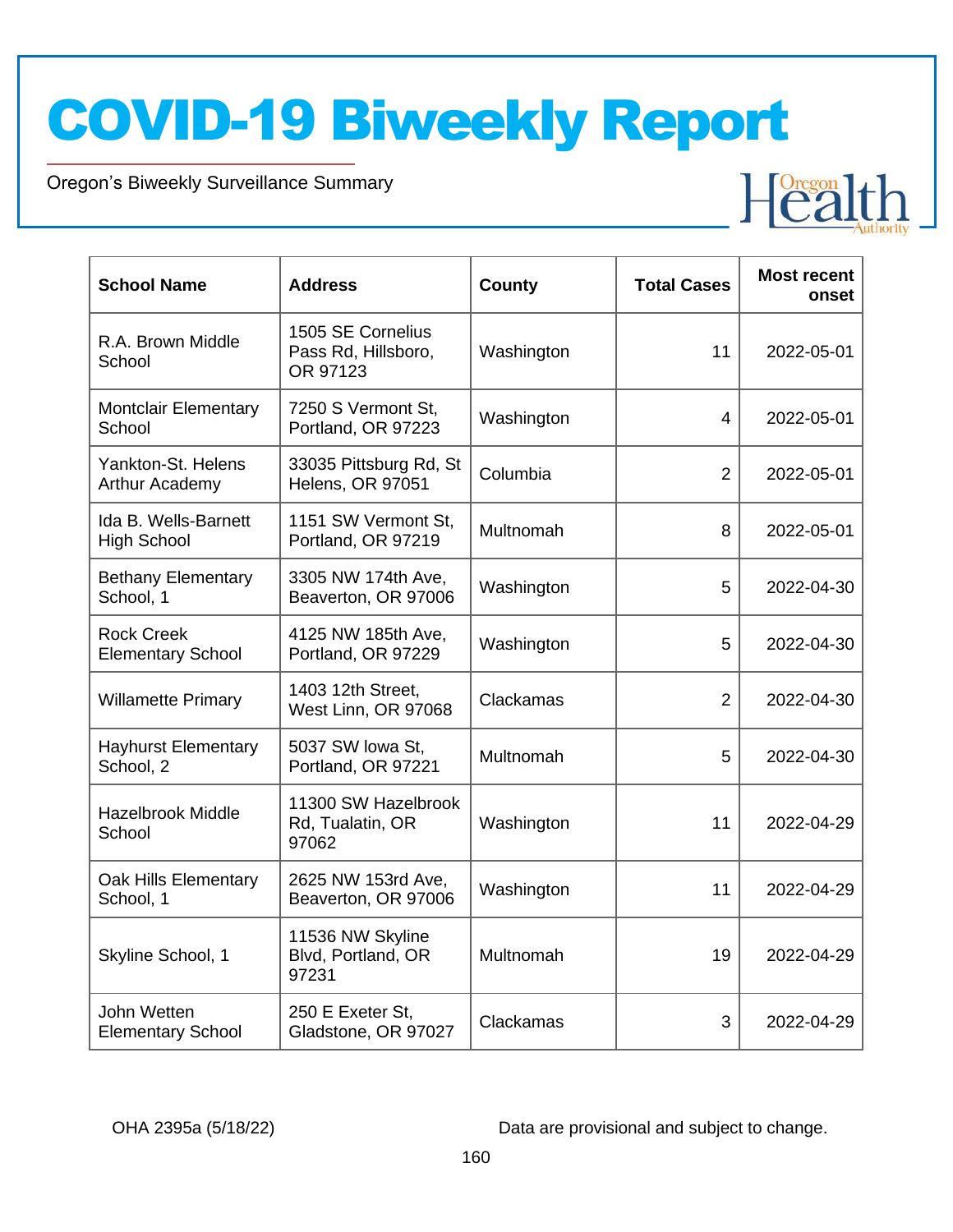Oregon's Biweekly Surveillance Summary

Novel Coronavirus (COVID-19)

| <b>School Name</b>                                 | <b>Address</b>                                  | County     | <b>Total Cases</b> | <b>Most recent</b><br>onset |
|----------------------------------------------------|-------------------------------------------------|------------|--------------------|-----------------------------|
| <b>Carus Elementary</b><br>School                  | 14412 S Carus Rd,<br>Oregon City, OR<br>97045   | Clackamas  | 4                  | 2022-04-29                  |
| Centennial High<br>School                          | 3505 SE 182nd Ave,<br>Gresham, OR 97030         | Multnomah  | 3                  | 2022-04-29                  |
| Stephenson<br><b>Elementary School</b>             | 2627 SW Stephenson<br>St, Portland, OR<br>97219 | Multnomah  | 6                  | 2022-04-29                  |
| Jason Lee Elementary<br>School                     | 2222 NE 92nd Ave,<br>Portland, OR 97220         | Multnomah  | 5                  | 2022-04-29                  |
| David Douglas High<br>School, 1                    | 1001 SE 135th Ave,<br>Portland, OR 97233        | Multnomah  | 4                  | 2022-04-29                  |
| David Douglas High<br>School, 2                    | 1001 SE 135th Ave,<br>Portland, OR 97233        | Multnomah  | 3                  | 2022-04-29                  |
| <b>Bethany Elementary</b><br>School, 2             | 3305 NW 174th Ave,<br>Beaverton, OR 97006       | Washington | 4                  | 2022-04-28                  |
| <b>Clackamas Academy</b><br>of Industrial Sciences | 1306 12th St, Oregon<br>City, OR 97045          | Clackamas  | 8                  | 2022-04-28                  |
| <b>Forest Hills</b><br><b>Elementary School</b>    | 1133 Andrews Rd,<br>Lake Oswego, OR<br>97034    | Clackamas  | 4                  | 2022-04-28                  |
| Franklin High School                               | 5405 SE Woodward<br>St, Portland, OR<br>97206   | Multnomah  | 6                  | 2022-04-28                  |
| Raleigh Park<br><b>Elementary School</b>           | 3670 SW 78th Ave,<br>Portland, OR 97225         | Washington | 14                 | 2022-04-27                  |
| <b>Fir Grove Elementary</b><br>School              | 6300 SW Wilson Ave,<br>Beaverton, OR 97008      | Washington | 3                  | 2022-04-27                  |

OHA 2395a (5/18/22) Data are provisional and subject to change.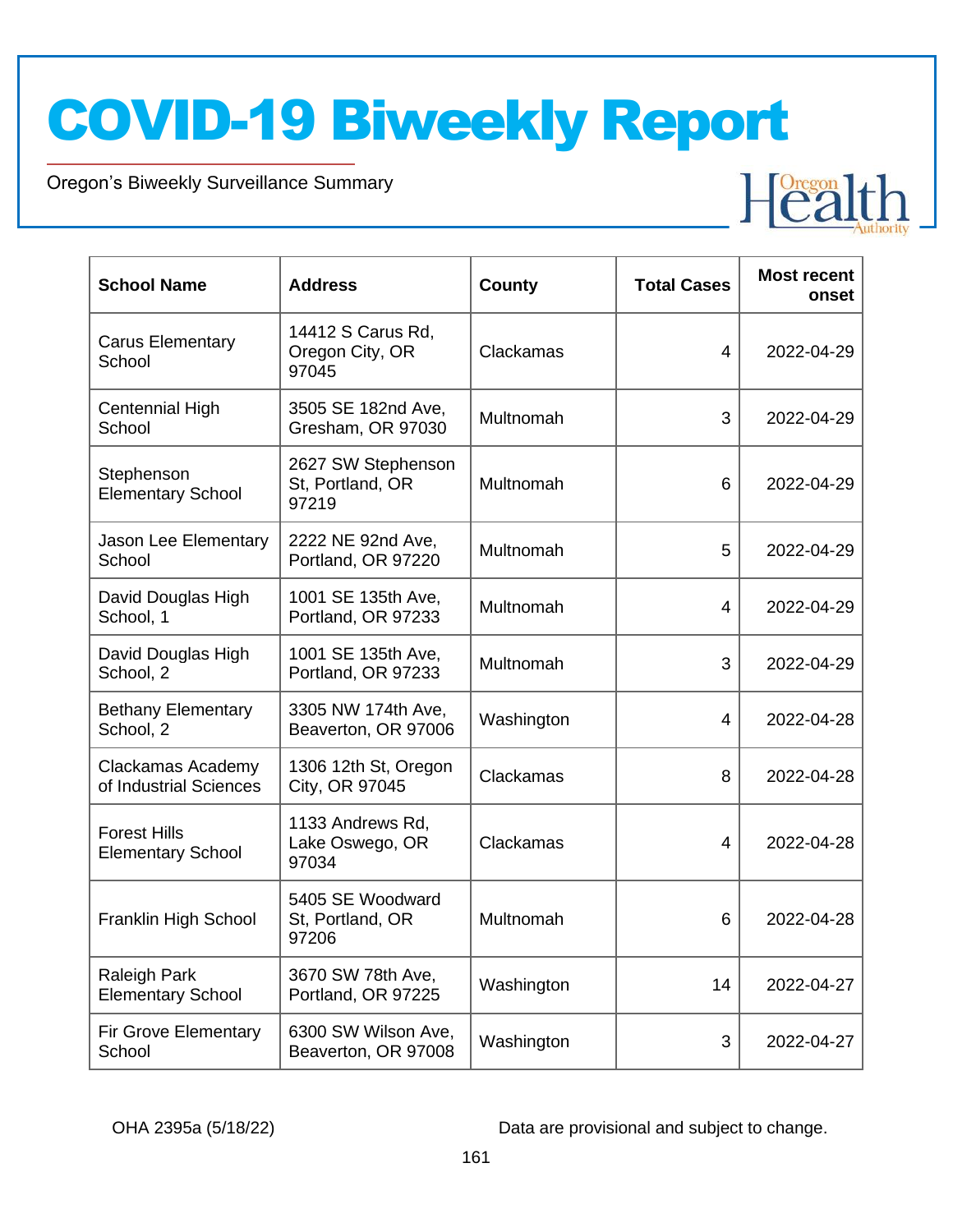Oregon's Biweekly Surveillance Summary

Novel Coronavirus (COVID-19)

| <b>School Name</b>                          | <b>Address</b>                                      | County            | <b>Total Cases</b> | <b>Most recent</b><br>onset |
|---------------------------------------------|-----------------------------------------------------|-------------------|--------------------|-----------------------------|
| <b>Sherwood Middle</b><br>School            | 16956 SW Meinecke<br>Rd, Sherwood, OR<br>97140      | Washington        | 4                  | 2022-04-27                  |
| Marysville Elementary<br>School             | 7733 SE Raymond St,<br>Portland, OR 97206           | Multnomah         | $\overline{2}$     | 2022-04-27                  |
| Lincoln High School, 1                      | 1600 SW Salmon St,<br>Portland, OR 97205            | Multnomah         | 6                  | 2022-04-27                  |
| Wilsonville High<br>School                  | 6800 SW Wilsonville<br>Rd, Wilsonville, OR<br>97070 | Clackamas         | 6                  | 2022-04-26                  |
| Mid Valley Elementary<br>School, 2          | 3686 Davis Dr, Hood<br><b>River, OR 97031</b>       | <b>Hood River</b> | 3                  | 2022-04-26                  |
| <b>Ridges Elementary</b><br>School, 2       | 21472 SW Copper<br>Terrace, Sherwood,<br>OR 97140   | Washington        | $\overline{2}$     | 2022-04-26                  |
| <b>Cedarwood Waldorf</b><br>School, 2       | 3030 SW 2nd Ave,<br>Portland, OR 97201              | Multnomah         | 9                  | 2022-04-26                  |
| James Templeton<br><b>Elementary School</b> | 9500 SW Murdock St,<br><b>Tigard, OR 97224</b>      | Washington        | 6                  | 2022-04-26                  |
| <b>Cheldelin Middle</b><br>School           | 987 NE Conifer Blvd,<br>Corvallis, OR 97330         | <b>Benton</b>     | 5                  | 2022-04-26                  |
| North Medford High<br>School                | 1900 N Keene Way<br>Dr, Medford, OR<br>97504        | Jackson           | 3                  | 2022-04-26                  |
| International School of<br>Portland, 2      | 2305 S Water Ave,<br>Portland, OR 97201             | Multnomah         | 14                 | 2022-04-26                  |
| International School of<br>Portland, 3      | 2305 S Water Ave,<br>Portland, OR 97201             | Multnomah         | 5                  | 2022-04-26                  |

OHA 2395a (5/18/22) Data are provisional and subject to change.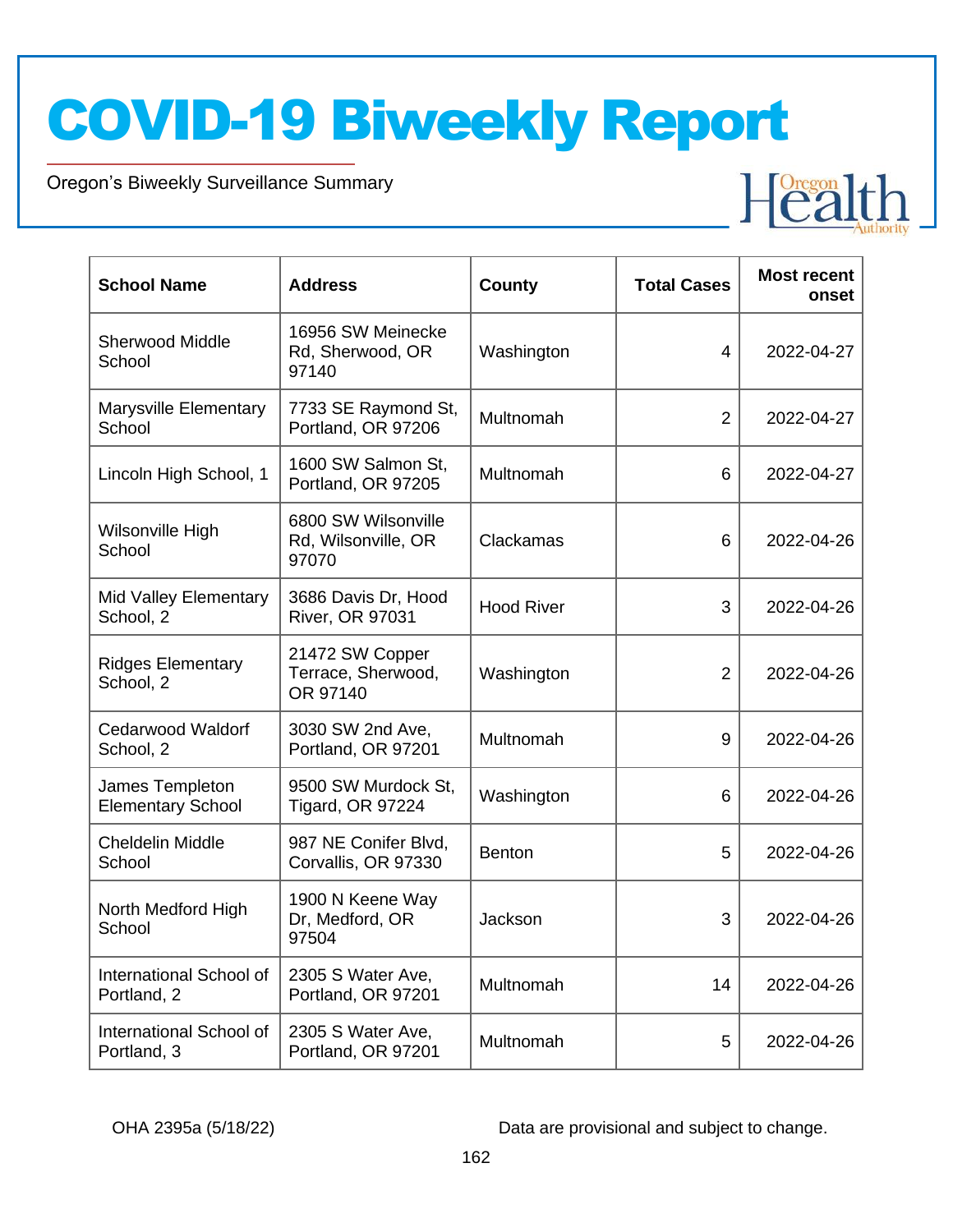Oregon's Biweekly Surveillance Summary

Novel Coronavirus (COVID-19)

| <b>School Name</b>                           | <b>Address</b>                                    | County            | <b>Total Cases</b> | <b>Most recent</b><br>onset |
|----------------------------------------------|---------------------------------------------------|-------------------|--------------------|-----------------------------|
| Mid Valley Elementary<br>School, 1           | 3686 Davis Dr, Hood<br><b>River, OR 97031</b>     | <b>Hood River</b> | 6                  | 2022-04-25                  |
| Sunnyside<br><b>Environmental School</b>     | 3421 SE Salmon St,<br>Portland, OR 97214          | Multnomah         | 3                  | 2022-04-25                  |
| Dr. Martin Luther King<br>Jr. School         | 4906 NE 6th Ave,<br>Portland, OR 97211            | Multnomah         | 4                  | 2022-04-25                  |
| <b>Cedarwood Waldorf</b><br>School, 1        | 3030 SW 2nd Ave,<br>Portland, OR 97201            | Multnomah         | 5                  | 2022-04-24                  |
| Rosedale Elementary<br>School                | 3901 SE 67th Ave,<br>Beaverton, OR 97078          | Washington        | 5                  | 2022-04-24                  |
| Jackson Elementary<br>School                 | 675 NE Estate Dr,<br>Hillsboro, OR 97124          | Washington        | $\overline{2}$     | 2022-04-24                  |
| International School of<br>Portland, 4       | 2305 S Water Ave,<br>Portland, OR 97201           | Multnomah         | 3                  | 2022-04-24                  |
| <b>Stafford Primary</b>                      | 19875 SW Stafford<br>Road, West Linn, OR<br>97068 | Clackamas         | 3                  | 2022-04-23                  |
| <b>Errol Hassell</b><br>Elementary School, 2 | 18100 SW Bany Rd,<br>Beaverton, OR 97007          | Washington        | $\overline{7}$     | 2022-04-22                  |
| Northwest Academy                            | 1130 SW Main St,<br>Portland, OR 97205            | Multnomah         | 3                  | 2022-04-22                  |
| <b>Hayhurst Elementary</b><br>School, 1      | 5037 SW Iowa St,<br>Portland, OR 97221            | Multnomah         | 6                  | 2022-04-22                  |
| <b>Errol Hassell</b><br>Elementary School, 4 | 18100 SW Bany Rd,<br>Beaverton, OR 97007          | Washington        | 4                  | 2022-04-21                  |
| Gaffney Lane<br>Elementary School, 2         | 13521 Gaffney Ln,<br>Oregon City, OR<br>97045     | Clackamas         | 3                  | 2022-04-21                  |

OHA 2395a (5/18/22) Data are provisional and subject to change.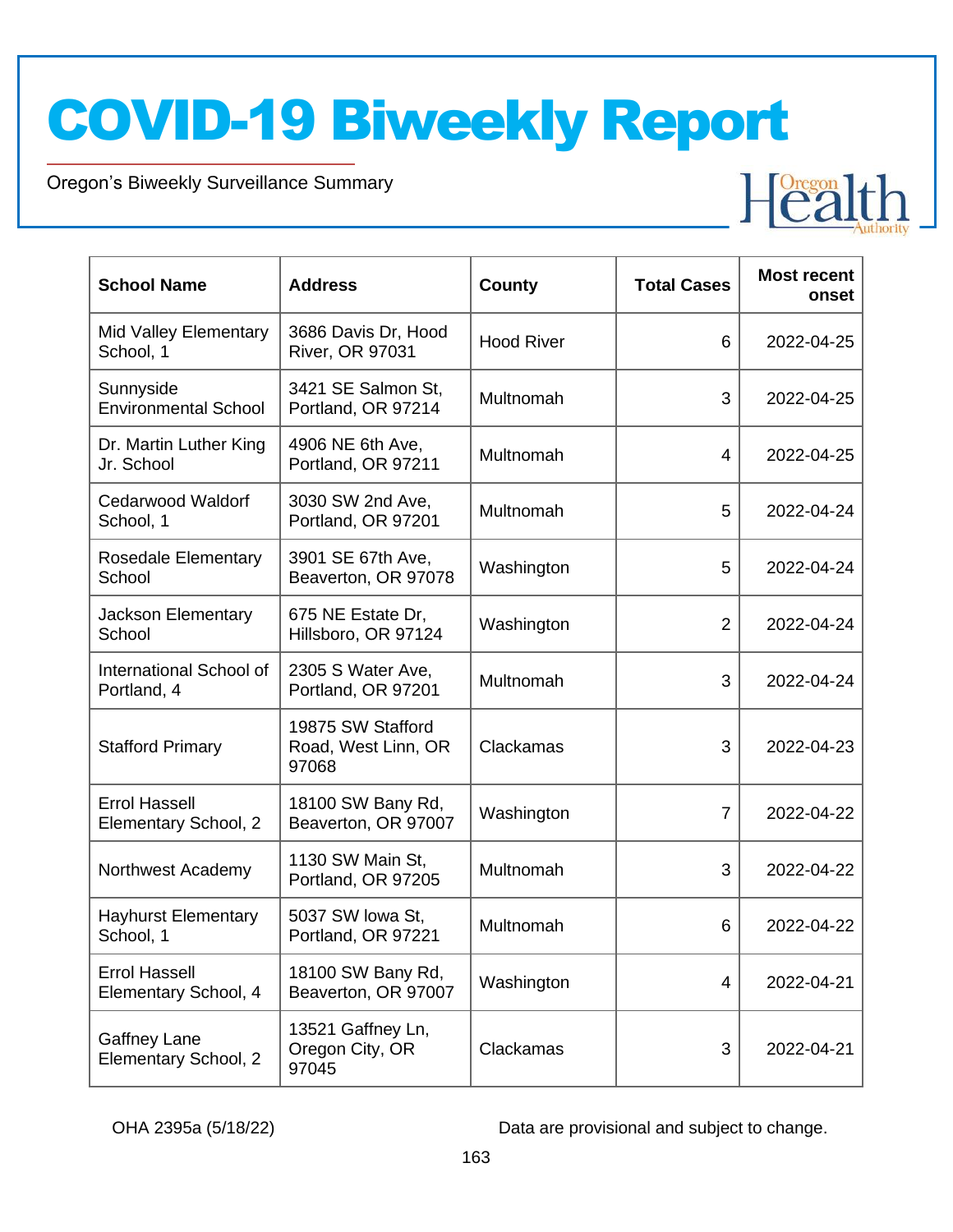Oregon's Biweekly Surveillance Summary

Novel Coronavirus (COVID-19)

| <b>School Name</b>                           | <b>Address</b>                                       | County     | <b>Total Cases</b> | <b>Most recent</b><br>onset |
|----------------------------------------------|------------------------------------------------------|------------|--------------------|-----------------------------|
| Groner K-8 School                            | 23405 SW Scholls<br>Ferry Rd, Hillsboro,<br>OR 97123 | Washington | 2                  | 2022-04-21                  |
| <b>Waverly Elementary</b><br>School          | 425 SE Columbus St,<br>Albany, OR 97321              | Linn       | $\mathfrak{p}$     | 2022-04-21                  |
| <b>Wheatley School</b>                       | 14030 NE Sacramento<br>St. Portland, OR<br>97230     | Multnomah  | 10                 | 2022-04-21                  |
| <b>Errol Hassell</b><br>Elementary School, 3 | 18100 SW Bany Rd,<br>Beaverton, OR 97007             | Washington | 13                 | 2022-04-20                  |
| Cedar Mill Elementary<br>School              | 10265 NW Cornell Rd,<br>Portland, OR 97229           | Washington | 2                  | 2022-04-20                  |

#### **Table 9. Resolved school outbreaks**

*Schools reporting recently resolved COVID-19 outbreaks (n=54)*

| <b>School Name</b>                                 | <b>Address</b>                                   | County     | <b>Total Cases</b> | <b>Most recent</b><br>onset |
|----------------------------------------------------|--------------------------------------------------|------------|--------------------|-----------------------------|
| <b>Helman Elementary</b><br>School, 1              | 705 Helman St,<br>Ashland, OR 97520              | Jackson    | 15                 | 2022-04-19                  |
| <b>Farmington View</b><br><b>Elementary School</b> | 8300 SW Hillsboro<br>Hwy, Hillsboro, OR<br>97123 | Washington | 5                  | 2022-04-19                  |
| <b>Helman Elementary</b><br>School, 2              | 705 Helman St,<br>Ashland, OR 97520              | Jackson    | 3                  | 2022-04-18                  |
| Eagle Point High<br>School                         | 203 N Platt Ave, Eagle<br>Point, OR 97524        | Jackson    | 2                  | 2022-04-18                  |
| Beverly Cleary School,<br>2                        | 1915 NE 33rd Ave,<br>Portland, OR 97212          | Multnomah  | 5                  | 2022-04-18                  |

OHA 2395a (5/18/22) Data are provisional and subject to change.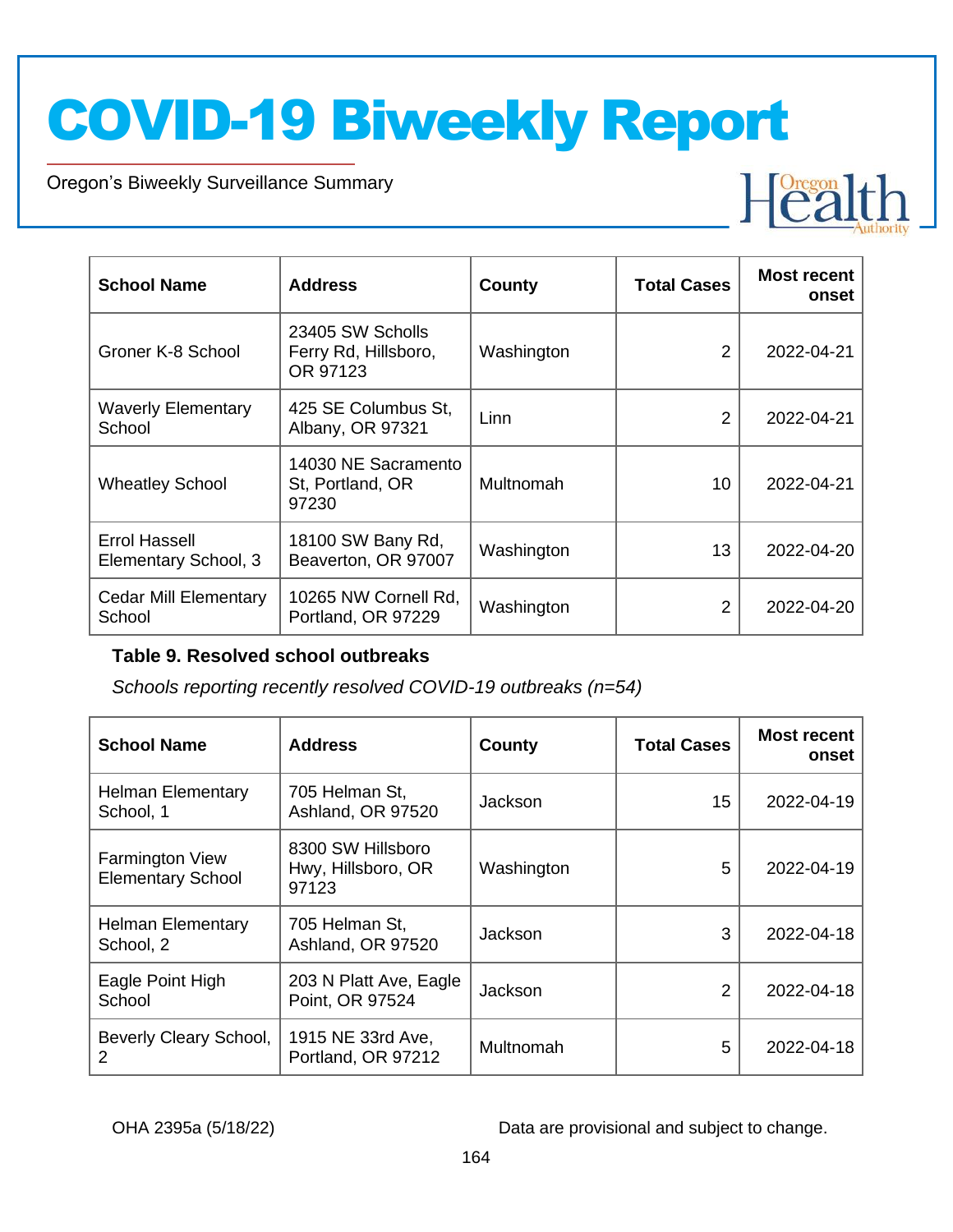Oregon's Biweekly Surveillance Summary

Novel Coronavirus (COVID-19)

| <b>School Name</b>                                 | <b>Address</b>                                        | County     | <b>Total Cases</b> | <b>Most recent</b><br>onset |
|----------------------------------------------------|-------------------------------------------------------|------------|--------------------|-----------------------------|
| <b>Community Roots</b><br>School, 2                | 229 Eureka Ave,<br>Silverton, OR 97381                | Marion     | 6                  | 2022-04-18                  |
| Parkrose High School                               | 12003 NE Shaver St,<br>Portland, OR 97220             | Multnomah  | 6                  | 2022-04-18                  |
| <b>Butternut Creek</b><br>Elementary School, 2     | 20395 SW Florence<br>St, Aloha, OR 97078              | Washington | 4                  | 2022-04-18                  |
| <b>Scholls Heights</b><br><b>Elementary School</b> | 16400 SW Loon Dr,<br>Beaverton, OR 97007              | Washington | 4                  | 2022-04-18                  |
| Lafayette Elementary<br>School, 3                  | 3122 SE Madison St,<br>Albany, OR 97322               | Linn       | 5                  | 2022-04-18                  |
| French American<br><b>International School</b>     | 8500 NW Johnson St,<br>Portland, OR 97229             | Multnomah  | 4                  | 2022-04-17                  |
| Sato Elementary<br>School, 1                       | 7775 NW Kaiser Rd,<br>Portland, OR 97229              | Washington | 3                  | 2022-04-17                  |
| <b>Richmond Elementary</b><br>School               | 2276 SE 41st Ave,<br>Portland, OR 97214               | Multnomah  | 4                  | 2022-04-17                  |
| <b>Cooper Mountain</b><br>Elementary School, 1     | 7670 SW 170th Ave,<br>Beaverton, OR 97007             | Washington | $\overline{2}$     | 2022-04-16                  |
| Parkside Elementary<br>School                      | 735 SW Wagner<br>Meadows Dr, Grants<br>Pass, OR 97526 | Josephine  | 5                  | 2022-04-16                  |
| Sato Elementary<br>School, 2                       | 7775 NW Kaiser Rd,<br>Portland, OR 97229              | Washington | 4                  | 2022-04-16                  |
| Stayton<br>Intermediate/Middle<br>School           | 1021 Shaff Rd SE,<br>Stayton, OR 97383                | Marion     | 4                  | 2022-04-16                  |
| <b>Sweetbriar Elementary</b><br>School             | 501 SE Sweetbriar Ln,<br>Troutdale, OR 97060          | Multnomah  | 3                  | 2022-04-15                  |

OHA 2395a (5/18/22) Data are provisional and subject to change.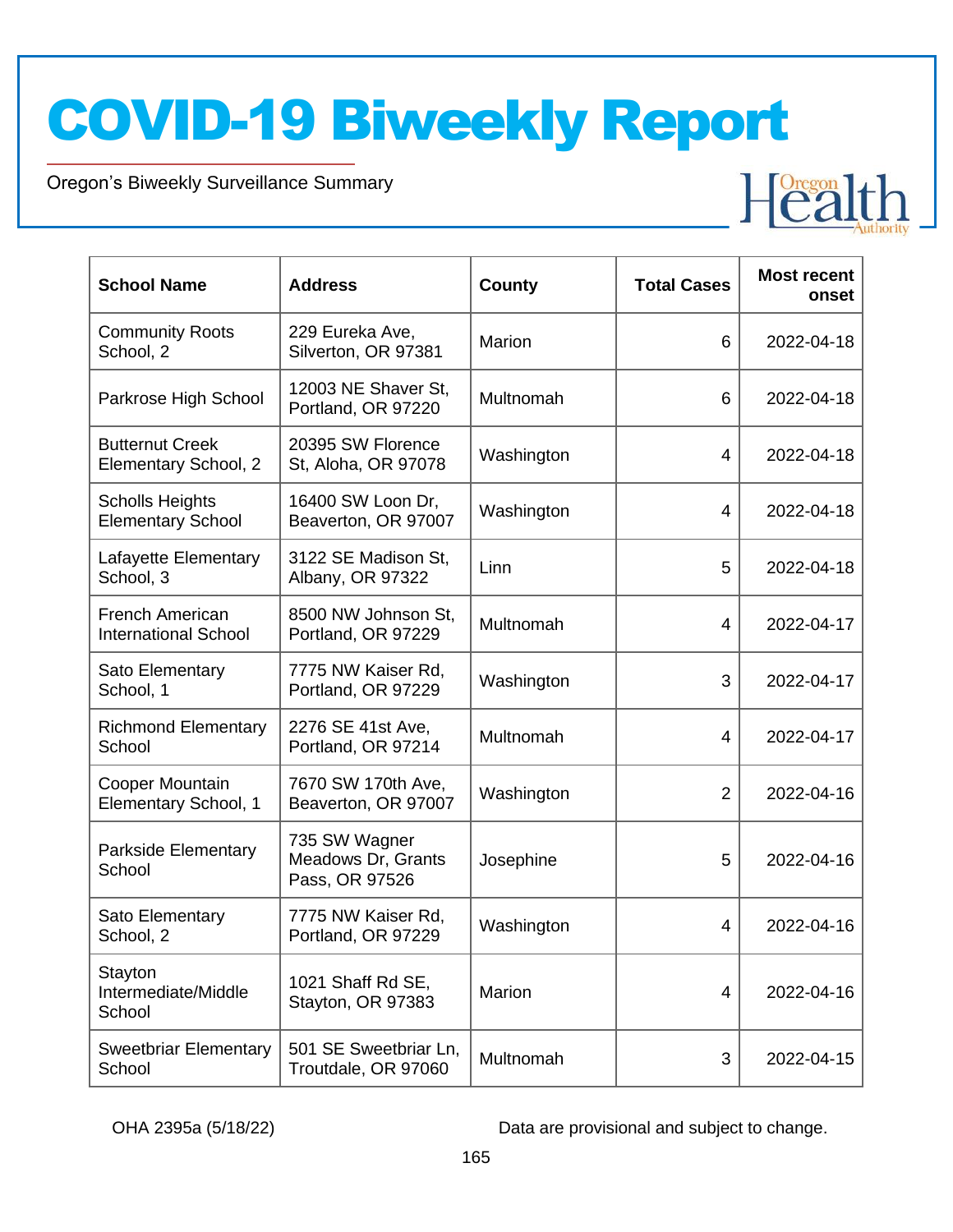Oregon's Biweekly Surveillance Summary

Novel Coronavirus (COVID-19)

| <b>School Name</b>                             | <b>Address</b>                                       | County     | <b>Total Cases</b> | <b>Most recent</b><br>onset |
|------------------------------------------------|------------------------------------------------------|------------|--------------------|-----------------------------|
| <b>West Powellhurst</b><br>Elementary, 1       | 2921 SE 116th Ave,<br>Portland, OR 97266             | Multnomah  | 3                  | 2022-04-14                  |
| <b>West Powellhurst</b><br>Elementary, 2       | 2921 SE 116th Ave,<br>Portland, OR 97266             | Multnomah  | 3                  | 2022-04-14                  |
| <b>Ridges Elementary</b><br>School, 1          | 21472 SW Copper<br>Terrace, Sherwood,<br>OR 97140    | Washington | 3                  | 2022-04-14                  |
| <b>Errol Hassell</b><br>Elementary School, 5   | 18100 SW Bany Rd,<br>Beaverton, OR 97007             | Washington | 3                  | 2022-04-14                  |
| <b>Athey Creek Middle</b><br>School            | 2900 SW Borland Rd,<br>Tualatin, OR 97062            | Clackamas  | 2                  | 2022-04-14                  |
| <b>Ladd Acres</b><br><b>Elementary School</b>  | 2425 SE Cornelius<br>Pass Rd, Hillsboro,<br>OR 97123 | Washington | 5                  | 2022-04-13                  |
| <b>Bonny Slope</b><br>Elementary School, 1     | 11775 NW McDaniel<br>Rd, Portland, OR<br>97229       | Washington | 3                  | 2022-04-13                  |
| Beverly Cleary School,<br>1                    | 1915 NE 33rd Ave,<br>Portland, OR 97212              | Multnomah  | 5                  | 2022-04-13                  |
| <b>Robert Gray Middle</b><br>School            | 5505 SW 23rd Ave,<br>Portland, OR 97239              | Multnomah  | 5                  | 2022-04-12                  |
| West Linn High<br>School, 1                    | 5464 W A St, West<br>Linn, OR 97068                  | Clackamas  | $\overline{2}$     | 2022-04-12                  |
| Woodstock<br>Elementary School, 2              | 5601 SE 50th Ave,<br>Portland, OR 97206              | Multnomah  | 3                  | 2022-04-11                  |
| <b>Beavercreek</b><br><b>Elementary School</b> | 21944 S Yeoman Rd,<br>Beavercreek, OR<br>97004       | Clackamas  | 3                  | 2022-04-10                  |

OHA 2395a (5/18/22) Data are provisional and subject to change.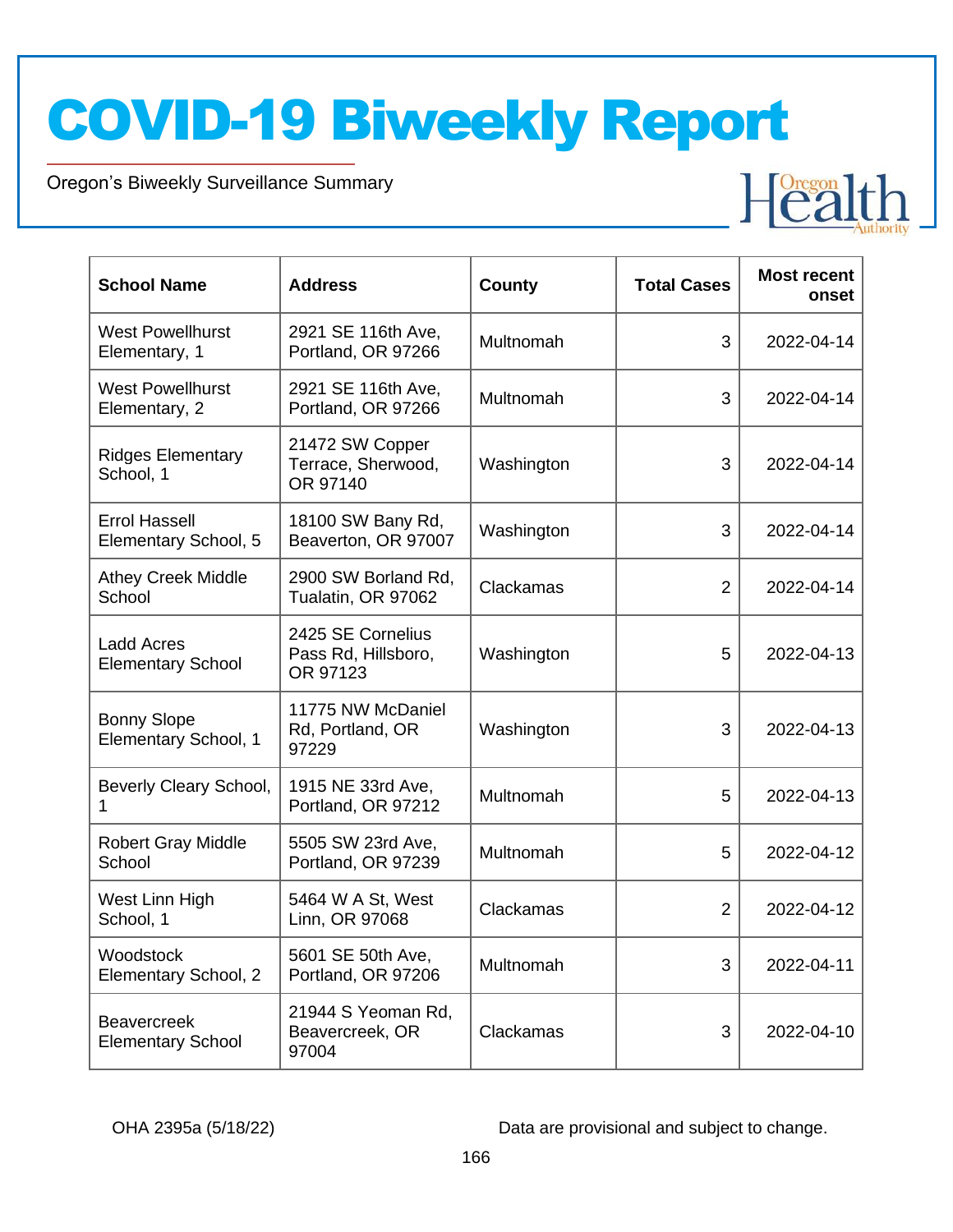Oregon's Biweekly Surveillance Summary

Novel Coronavirus (COVID-19)

| <b>School Name</b>                                | <b>Address</b>                                   | <b>County</b> | <b>Total Cases</b> | <b>Most recent</b><br>onset |
|---------------------------------------------------|--------------------------------------------------|---------------|--------------------|-----------------------------|
| <b>Pioneer Elementary</b><br>School               | 4744 Pioneer Rd,<br>Ontario, OR 97914            | Malheur       | $\overline{2}$     | 2022-04-10                  |
| <b>Gresham Arthur</b><br>Academy                  | 1890 NE Cleveland<br>Ave, Gresham, OR<br>97030   | Multnomah     | 4                  | 2022-04-10                  |
| Nancy Ryles<br>Elementary School, 1               | 10250 SW Cormorant<br>Dr, Beaverton, OR<br>97007 | Washington    | 3                  | 2022-04-09                  |
| Maplewood<br>Elementary School, 2                 | 7452 SW 52nd Ave,<br>Portland, OR 97219          | Multnomah     | 5                  | 2022-04-08                  |
| Lafayette Elementary<br>School, 2                 | 3122 SE Madison St,<br>Albany, OR 97322          | Linn          | 3                  | 2022-04-08                  |
| <b>Community Roots</b><br>School, 1               | 229 Eureka Ave,<br>Silverton, OR 97381           | <b>Marion</b> | 13                 | 2022-04-07                  |
| L.C. Tobias<br><b>Elementary School</b>           | 1065 SW 206th Ave,<br>Aloha, OR 97003            | Washington    | 3                  | 2022-04-07                  |
| <b>Gardiner Middle</b><br>School, 1               | 205 Williams St,<br>Oregon City, OR<br>97045     | Clackamas     | 4                  | 2022-04-07                  |
| <b>Gardiner Middle</b><br>School, 2               | 205 Williams St,<br>Oregon City, OR<br>97045     | Clackamas     | $\overline{2}$     | 2022-04-07                  |
| <b>Adams Elementary</b><br>School                 | 1615 SW 35th St,<br>Corvallis, OR 97333          | <b>Benton</b> | 4                  | 2022-04-06                  |
| <b>West Tualatin View</b><br>Elementary School, 1 | 8800 SW Leahy Rd,<br>Portland, OR 97225          | Washington    | $\overline{2}$     | 2022-04-06                  |
| <b>Chehalem Elementary</b><br>School              | 15555 SW Davis Rd,<br>Beaverton, OR 97007        | Washington    | $\overline{2}$     | 2022-04-06                  |

OHA 2395a (5/18/22) Data are provisional and subject to change.